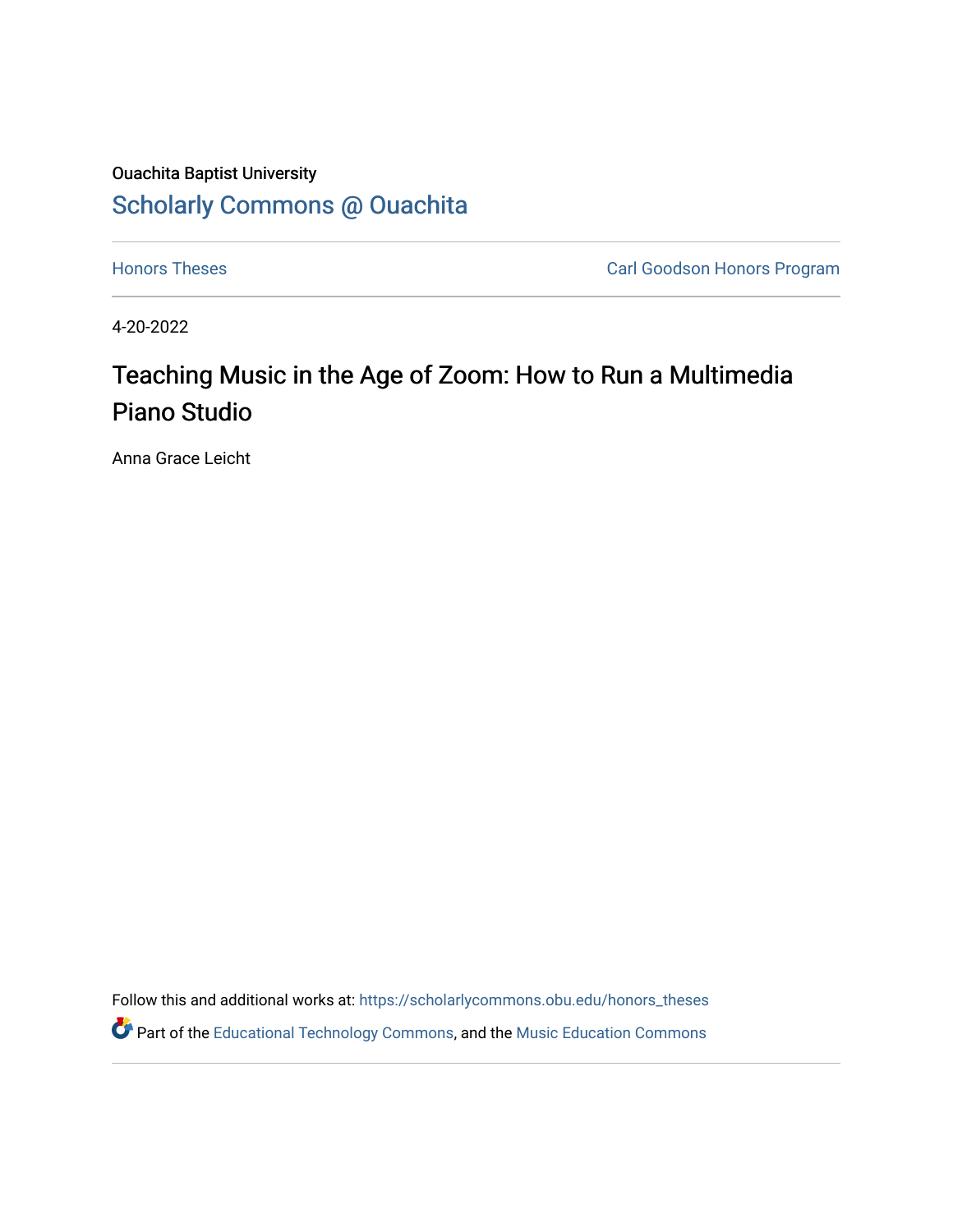Teaching Music in the Age of Zoom: How to Run a Multimedia Piano Studio

A Thesis by Anna Leicht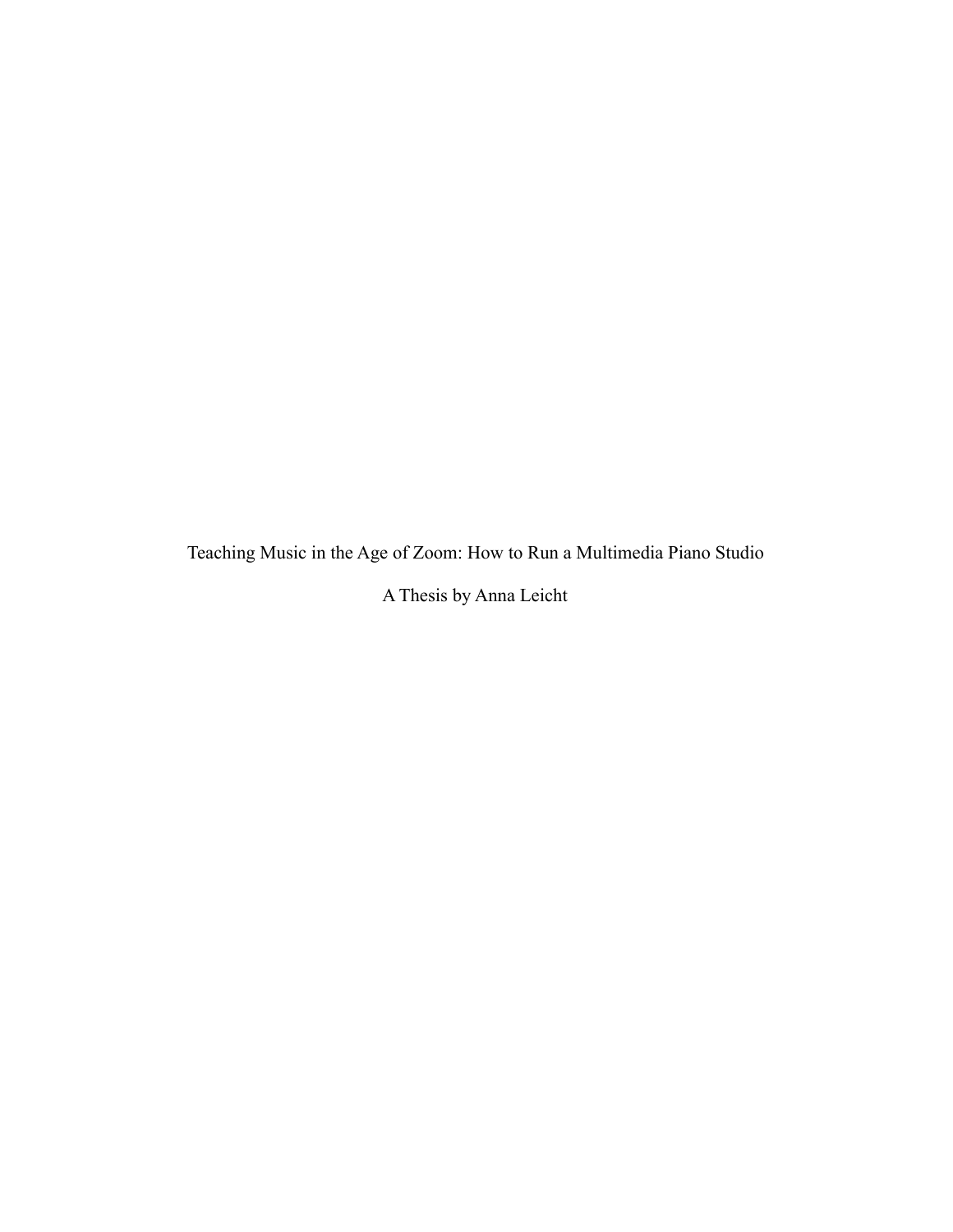#### Introduction

Picture this: you're a music educator from the past whose career has been completely unaffected by modern digital technology. You step into the year 2020, wondering what technological wonders this distant time in the future could hold for your field. In observing lessons, you marvel at the resources available at the fingertips of teachers. You are amazed by the ability to instantly connect with someone over a screen and teach them anything they need to know, to be able to view performances of any of the great musicians of the past, and to use digital pianos, microphones, and other technology to enhance the experience of the student. Yet you notice something odd about these teachers and their students. The teachers are disorganized and unable to communicate the most basic musical elements. The students are confused, distracted and uninterested. You go away disappointed, seeing revolutionary technology being unused or not used to its fullest potential.

Teaching online during the fall semester of 2020 brought about many challenges for educators. I began my first semester of teaching one elementary student weekly online lessons. During the first few weeks, I found myself overwhelmed. I didn't know how I could possibly help my student improve when at some points during the video conference, I could barely see or hear her playing. The signal would cut out and I would have no idea what she had played. The audio was choppy and the video was grainy. I didn't know how to structure my lessons to get the most out of the online format. I had no idea what resources were available through the internet. When most of your time is spent troubleshooting the internet connection, it is hard to thrive as a teacher or a student.

Does this situation sound familiar? Many educators struggled to adapt to the challenges of teaching remotely during the COVID-19 pandemic. The goal of this thesis is to explore online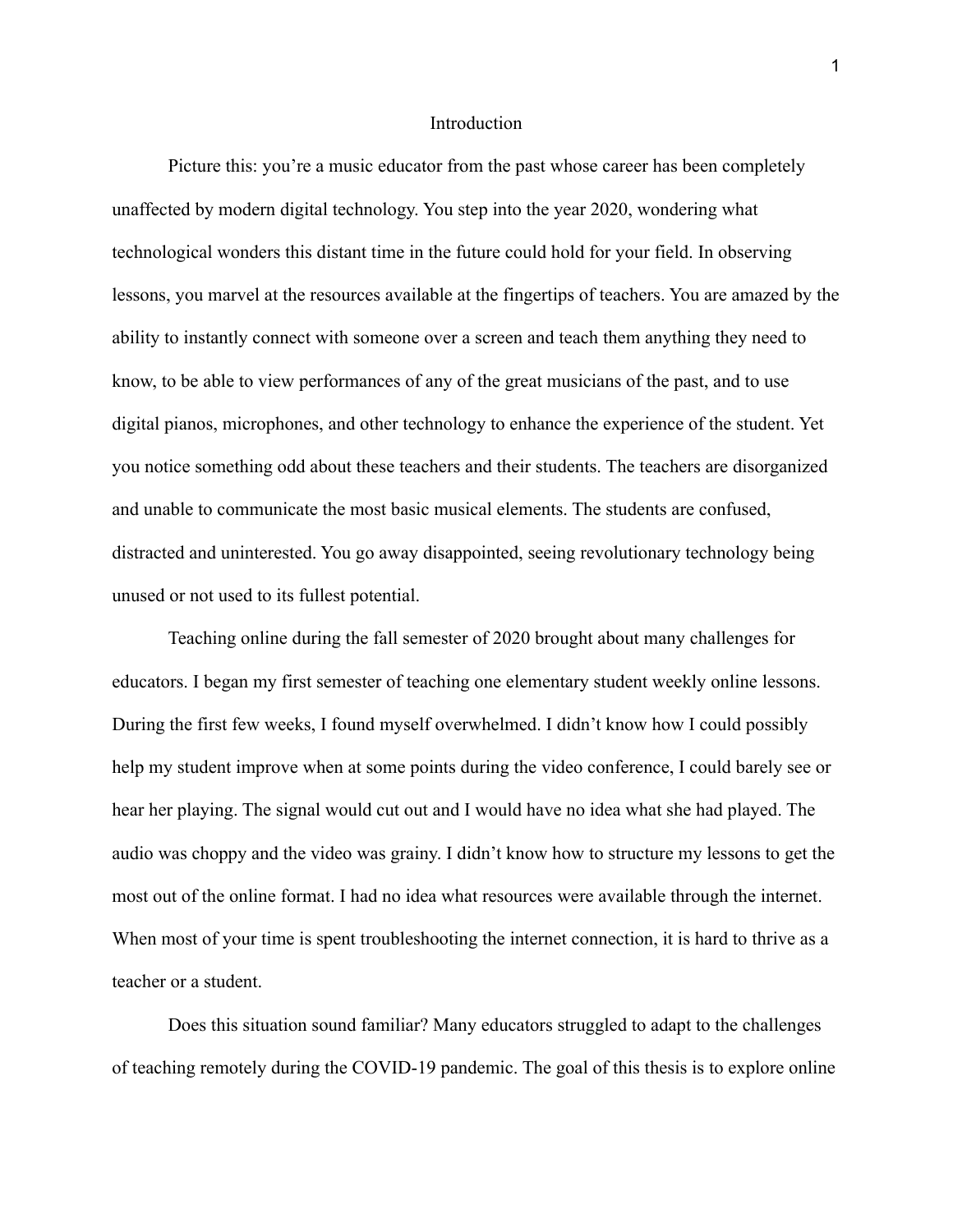teaching, and the steps necessary to set up a completely remote studio. A secondary goal is to provide a solid foundation on the communications and marketing side of setting up a home business.

After reading this thesis, music educators should feel more equipped to teach during a pandemic. By using the findings in this paper, teachers should feel confident enough to explore teaching online even when it is merely an option, not a necessity, and understand the wealth of online resources and technology at their disposal. They should also be able to meet the expectations of any time-traveling guest.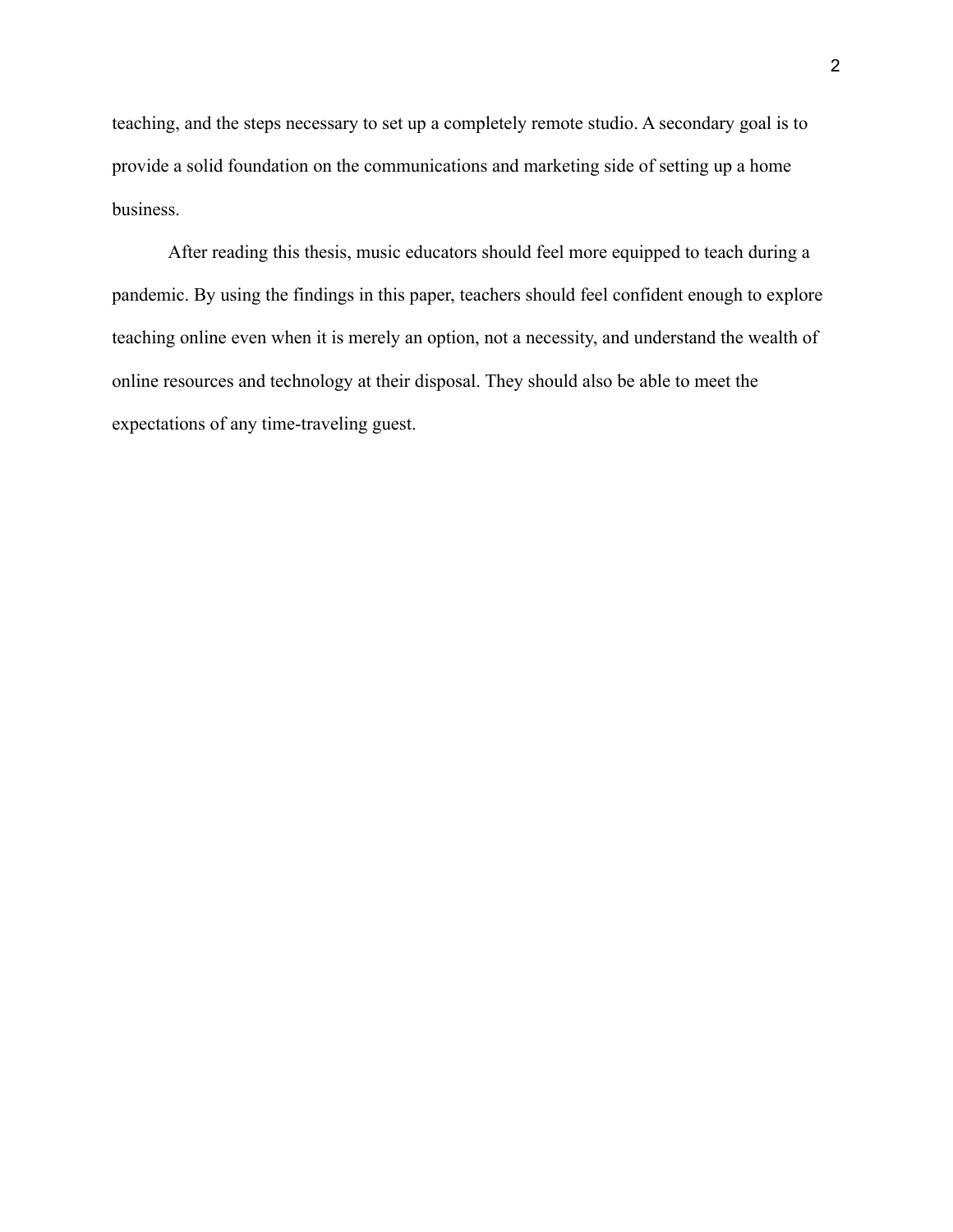#### Chapter 1: The Covid-19 Dilemma

The spring semester of 2020 had been grueling so far, and students were excitedly waiting for Spring Break to arrive. However, as the anticipated week drew closer, concerns about current events penetrated Ouachita's normally placid bubble. Students and professors began talking about the new, extremely contagious disease that was spreading rapidly in China. Suddenly, this disease was here. Students began hypothesizing on what would happen if it came to our small campus. Professors tried to carry on as normal, but it was evident that they were concerned as well.

On March 31, 2020, I heard rumors of a mysterious email scheduled to go out to the entire Ouachita campus at 2:00 PM. Knowing that something was brewing, I made my way to the Student Center to observe my peers and watch this historic moment. The Center was packed and bustling with excitement. By the time the email was sent out, most students already seemed to know what was coming.

The email detailed the unusual nature of the situation. Ouachita students were to return to their homes for spring break, and probably stay for an extra week. Students never returned to campus during the Spring 2020 semester. Little did we know how Covid-19 would affect the rest of our lives. Teaching became remote. Professors struggled to move their courses online, and many say that the engagement their students had during the remote learning period dropped significantly. In fact, in a summer 2020 survey of over 7,000 teachers, these teachers reported that only 60% of their students were engaged in distance learning.<sup>1</sup> The phrase "in these unprecedented times" would become the standard opener of emails and advertisements.

<sup>1</sup> Matthew A. Kraft and Nicole S. Simon, "Teachers' Experiences Working from Home during the COVID-19 Pandemic," UPBEAT (Teach Upbeat, 2020),

https://f.hubspotusercontent20.net/hubfs/2914128/Upbeat%20Memo\_Teaching\_From\_Home\_Survey\_June\_24\_202 0.pdf.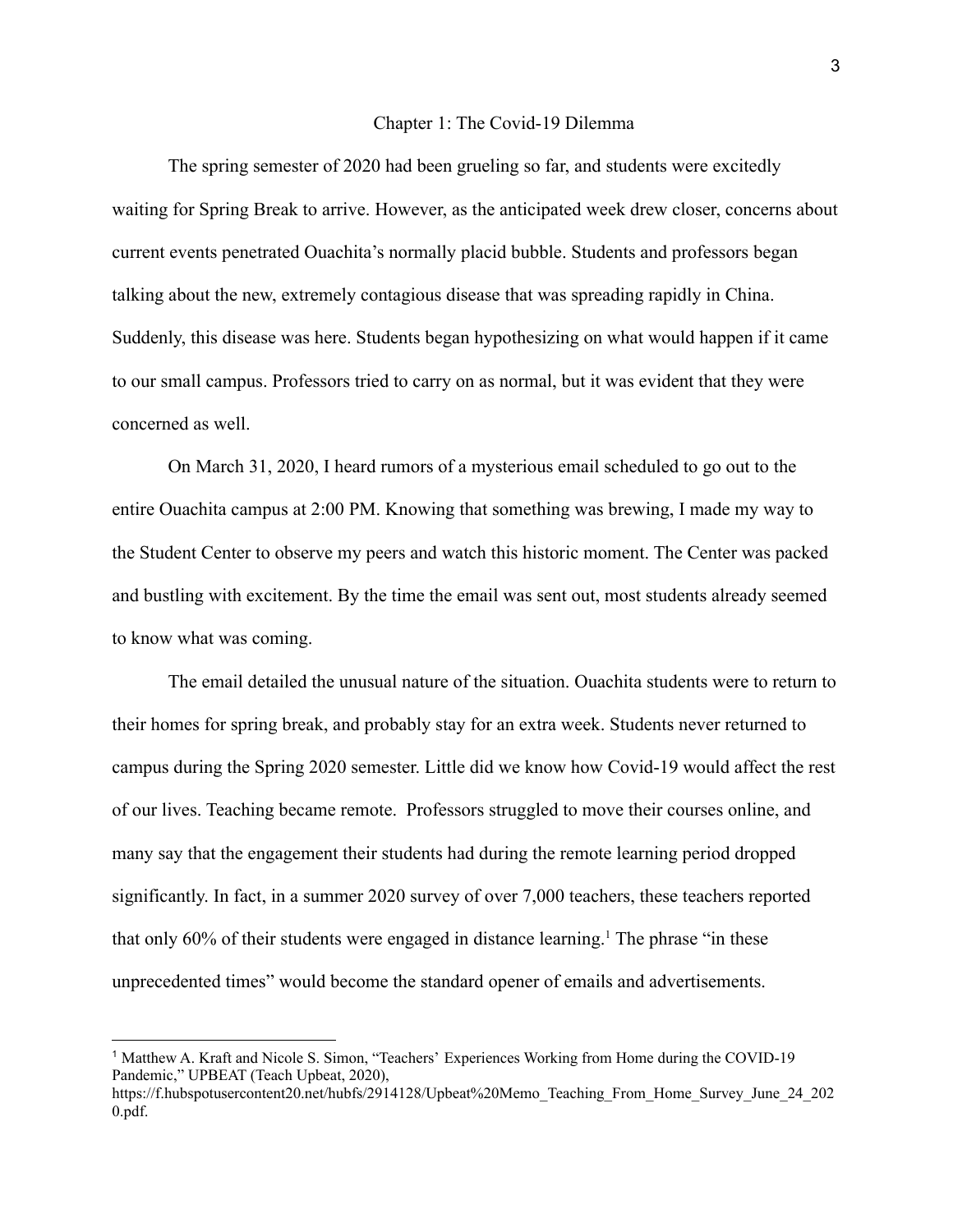#### Helpful Figures

How do educators, and students, prepare for "unprecedented times?" There are a few pioneers in the field of online education whose contributions have been helpful to music educators during the pandemic. One such man, Dr. João Paulo Casarotti, has been developing his online piano studio since 2009, an entire decade early to the game. Dr. Casarotti is an assistant professor of piano at Southern University in Baton Rouge, Louisiana, and in addition to being a performer and pedagogue, Dr. Casarotti has developed an extensive online learning program, making him one of the most well-regarded online piano educators in the United States.

I was given the opportunity to sit in on an online piano pedagogy class at the University of Southern Mississippi with Dr. Casarotti. When watching this class, I noticed how clean his appearance was. Even though my Wi-Fi was unreliable, his appearance was very detailed, with good lighting and even his logo in the corner. His set-up was incredibly high-tech. He had a large podcasting microphone placed in the corner of the screen. He listened to the audio through Apple Airpods. I was impressed by his presentation because it is obvious that he not only can communicate ideas about online teaching and technology to educators, but can implement these concepts himself.

Mario Ajero, a professor at Stephen F. Austin State University in Nacogdoches, Texas, is another key figure in the world of multimedia piano pedagogy. His YouTube channel contains a plethora of teaching tips, tutorials, and videos of student performances.<sup>2</sup> His articles and lecture series have been used as a source by others in publications such as *Piano Magazine.*

Carly Walton is the founder of Teach Piano Online, which offers both a weekly podcast and a marketing class for piano teachers.<sup>3</sup> On her podcast, she interviews professionals in the

<sup>2</sup> Mario Ajero, "Mario Ajero," YouTube (YouTube, 2021), https://www.youtube.com/user/mariocast.

<sup>3</sup> Carly Walton, "How I Became a Traveling Online Piano Teacher," Teach Music Online, 2021,

https://www.teachmusic.online/about.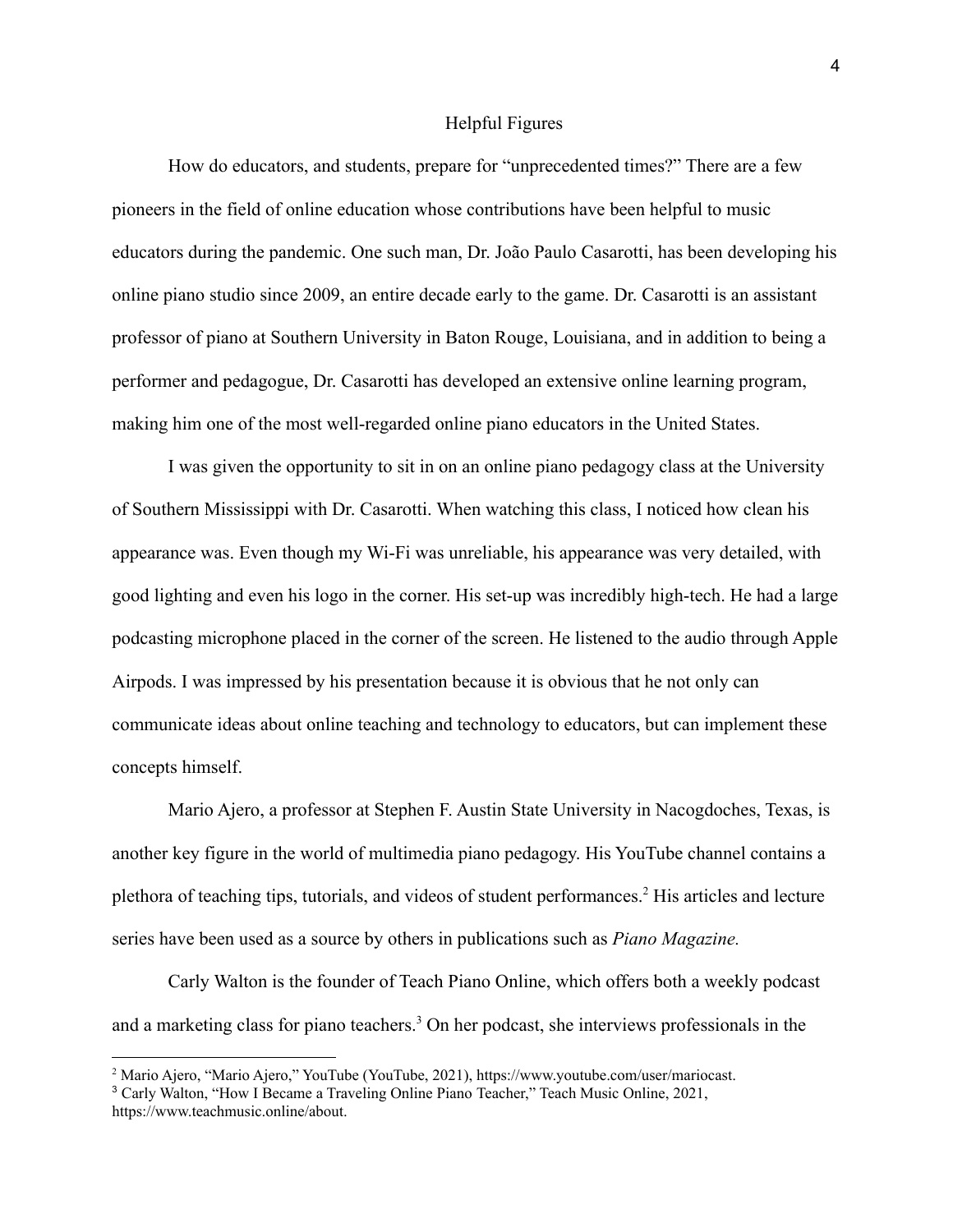fields of pedagogy and music technology. She also offers an online support group for music educators worldwide. Her podcasts feature other key players in the music and technology world.

Learning from the input of the most influential professionals in the online education field is helpful, but so is listening to the experience of teachers who had to figure out almost overnight how they were going to manage undesirable teaching conditions after lockdowns. In my research for this work, I interviewed two music professors on their experience teaching online. The first, John Briggs, taught voice at Ouachita Baptist University for many years, and is currently working towards completing his doctorate at Westminster Choir College. Mr. Briggs has been working on his doctorate through their online program, and had helpful input from a student's perspective. He noted that when he started his online degree at Westminster in 2016, it was one of the first graduate music programs to be fully online. "I had a lot of experience with what I felt like a student needed, and I think that helped me a lot because I had experience with the other side of the fence," he said. While talking about the impact of the 2020 Covid-19 lockdowns on music education, Mr. Briggs said, "For a large part, we as educators dove in and accepted it. We tried to make the most of it. I think [online teaching] is here to stay." Mr. Briggs has invested time and money into an online studio with that mindset.

Another interviewee, Dr. Tad Hardin, probably represents the reluctance of many piano educators to embrace online teaching. He is currently a piano professor at Liberty University, as well as a worship pastor. He teaches chamber music and worship classes at the university. He said he taught several courses online before Covid-19 and was familiar with online grading systems, but hadn't taught private lessons. "When I first started teaching online, one of my challenges was 'what do the students need to see from me' on my end," Dr. Hardin said. "When my colleagues taught voice or clarinet, it was pretty straightforward: they could be in the camera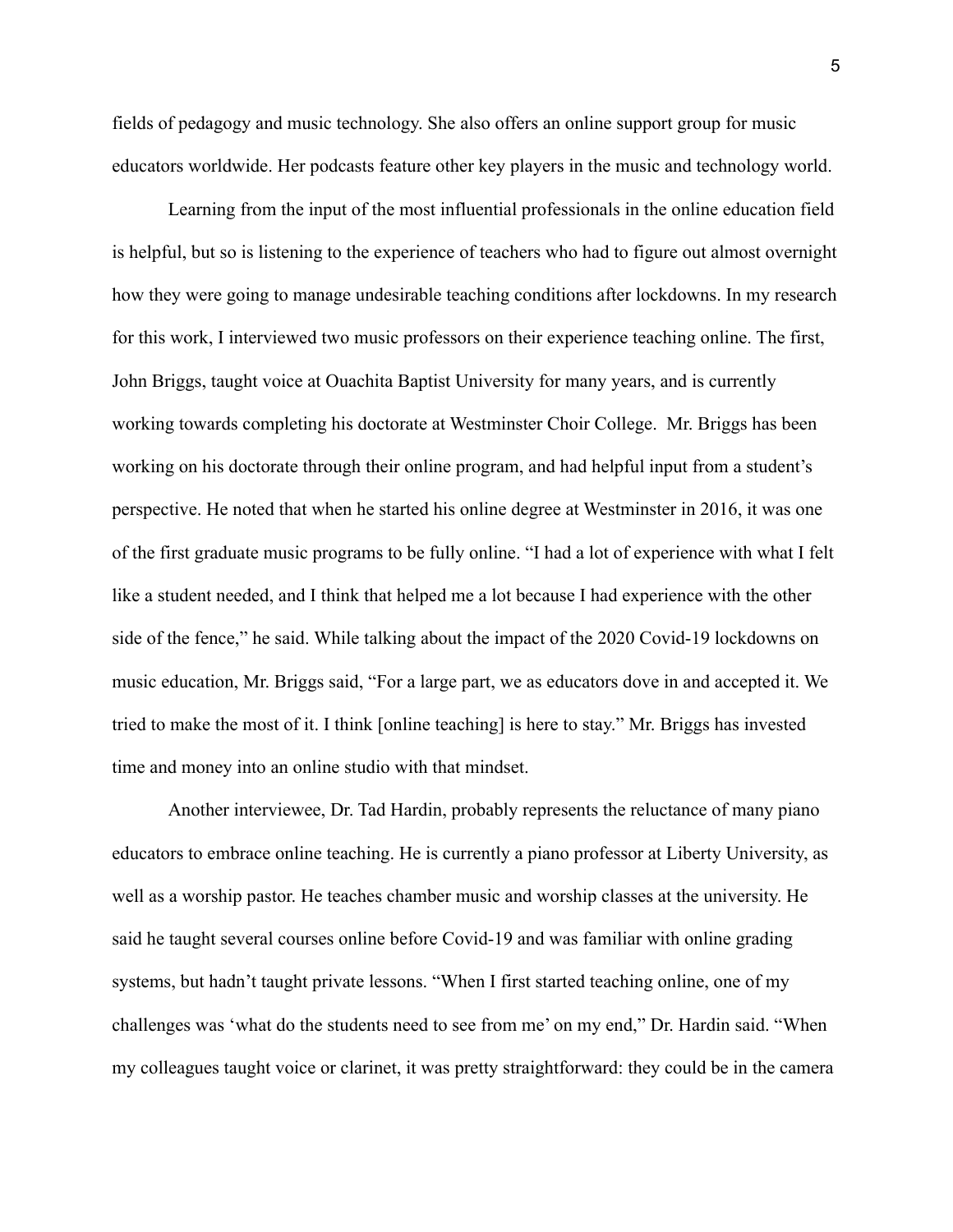with themselves and their instrument all in one view. But for piano, that's a lot different." He said he was not a fan of online teaching because of the interruptions experienced on the video conferencing platforms. "I couldn't hear all of the musical nuance…hearing the piece in person was so night and day." To combat this, Dr. Hardin would reduce the time spent in lesson performances and instead asked for YouTube recordings of the student's piece. He has since kept the recordings as a weekly goal for some students, even after returning to in-person lessons.

The practical advice and transparency that these professors gave me on their experience teaching online was equally as beneficial as the podcasts, blog posts, and E-Books of the key figures mentioned previously. Using simple solutions, like instructing the students to make and send recordings during the week, is sometimes just as powerful as using the high-tech resources of Dr. Casarotti or Carly Walton. When "unprecedented times" occur and disrupt the routine of education, teachers can feel isolated, inadequate, and overwhelmed. However, even if another global disruption leaves the majority of the world's population locked inside their homes, feeling isolated shouldn't be a concern because of the abundance of teachers who have gone through the same thing. Overwhelmed feelings should lessen as a result of research into the technology and resources at the fingertips of those who will take the time to read a few articles. Though it may not be the favored way of learning and teaching for everyone, online teaching should be considered a legitimate way to teach, whether in precedented or unprecedented times.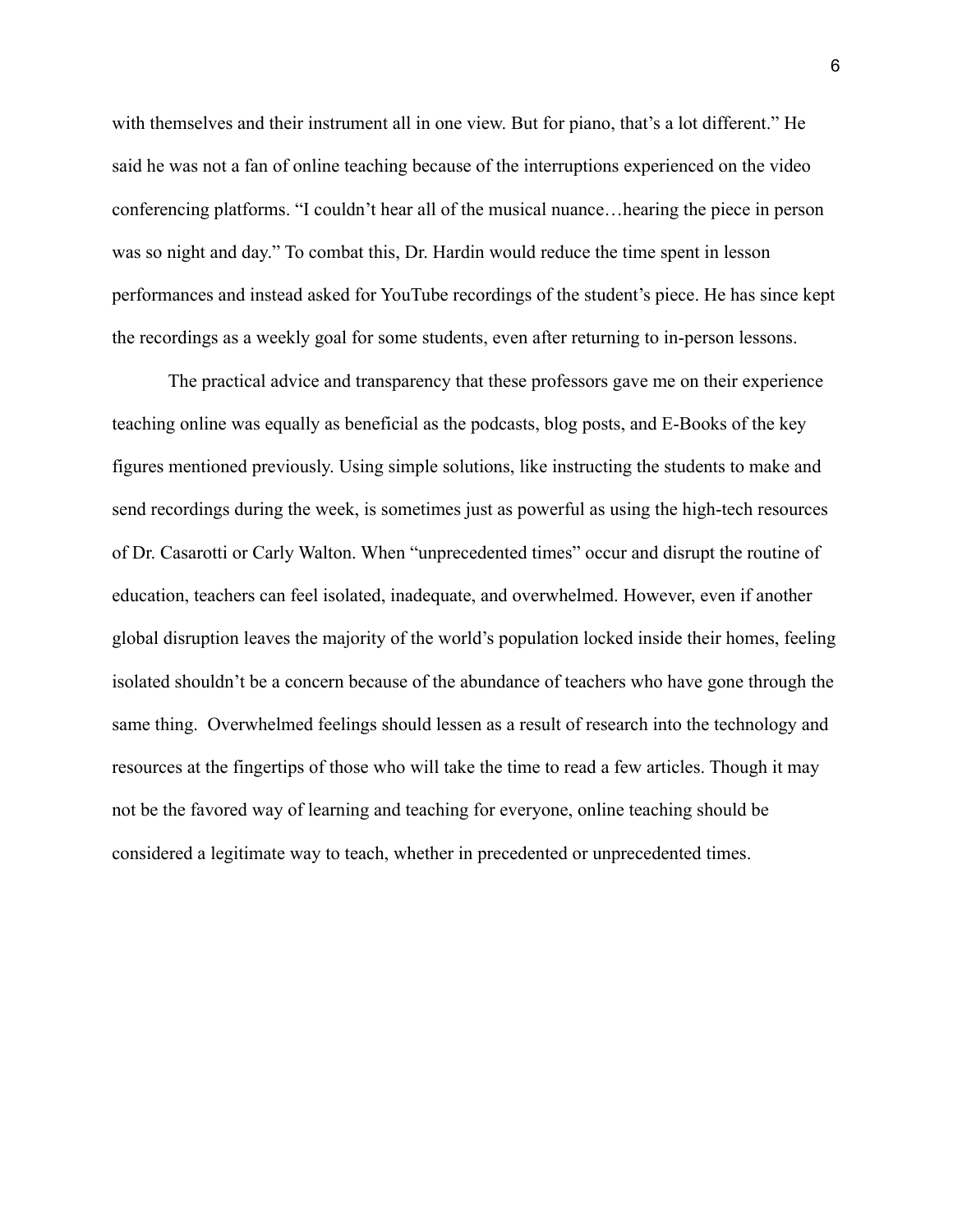#### Chapter 2: Why Teach Online?

Besides Covid-19, there are many reasons why educators are moving towards online platforms, and many good points that can be argued for the inefficiency of that cause. This section takes a look at a few of the most cited arguments for and against online teaching. Many on the list come from an August 2021 podcast by Carly Walton, entitled "Website Essentials for Recruiting Quality Students with Mellisa Weinert."<sup>4</sup>

# Reasons to Consider Teaching Online

**Location:** teachers who are able to facilitate online learning can teach students from literally anywhere around the world. Mellisa Weinert, guest on the Teaching Music Online Podcast, hopes to move her studio 100% online so that she can move back to her family farm in South Dakota. Flexibility of location is a huge benefit, especially to teachers who live in a smaller community. It is also a benefit to teachers who find themselves charging much lower tuition as a result of an undesirable local economy, because they can supplement with students who are willing to pay more. Relocating to another state isn't a big issue when the teacher's students are all online. Moving home to aid aging parents is feasible when a teacher isn't leaving behind a studio of twenty students.

Having a lifestyle of travel is also on the table when students can be taught virtually, from anywhere in the world with a reliable internet connection. Carly Walton describes her experiences traveling while teaching on her website:

"In 2017 my husband Mike and I took off on a trip around the world with our daughter Whitney! Now, 3 years later we've visited 17 countries and

<sup>4</sup> Carly Walton, "E51: Website Essentials for Recruiting Quality Students with Mellisa Weinert," Spotify (Teach Music Online, August 16, 2021),

https://open.spotify.com/episode/5tvGguaATv1iMxbqLAhcrN?si=0bttksmGQx6IvQCkjb2wcQ.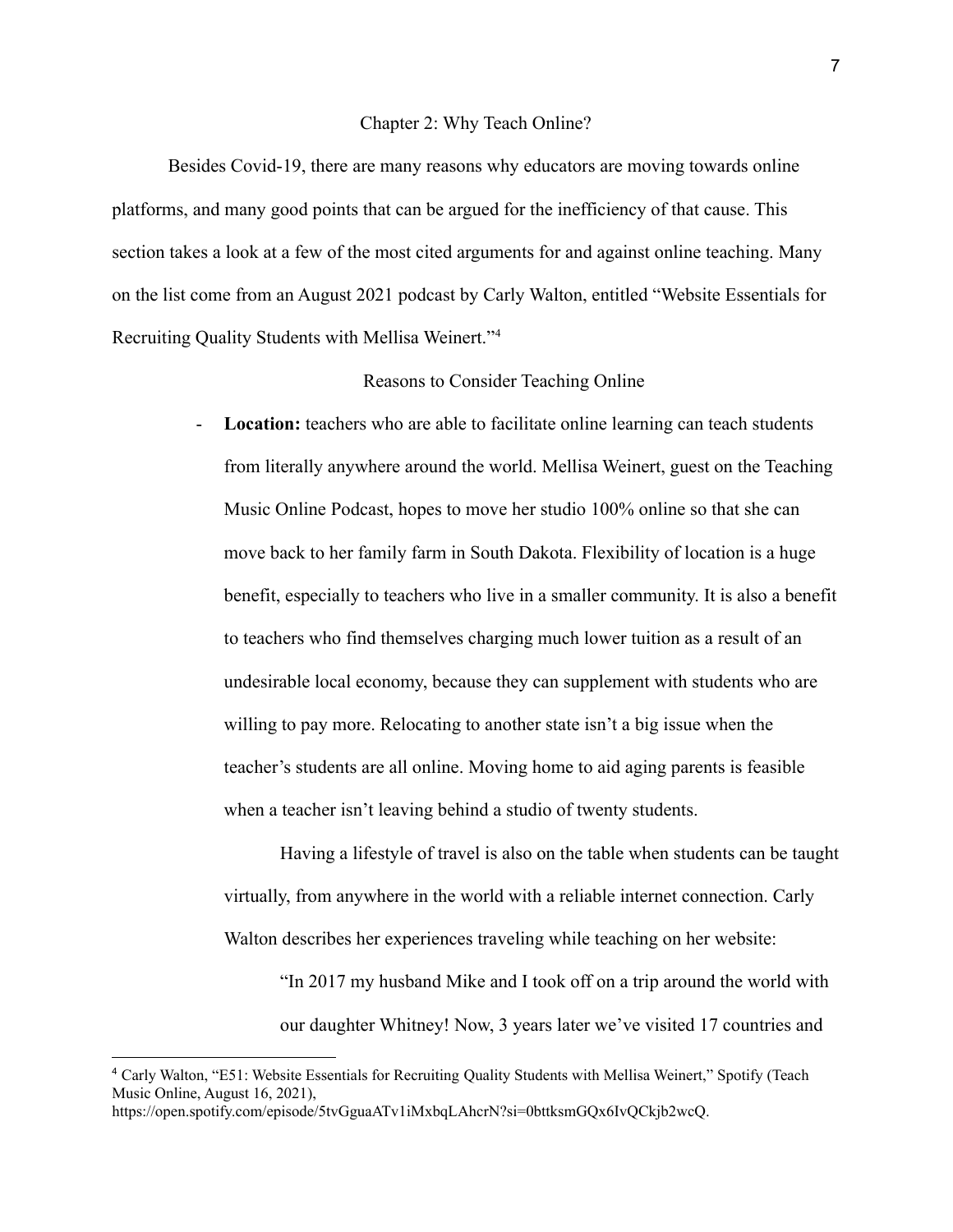added darling Mara, our second daughter, to the crew. In each country we visited I taught my online piano students, hosted online recitals, and marketed my studio to students around the globe."<sup>5</sup>

- **Pandemic-proof:** In the case of more Covid-19 lockdowns, or other circumstances where most people will need to seek shelter in their homes, online teaching is a way to continue education for students, and a source of income for teachers.
- Access to media: It is easier to use nontraditional media as lesson enhancement; YouTube videos, video games, and other online resources are very easy to incorporate into lessons.
- **Financial Savings:** According to Weinert, before she moved her studio online, ⅓ of her tuition fees were going towards rental fees.<sup>6</sup> This is the reality for many educators who work in an environment outside their home: studios, office spaces, or spaces in a music academy have high rental fees.

Teachers that travel to their students also face considerable financial savings when considering the gas money, mileage, tolls, and time spent commuting from student to student. This is one area where teachers can reduce their overhead costs, especially in large metroplexes where students and teachers may live thirty minutes or more apart.

- **Students in busy families can take lessons.** Large families often have many time commitments throughout the week, and loading up the kids in the minivan to

<sup>5</sup> Carly Walton, "How I Became a Traveling Online Piano Teacher," Teach Music Online, 2021, https://www.teachmusic.online/about.

<sup>6</sup> Carly Walton, "E51: Website Essentials for Recruiting Quality Students with Mellisa Weinert," Spotify (Teach Music Online, August 16, 2021),

https://open.spotify.com/episode/5tvGguaATv1iMxbqLAhcrN?si=0bttksmGQx6IvQCkjb2wcQ.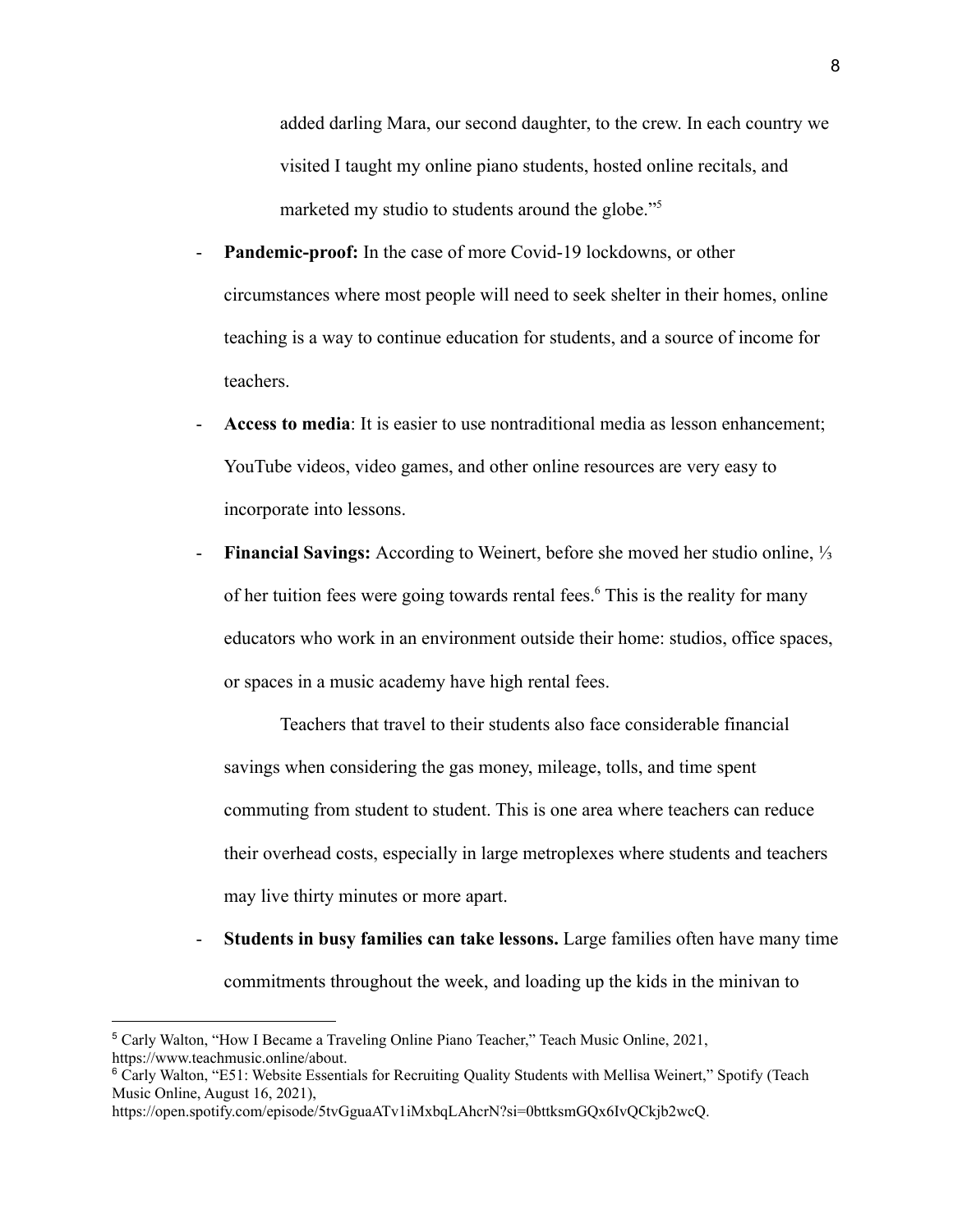drive to piano lessons every week may not be a time commitment that parents can add to their schedule. Teaching online allows for the student to be independent in attending their lesson.<sup>7</sup>

- **Access for all students:** Students facing mental health struggles such as anxiety and depression may find online lessons a more accessible medium than physically going to a teacher's house. Studies of medical students at the Astana Medical University showed that the rates of anxiety and depression in online learning were similar to those in traditional learning situations, and despite popular opinion and conflicting articles (discussed in the next section), the study shows that rates of anxiety and depression actually decreased after the transition to online learning (see Fig. 1). $8$ 

<sup>7</sup> Diana Dumlavwalla, "Characteristics of Expert Teachers Using the Video-Conferencing Platform," *Piano Magazine*, 2020.

<sup>8</sup> Aidos K. Bolatov et al., "Online-Learning Due to COVID-19 Improved Mental Health among Medical Students," *Medical Science Educator* 31, no. 1 (2020): pp. 183-192, https://doi.org/10.1007/s40670-020-01165-y.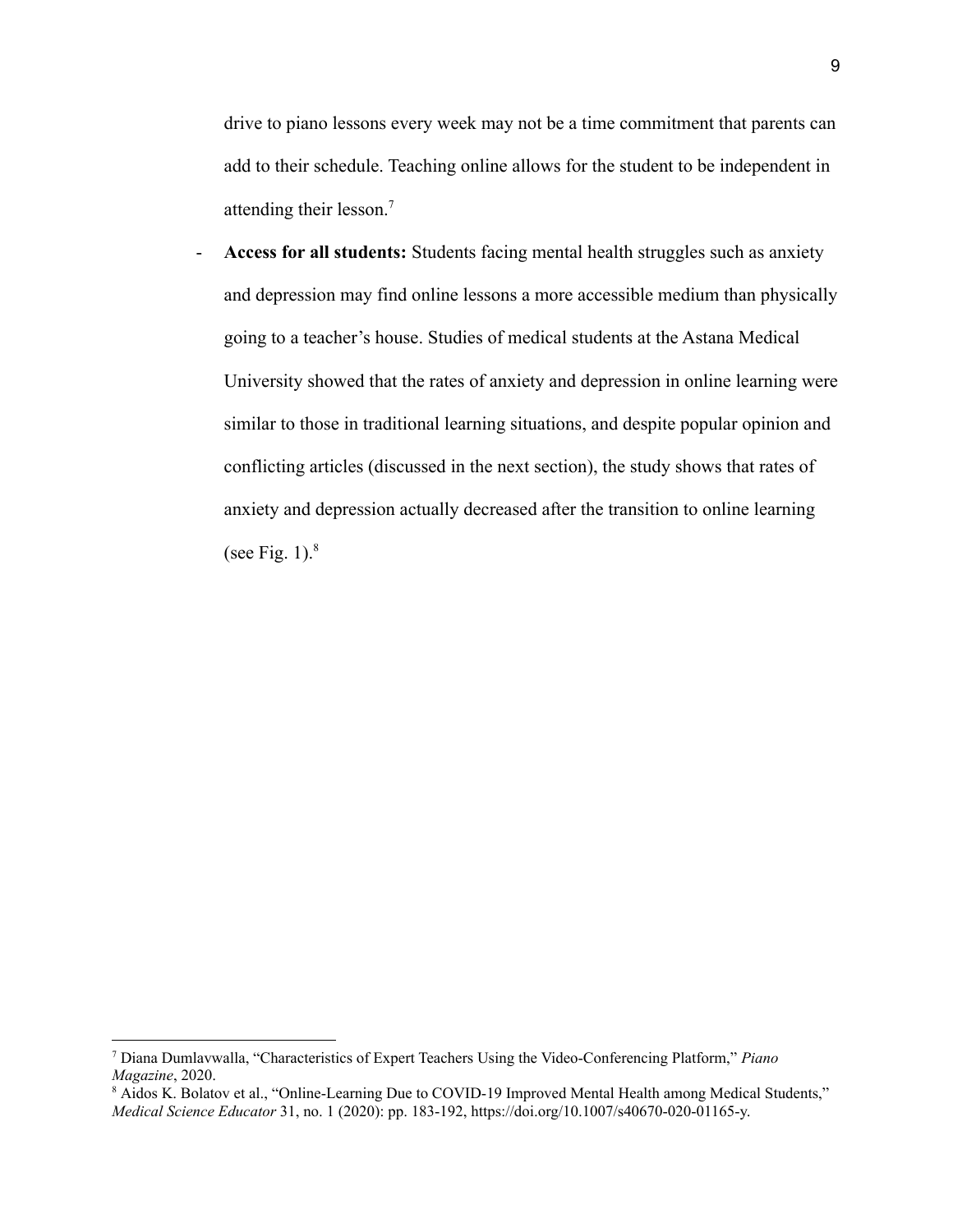

*Fig. 1: Study of depression and anxiety rates among Kazak medical students*

Reasons Against Teaching Online

- **Technique Issues:** Students' technique may suffer if adequate preparation is not done to handle this aspect of teaching online.
- **Student Distraction:** Students can more easily be distracted in a familiar environment such as their homes. Many parents would say that their children are too easily distracted by technology, though conclusions among researchers about the true nature of technological distraction are mixed. Alexander J. Dontre notes that because of a lack of consensus in studies on the effect of cellphones on academic performance, "it is reasonable to suggest that digital devices are not all bad or all good; they are merely tools that may benefit students or interfere with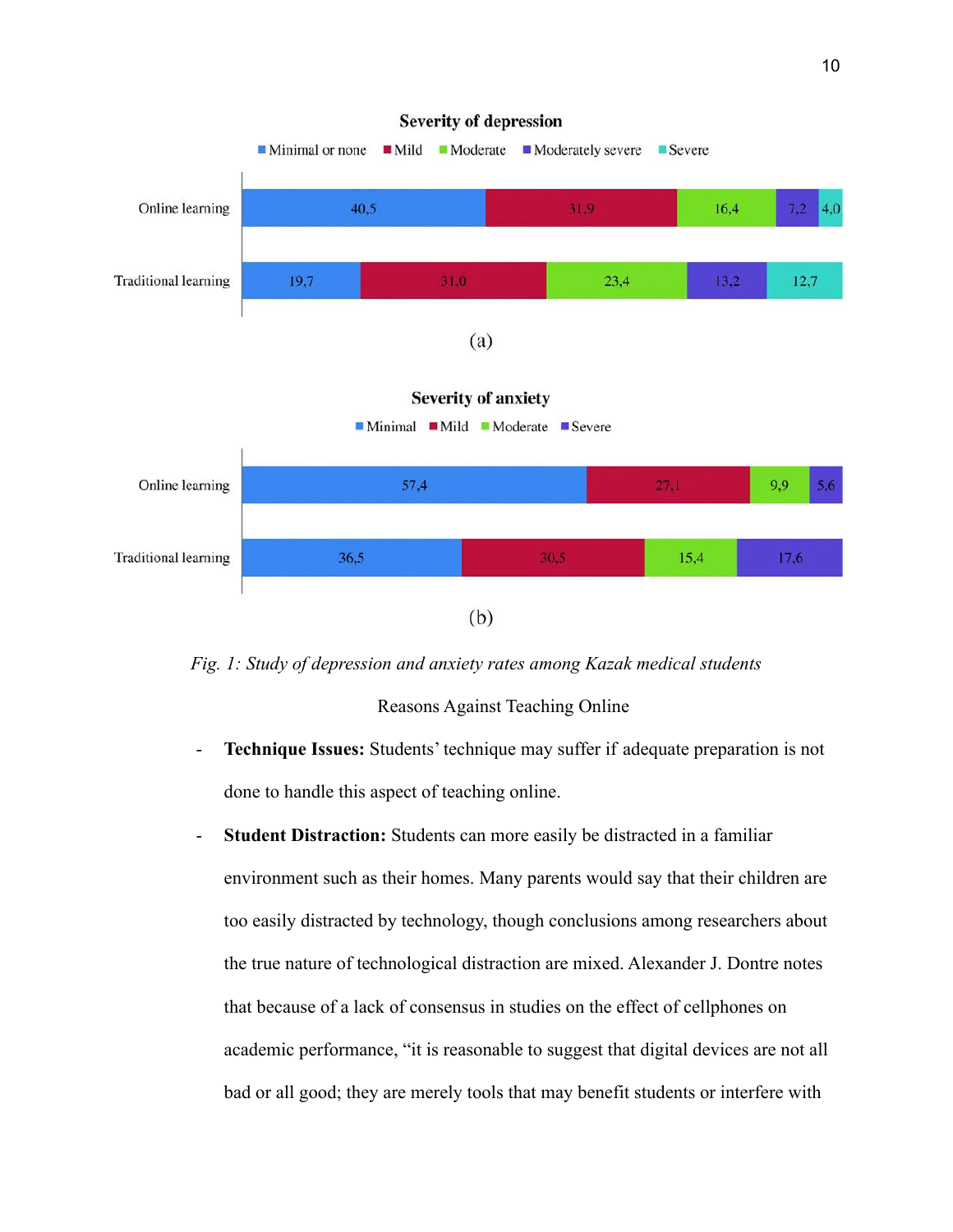learning, depending on how they are used."<sup>9</sup> While scholars continue to debate the subject, one way to combat distraction is to involve parents. Make sure the parents know that lessons are to be a phone-free zone, and help them understand the need for a quiet environment for lessons.

- **Investment in equipment:** Equipment can be expensive. Even the most basic set-up will require an investment of some sort. Getting a return on the investment for microphones, audio processors, and cameras can take months of teaching, especially if the teacher has only a few students.
- **Mental health detriments:** According to research by the IDRA (Intercultural Development Research Association), mental health struggles during the pandemic impacted student engagement. In a survey funded by Seek Common Ground, 75% of high school upperclassmen and undergraduate lowerclassmen experienced mental health struggles during the pandemic.<sup>10</sup> Whether or not online learning is a feasible option depends on the temperament and struggles of the student.

"Zoom fatigue," coined by Jeremy Bailenson, $<sup>11</sup>$  is a phenomenon</sup> researched extensively by Stanford researchers. It refers to the exhaustion that is a consequence of extended video conferencing. An article in the Stanford News identifies four reasons why Zoom fatigue is an issue: 1) prolonged intense eye contact with other attendees, 2) being exposed to a real-time video of yourself for a long period of time, 3) the reduction of natural, conversation mobility, and 4)

<sup>9</sup> Alexander J. Dontre, "The Influence of Technology on Academic Distraction: A Review," *Human Behavior and Emerging Technologies* 3, no. 3 (2020): pp. 379-390, https://doi.org/10.1002/hbe2.229.

<sup>11</sup> Vignesh Ramachandran, "Four Causes for 'Zoom Fatigue' and Their Solutions," Stanford News (Stanford University , March 1, 2021), https://news.stanford.edu/2021/02/23/four-causes-zoom-fatigue-solutions/. <sup>10</sup> Christina Muñoz, "Mental Health Implications of Virtual Learning on Student Engagement," IDRA, August 30, 2021, https://www.idra.org/resource-center/mental-health-implications-of-virtual-learning-on-student-engagement/.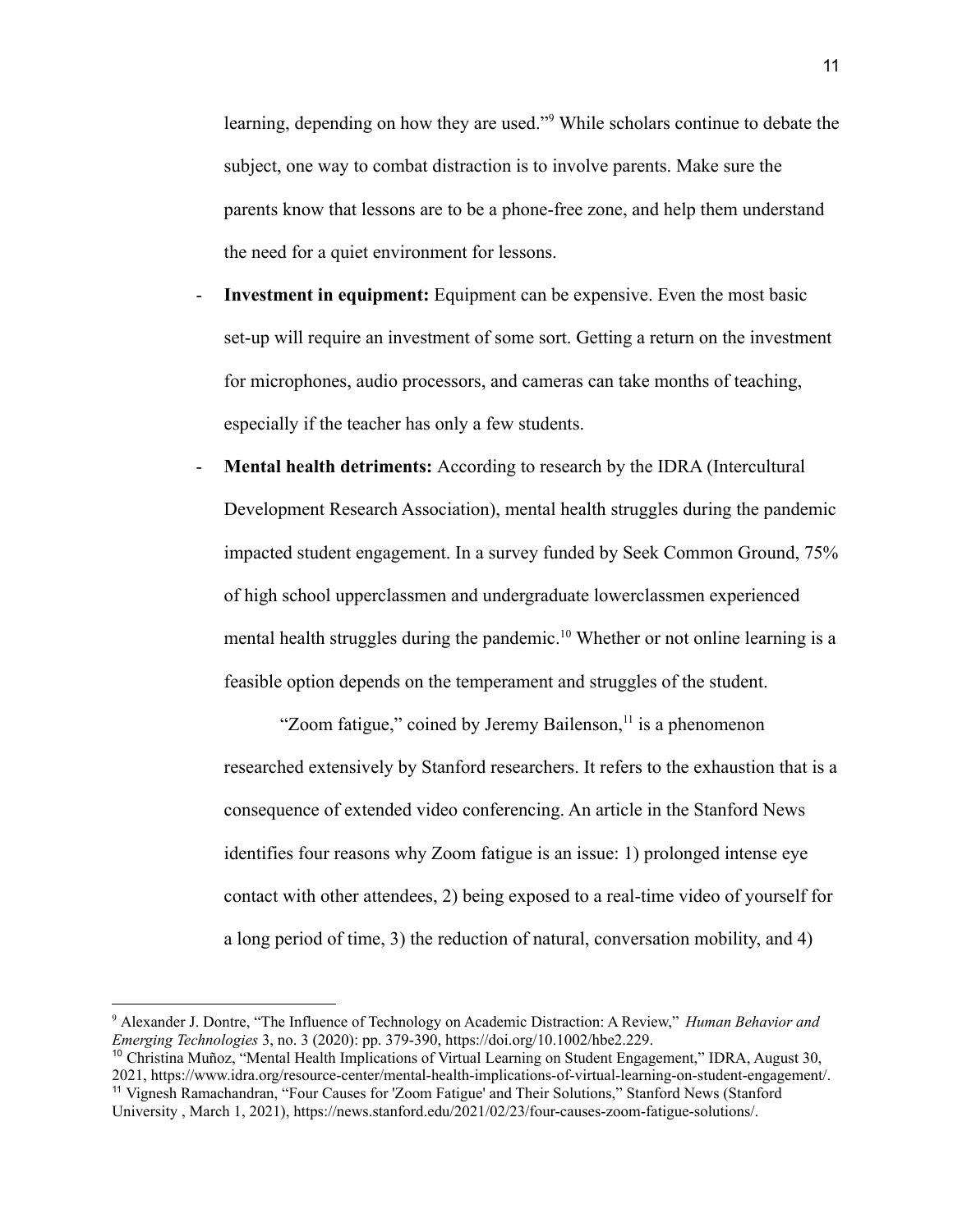the increased cognitive load when video conferencing.<sup>12</sup> Students and teachers alike may face Zoom exhaustion.

- **Emotional connection:** Student-teacher connection through an online platform can be more difficult than connecting in-person. "It's important for a teacher to take the time and ask questions, to ascertain a student's mood," says Mr. John Briggs. "It's an important thing to add to an online lesson that you might not do if you were in person."

The pros and cons for online teaching must be weighed by both the student and teacher. For some it is a very convenient and attractive option. Other teachers may be vehemently opposed to this style of teaching. Even if the pros and cons are weighed and teachers decide against teaching online, it is still vital to understand technological trends in the music industry.

### Chapter 3: Getting Started

Ultimately, anyone can use a laptop with Wi-Fi connection to teach piano online, without any of the technology discussed in this section. However, it is important to realize that a primitive setup, like using only a laptop with Zoom, will have limitations. This section will cover the necessary equipment for setting up an online studio, including computers, Wi-Fi, microphones, secondary cameras, lighting, live-streaming software, and other options for enhancing the student's experience. It will also cover lesson-planning and ideal formats for online lessons.

<sup>12</sup> Ramachandran, "Four Causes for 'Zoom Fatigue' and Their Solutions," 2021.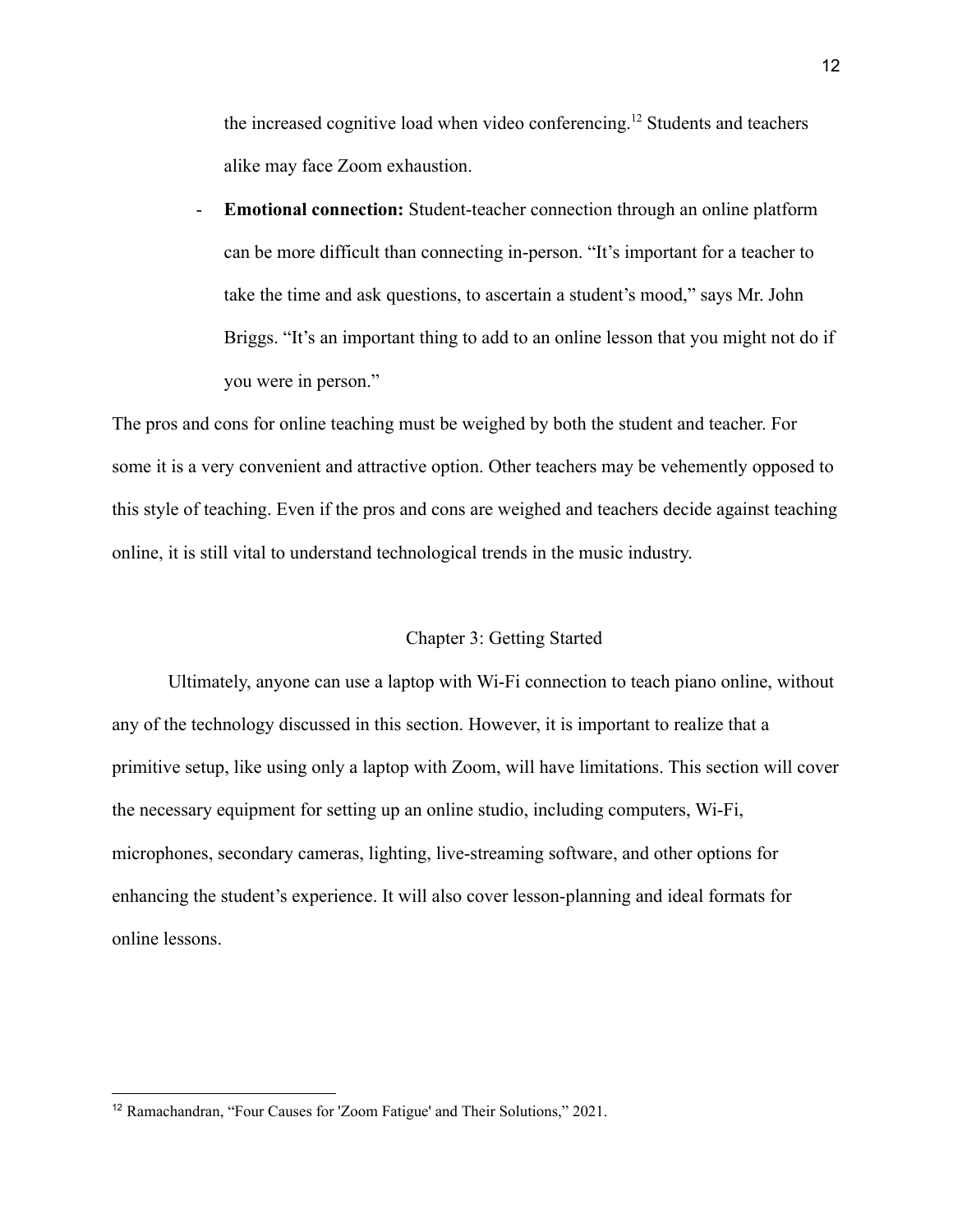#### A. Live-Streaming Platforms

# 1. Zoom

Since March 2020, Zoom has been the video conferencing platform of choice for many educators. Its rise out of anonymity was due in large part to the many universities and schools who turned to the platform when students were sent home due to Covid-19 concerns. However, the company has been around since  $2011$ .<sup>13</sup> The improvements to Zoom's usability since the Covid-19 lockdowns have been astonishing. "Initially there was the big issue of two people who couldn't talk online," John Briggs said, "but that's all been worked through." According to Mr. Briggs, latency in Zoom is a huge issue, especially for voice studios. His solution to this problem is switching to another platform: CleanFeed.

#### 2. CleanFeed

CleanFeed is a sophisticated audio-transmission platform. According to their website, CleanFeed is the "online studio for live audio and sound."<sup>14</sup> CleanFeed is used by media conglomerates such as BBC, Discovery, Warner Brothers, and NBCUniversal. There is a free version of Cleanfeed, but a downside is that to get the full features, such as the ability to use multiple input devices, control over the channel mix, and aux outputs, you will need to upgrade to the Pro version, which is a costly investment at \$34 a month, or \$22/a month for the discounted version (for personal use or making under \$10,000 a year).

#### 3. Microsoft Teams

Microsoft Teams is the primary way that Liberty University facilitates distance learning. However, according to piano professor Dr. Hardin, professors at Liberty use Zoom with enhanced audio settings for private lessons, because they have found that Microsoft Teams

<sup>13</sup> "Video Conferencing, Web Conferencing, Webinars, Screen Sharing," Zoom, December 8, 2021, https://explore.zoom.us/en/about/.

<sup>14</sup> "Cleanfeed," Cleanfeed, 2021, https://cleanfeed.net/.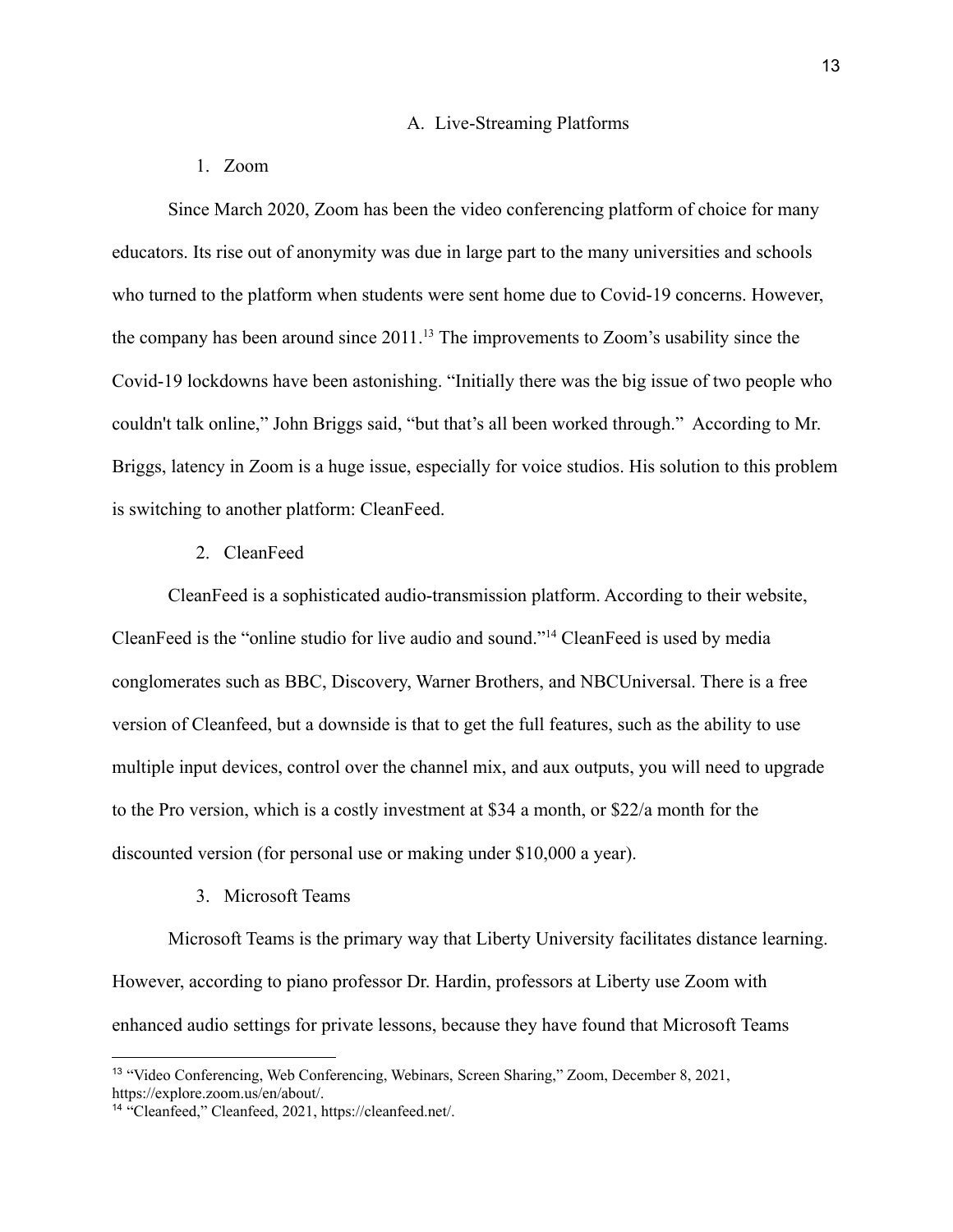doesn't work as well for that purpose. Microsoft Teams has a free and premium version, but piano teachers, as small businesses, will probably only need the free version.<sup>15</sup>

4. Skype

Skype was launched in 2002, and as a result is one of the oldest video conferencing platforms. It was originally owned by eBay but eventually was acquired by Microsoft. Skype is another good alternative to Zoom, and users can record their calls and use many functions similar to Zoom. Some problems that I have encountered when using Skype with my MacBook Air is that within minutes of launching the application, the computer fan will turn on, which is problematic if using the internal microphone for speaking.

5. Facetime

For Apple users, Facetime is a simple, built-in way to connect with others over video chat. Facetime is meant primarily for iPhone, and its desktop version is rudimentary. <sup>16</sup> Facetime, unlike the other platforms mentioned, has very few settings. As a result, it is probably not the best choice for online lessons.

6. Google Meet

Google Meet is Google's answer to Zoom. The two are very similar, as both were created with the intent of being used for business meetings. One feature of Google Meet is that it allows for presentations through Slides.<sup>17</sup> Google Meet doesn't allow for recording of meetings unless the user is paying a premium.

https://www.businessinsider.com/guides/tech/google-meet-vs-zoom.

<sup>&</sup>lt;sup>15</sup> Joel Khalili, "What Is Microsoft Teams? How It Works, Tips and Tricks, and Best Features," TechRadar (TechRadar pro, November 5, 2021),

<sup>&</sup>lt;sup>16</sup> Lora Ivanova, "FaceTime vs Skype: The Ultimate Video Calling App Battle," BROSIX, September 26, 2021, https://www.brosix.com/blog/facetime-vs-skype/. https://www.techradar.com/news/what-is-microsoft-teams-how-it-works-tips-and-tricks-and-best-alternatives.

<sup>&</sup>lt;sup>17</sup> Christian de Looper and Ben Blanchet, "Google Meet vs. Zoom: Here's How the Popular Video Conferencing Tools Stack Up," Business Insider (Business Insider, July 8, 2021),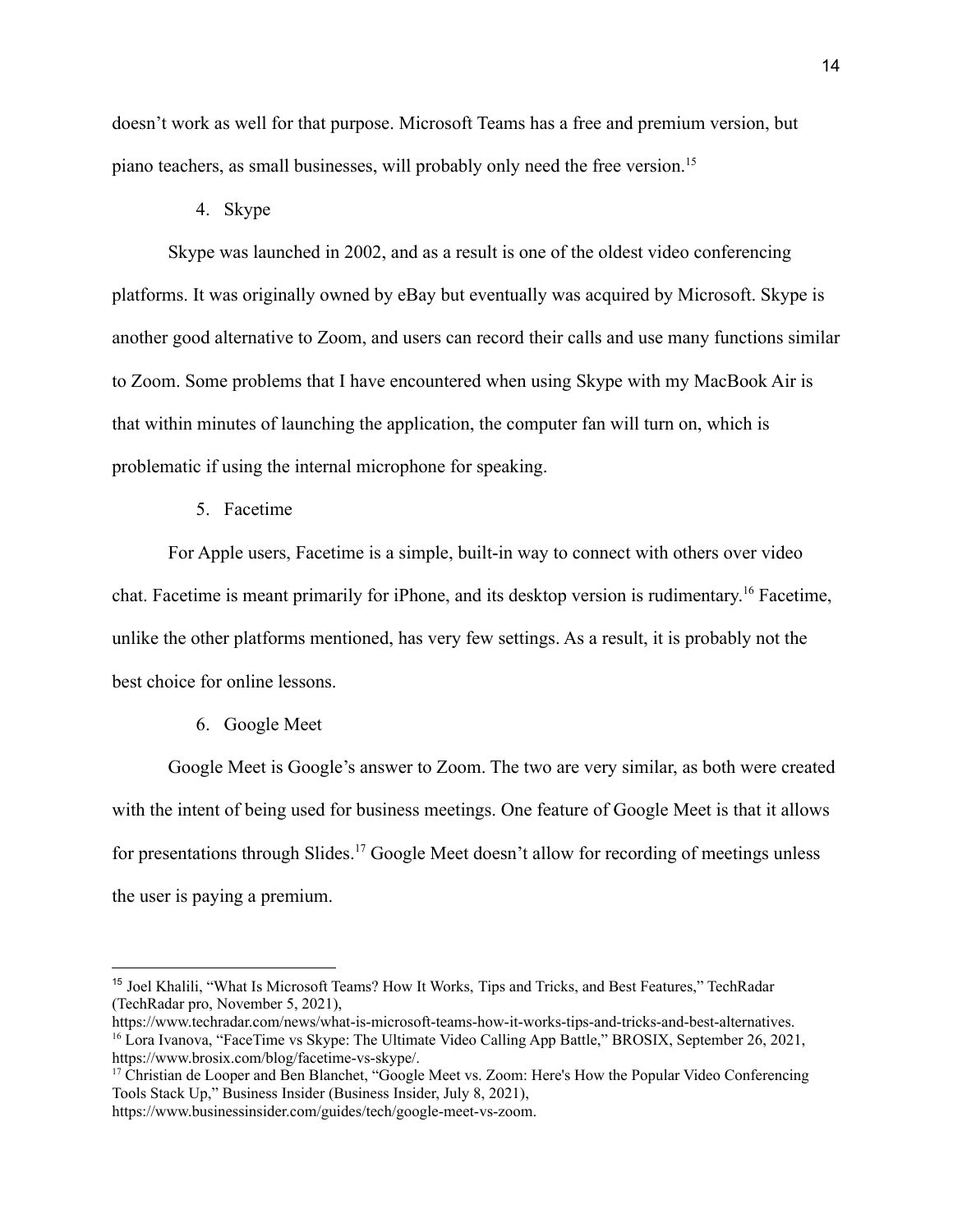#### B. Wi-Fi and Wired Connections

When setting up an online studio, it is necessary to consider Wi-Fi. Wireless versus a wired connection can have a big impact on the effectiveness of lessons. According to Cisco, a wireless connection "allows devices to stay connected to the network but roam untethered to any wires."<sup>18</sup> The advantage of a wireless connection is it is what most people normally use in their homes, and its untethered nature allows for more mobility. A wired connection must have some sort of cable connecting the device to an Ethernet port. He recommends using a wired connection, using a Category 6 ethernet cable and RJ45 connector. He also recommends making sure that only the necessary programs are running on the computer to help with speed.

"A lot depends on reliable internet connections on both ends," says Dr. Hardin. Even if the teacher has a reliable internet connection, there will be disruptions if the student has an unreliable internet connection. "Every connection is going to be different...that's probably the hardest part," says Mr. Briggs.

#### C. Cameras, Lighting, Microphones

In any online studio, considering the way that the student perceives the teacher is paramount to their success in learning. If the image is dark or the audio jumbled, the student's learning experience will suffer. Investing time and money in student experience will help the teacher to use online learning to its fullest potential. Microphones and cameras don't have to be overwhelming. "While more tools can be very resourceful and helpful for students, a simple yet effective setup is your main device such as a laptop or tablet, along with an external microphone and headphones," says Rebecca Bellelo in an articled entitled "Keeping a Studio Running Effectively" published in the Special Covid-19 edition of *Piano Magazine.* "You can always add

<sup>18</sup> "What Is a Wireless Network? - Wired vs Wireless," Cisco (Cisco, July 1, 2021),

https://www.cisco.com/c/en/us/solutions/small-business/resource-center/networking/wireless-network.html#~introdu ction.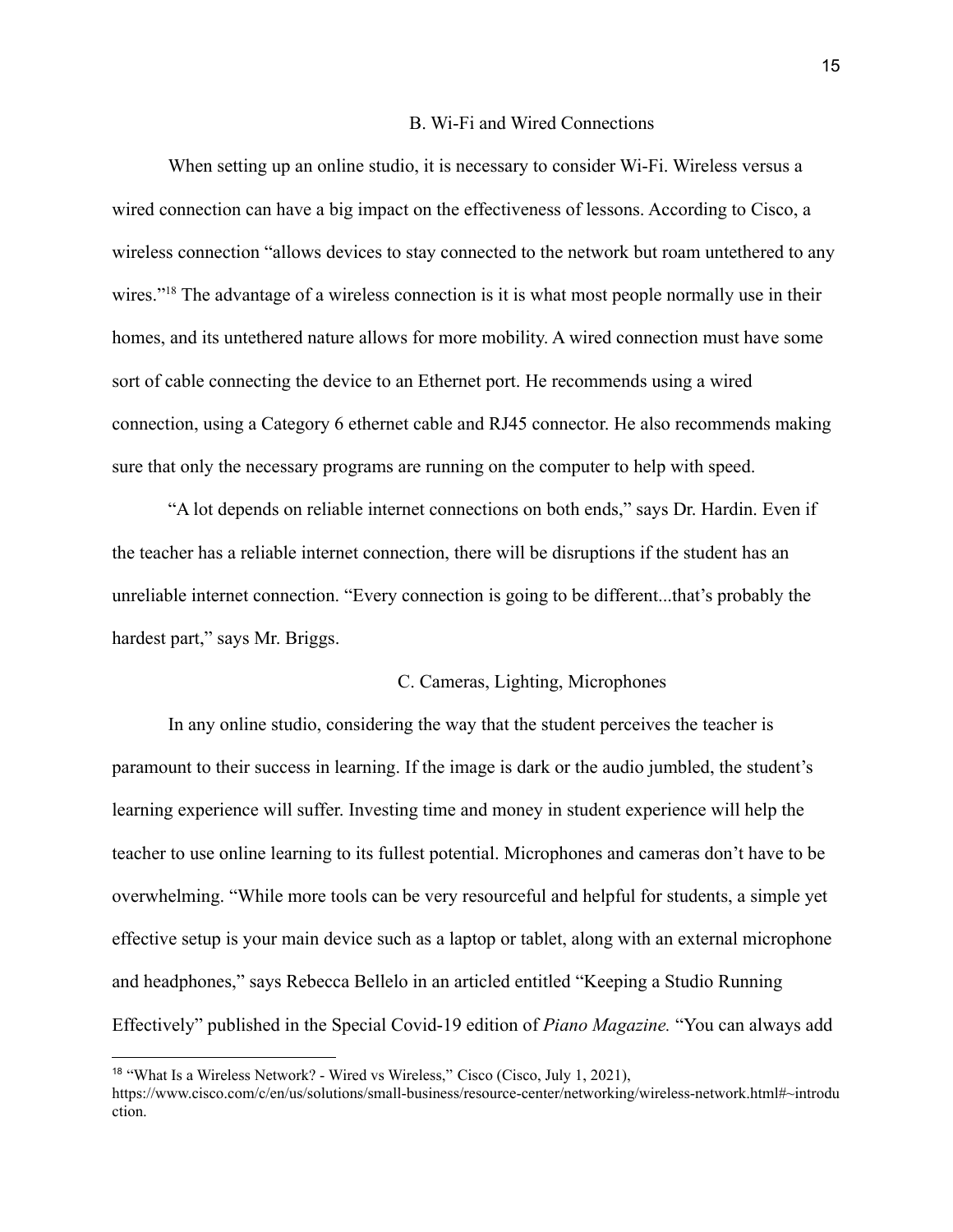on to your setup as you go, but do not let the technology overwhelm your teaching. Your solid teaching methodology is the most effective tool in your toolkit right now, no matter how many camera angles you have."<sup>19</sup>



*Fig. 2: The Zoom H4N Digital Audio Recorder*

Beginning with microphones, Mr. Briggs says that teachers want to use mics with zero gain. "Every microphone comes with a chart that shows what it boosts and doesn't. Some boost low, some boost to the middle for speaking...but you want a zero gain." Zero-gain microphones can be expensive, but are worth it for the teacher who demonstrates in the lesson. "That's something the teacher is going to have to consider - how important is it that you get the mix that

<sup>19</sup> Rebecca Bellelo, "Keeping a Studio Running Effectively," *Piano Magazine*, 2020, pp. 10-11.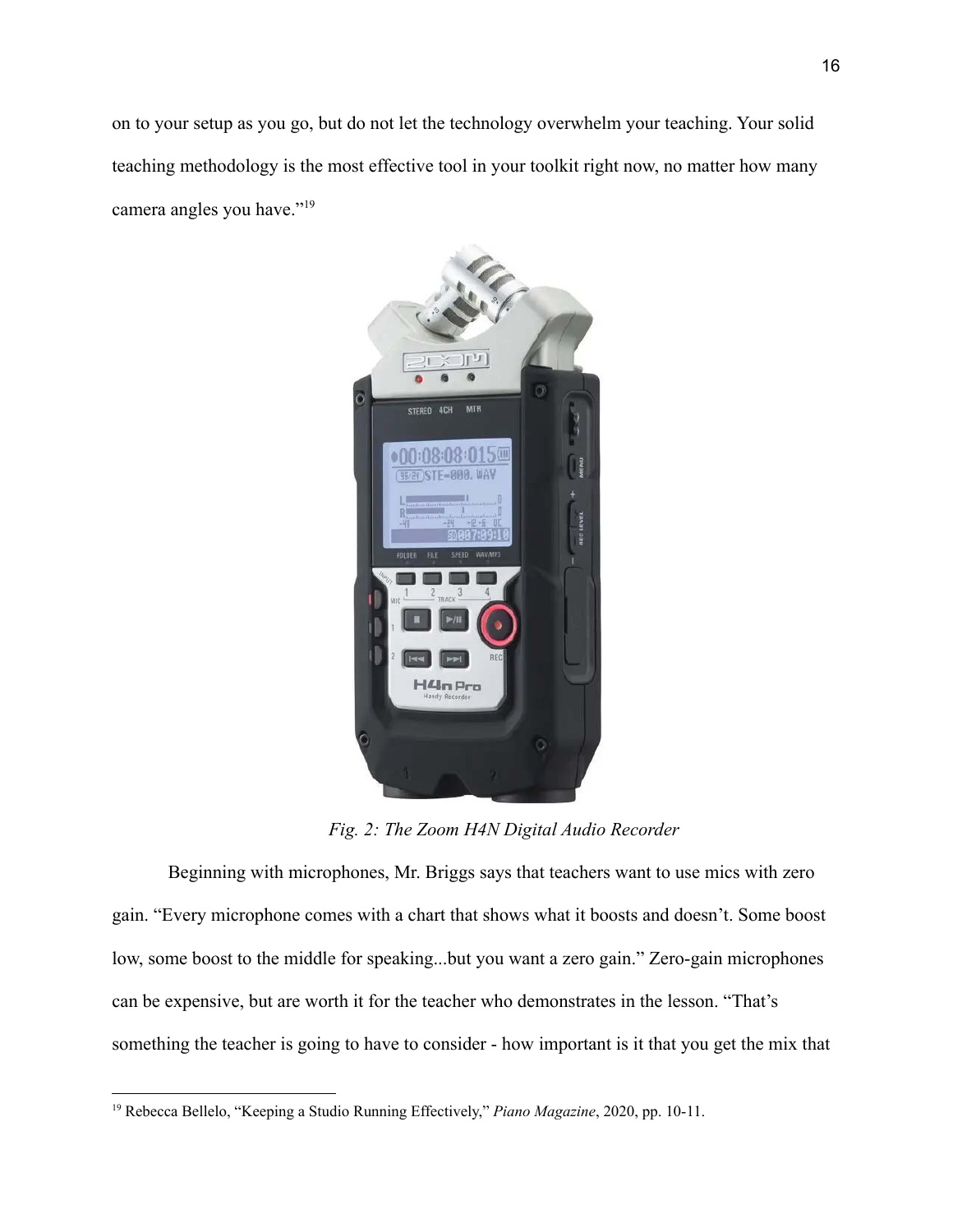you want to go to the student," says Mr. Briggs. According to Dr. Casarotti, the Samsom Meteorite, Shure MV51 Microphone Condenser, the Blue Snowball, and the Zoom H4N Digital Audio Recorder are all viable options.

Considering lighting and background is also necessary. According to Mr. Briggs, the less information that a computer needs to transmit, the faster the connection will be. Keeping a plain, solid-print shirt and a simple background is one way to reduce lag and distortion. Being well-light from the front also ensures the student will be able to see the teacher. Facing a window or placing a lamp next to the computer are simple ways to create good lighting.

The type of cameras used may not matter quite as much as the angles at which they are placed, both for student and teacher. "Don't be afraid to "play director" with your students to get the camera angles and audio settings that you're going to need," says David Cartledge in the Special Covid-19 issue of *Piano Magazine,* in an article entitled "Teaching Via Video: How to Still Be You!" Cartledge describes five main angles to work with in lessons: 1) an above view of the hands and keyboard, 2) a view from the side, 3) a view to show the feet and pedals, staff paper or perhaps a digital screen to explain theory, and 5) a view to show props, like a model of the action of a piano.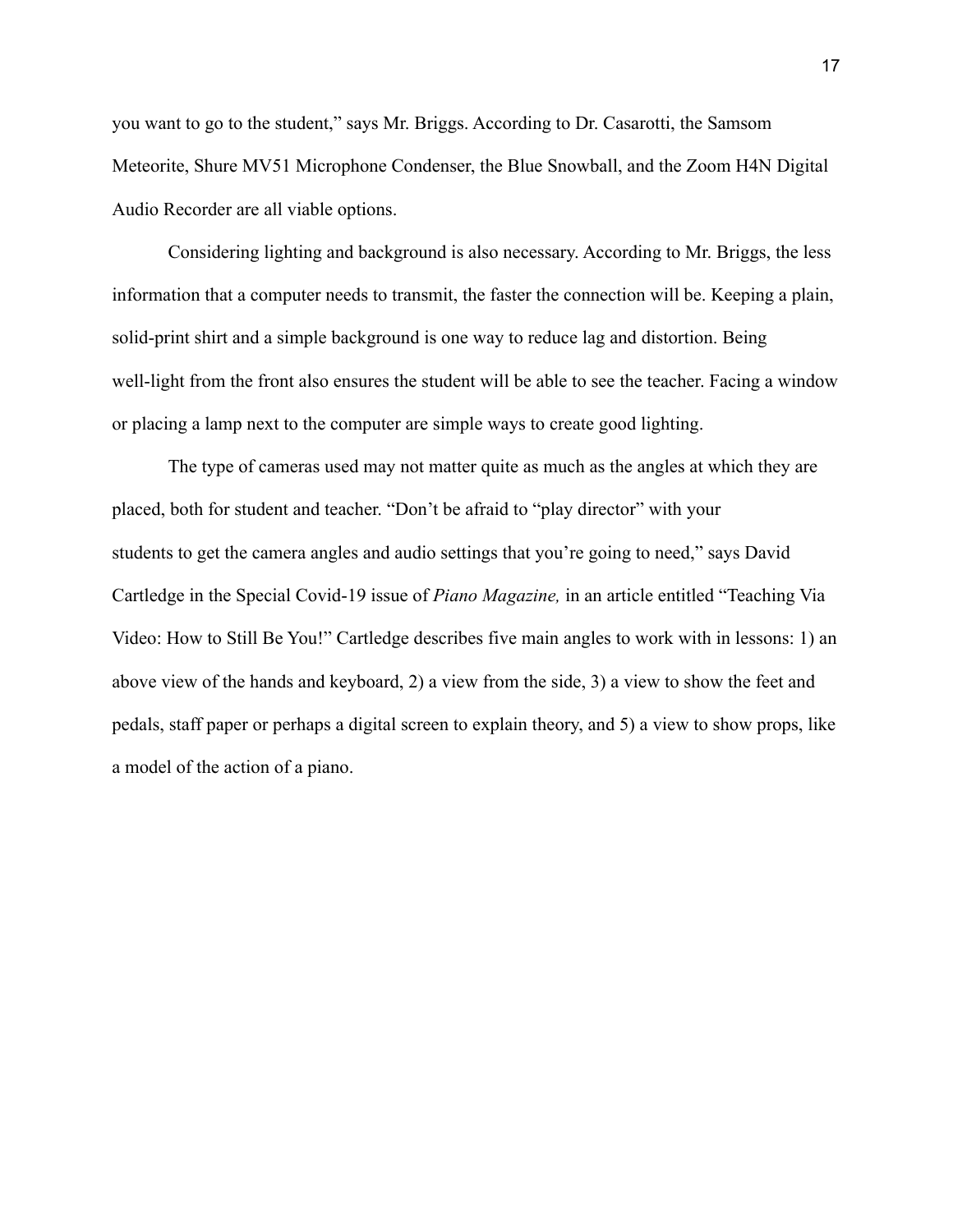

# *Fig. 3: Screenshot of a popular YouTuber who uses an above view*

Dr. Casarotti has a few cameras that he recommends. The Logitech C920 is one of his favorites, but during COVID-19 lockdowns it doubled in price. On the official Logitech website, this camera is now listed at \$69.99, making it an intermediately-priced option.<sup>20</sup> Dr. Casarotti uses the Aoboco Webcam for the scene of his face, as it contains a ring light mounted on the camera. However, this camera is unavailable at major retailers and more expensive than he mentioned.

A few smartphone apps exist that allow the phone to function as a webcam. The NDI app is one of these. DSLR cameras are another option, especially if the teacher already has access to one. However, DSLR cameras, especially professional-grade, are probably the most expensive option.

<sup>&</sup>lt;sup>20</sup> "Logitech C920s Pro Full HD Webcam with Privacy Shutter," with Privacy Shutter, 2021, https://www.logitech.com/en-us/products/webcams/c920s-pro-hd-webcam.960-001257.html.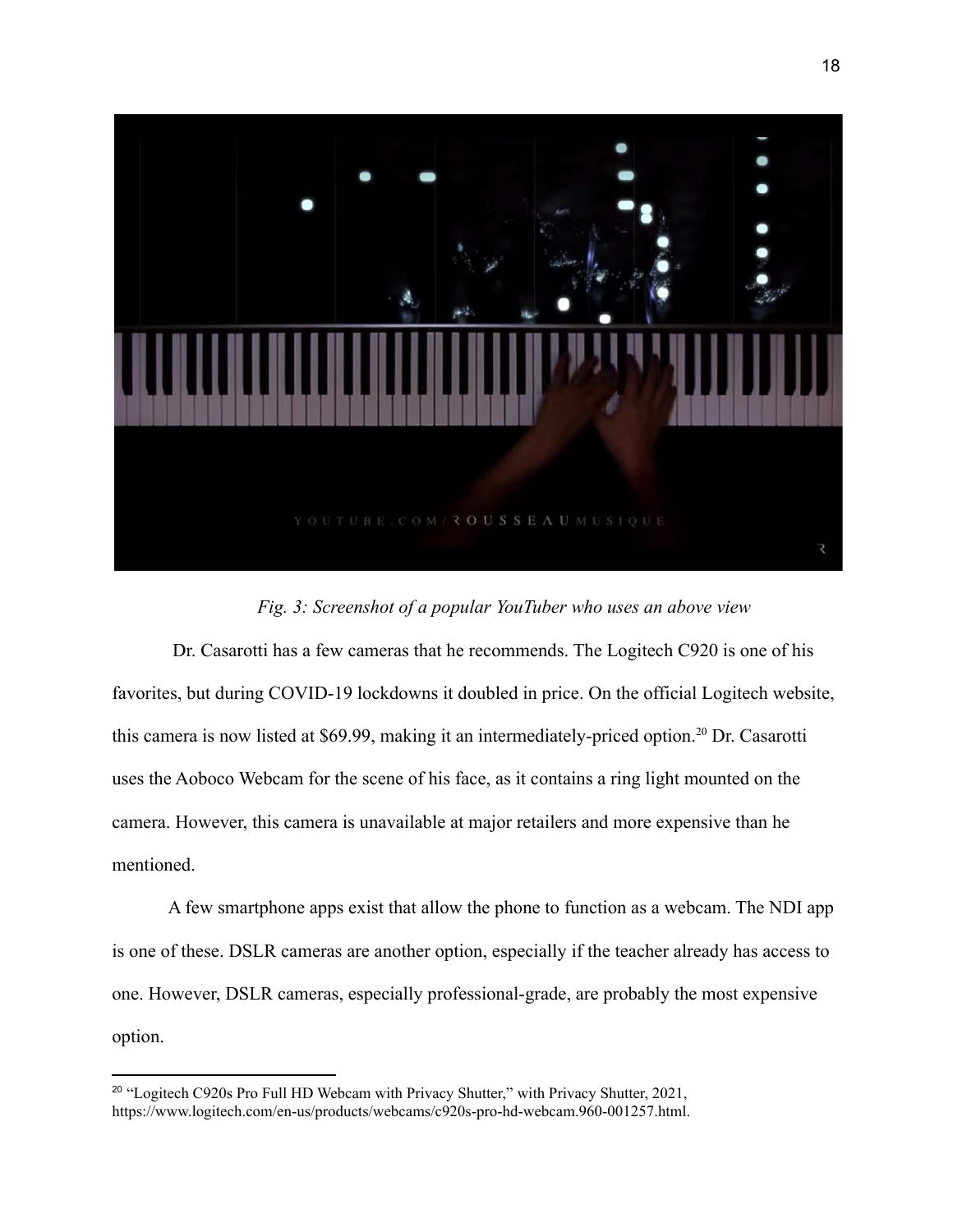Connecting your computer or smartphone to a larger screen allows for a better view of the student. This can be done through an HDMI cable to a TV, which many people already have. "There are cables out there for \$15 dollars that you can purchase to connect your iPhone to a bigger screen," Dr. Casarotti said in his presentation of online teaching. Dr. Casarotti also sometimes uses an HD projector as a larger monitor.

Using cameras, good lighting, and a good microphone won't guarantee the teacher success in online education. These elements, however, do make a difference. Ample research should be put into the technology that you will probably use every day as an online teacher.

# D. Interfaces, Switchers, and Scenes

An audio processor is necessary for the microphone. Using both the video and audio in Zoom or an equivalent program can compromise the speed of the connection, so Mr. Briggs recommends mixing outside of the platform. Doing this in an external processor will allow the computer to focus on speed. Some microphones, such as the Shure, also function as audio interfaces.

To hear the student, headphones or speakers may function better than the computer's own speakers. Dr. Casarotti himself uses Apple Airpods Pro, but he also recommends the Bose Soundlink Mini Speaker or a soundbar with a subwoofer. Using transparency mode with Airpods allows for the teacher to hear themselves speaking and playing piano. With a speaker, teachers may encounter feedback as the microphones can easily pick up the speaker's audio. Audio out is notably unimportant to the student's learning experience, but may make it easier for teachers to hear musical nuance.

Dr. Casarotti recommends using OBS Studio, a free software that allows switching through different online scenes and camera angles. Another option for both PC and Mac users is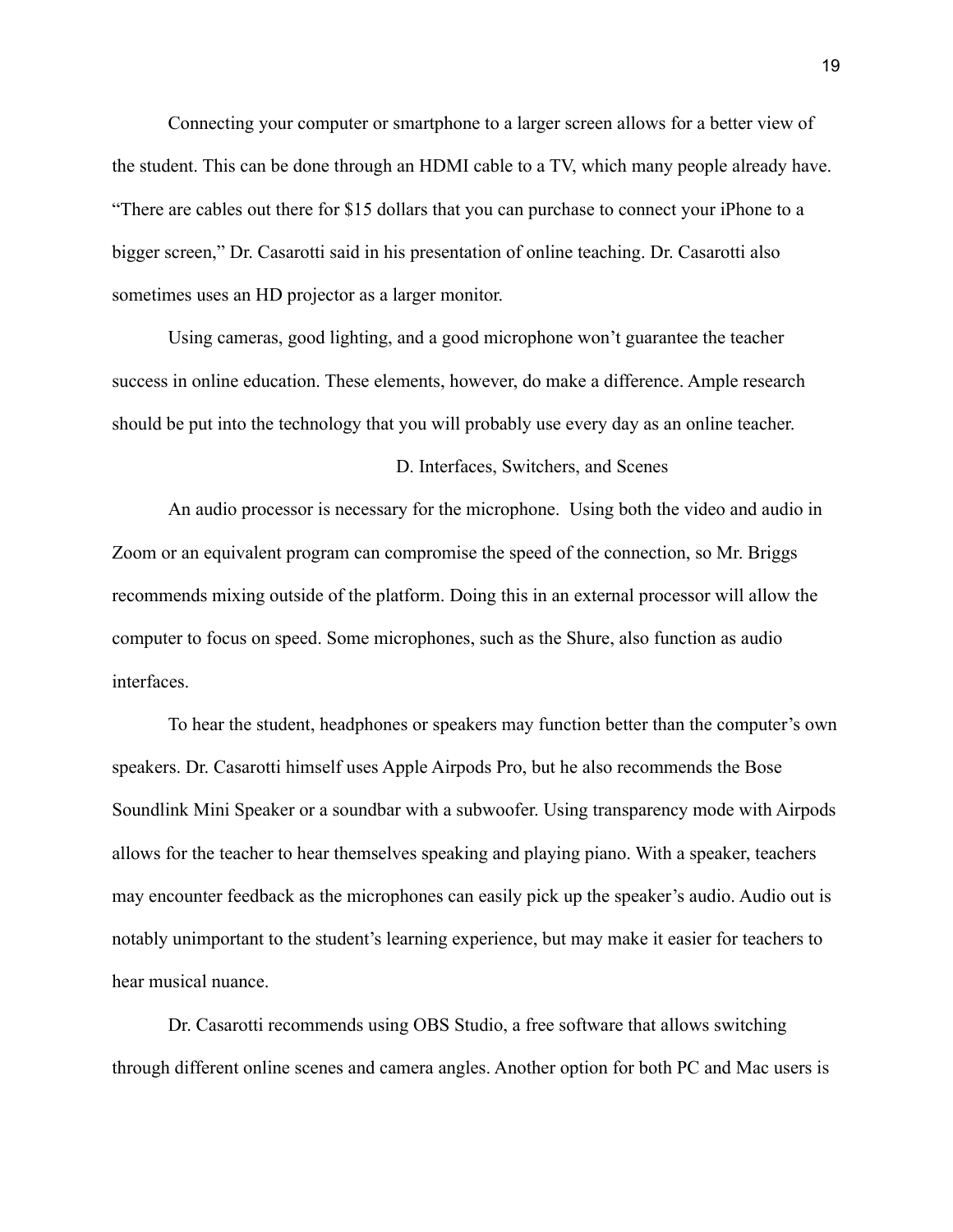Many Cam, but this software costs \$69 a year to connect two devices.<sup>21</sup> The advantage to OBS is that it is completely free and allows for building of unlimited scenes and input of multiple sources. OBS Studio also functions with all of the major video conferencing platforms. Dr. Casarotti shared his top 10 scenes he uses in his lessons. "It's really important that in every scene, you put your face in it," Dr. Casarotti says. "If you have two cameras, put one on your face, and the other on the side of the piano. If you have three cameras, put one on your face, one on the right, and one on the top."



*Fig. 4: OBS Studio Scene*

Cameras, microphones, lighting, and audio interfaces are all crucial elements of an online

studio. Making sure that the quality of video and audio is high should be a priority for every

<sup>&</sup>lt;sup>21</sup> "Choose a Plan That's Right for You," ManyCam (Visicom Media Inc., 2021), https://manycam.com/buy/#individuals.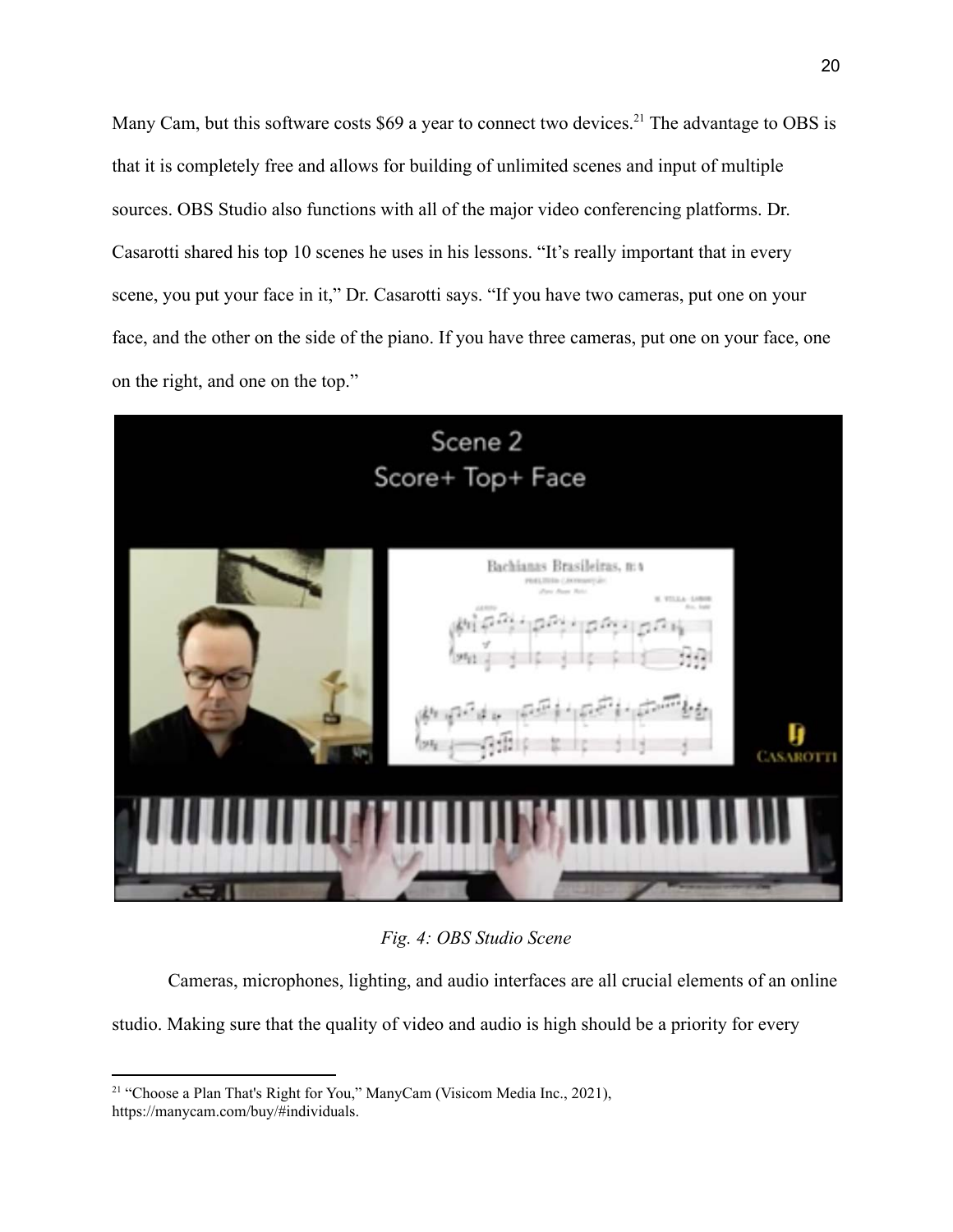teacher as they seek to foster customer satisfaction in their students and the parents of students. Receiving payment for mediocre services raises the question of good business practice and customer satisfaction, so significant effort should be put into this realm.

#### Chapter 4: Resources

Diving into piano pedagogy can be overwhelming, as the resources are virtually endless. How does a teacher discriminate between helpful and useless resources? This section will cover the teaching apps, online music libraries such as IMSLP and Scribd, method book libraries such as Faber Piano Adventures, and teaching games that can be used in teaching online. Appendix B also provides a chart comparing print books method books and their various features.

A new but increasingly popular resource for the online piano teacher is the Faber Piano Adventures Teaching Atlas.<sup>22</sup> The Atlas is the online resource bank of the Faber method books series. It contains all Faber products in ebook format for use by teachers and teacher groups. Teachers looking to see exactly what their student will see during the lesson may find this a useful resource. Another facet of the Atlas is its embedded accompaniment tracks, allowing the teacher to accompany the student even when being physically separated. The Atlas also contains annotation tools, which can be used to highlight specific mistakes or problem areas in the music as the student is playing. The Atlas is \$9.99 a month, or \$88 a year. This does add to overhead costs, and is something to take into consideration as a teacher gets their online studio off the ground. However, the convenience may be worth it, considering that Faber is one of the top method book choices among private piano educators. The Atlas also has another payment option through groups such as local MTNA chapters or music schools.

<sup>&</sup>lt;sup>22</sup> "Piano Adventures Teacher Atlas," Faber Piano Adventures Digital Cloud (Hal Leonard, 2021), https://cloud.pianoadventures.com/products/teacher-atlas/.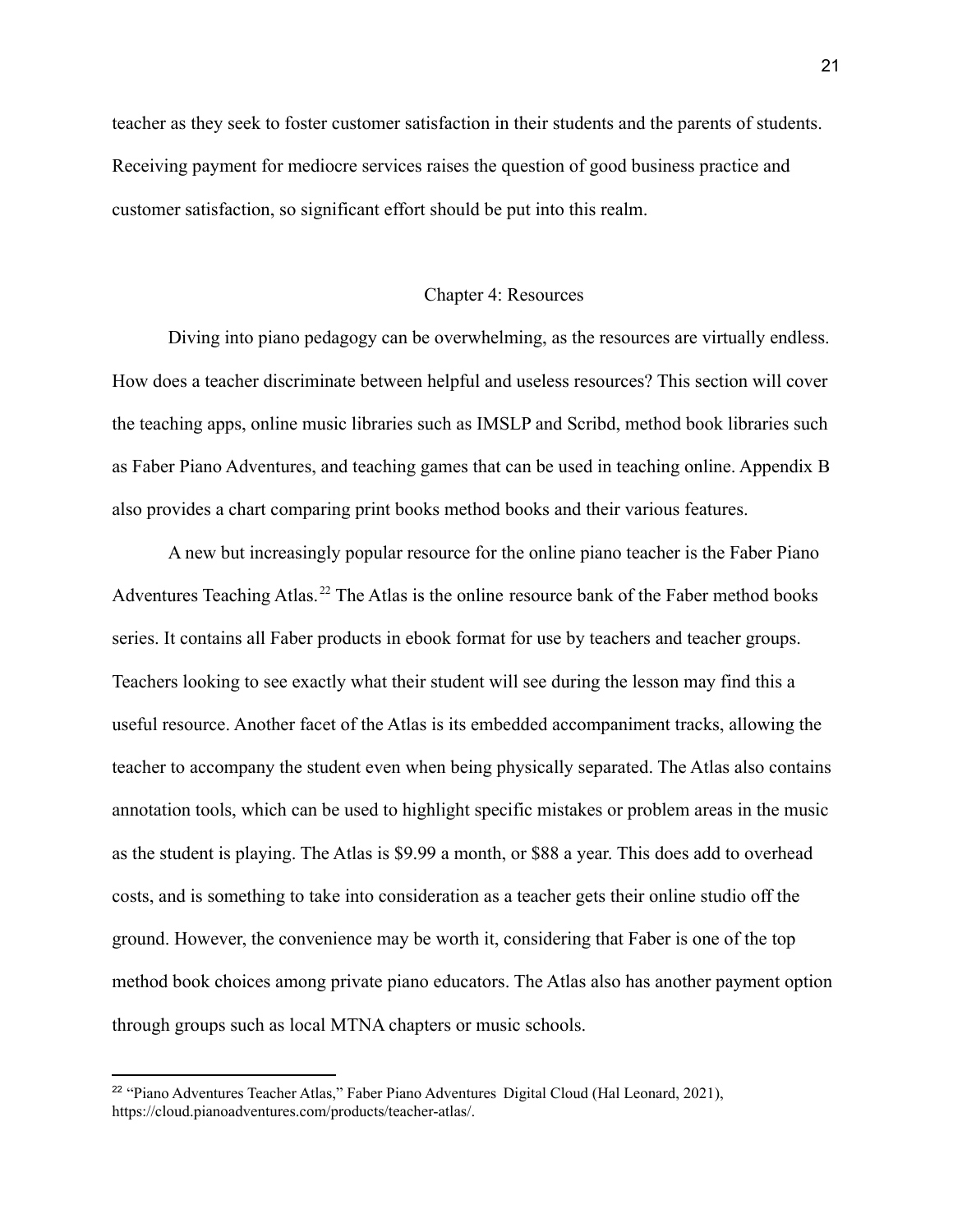"The original purpose of the Teacher's Atlas was to view your students' books even while teaching remotely," Landon Baumgard, the outreach manager for Piano Adventures, said in an introductory webinar on the site.<sup>23</sup> The Atlas was developed during the COVID-19 pandemic to fix this problem of physical separation, as many teachers didn't actually have a home copy of the Faber books. The Atlas, combined with the student's own physical copies of the Faber books, provides a useful primary curriculum.

Using teaching apps can help students learn theory, sight reading, and aural skills. Choosing the right app for the student's needs, however, can be overwhelming. Dr. Casarotti incorporates many teaching apps into his lessons, and assigns students to use them during the week as well. Two apps that he uses for theory and aural skills are Theory and Tenuto.



*Fig. 5: An example from Rhythm Cat*

The Theory app has lessons on chords, rests, measures, steps, rhythms, scales, and more.

The app has clean visuals and simplistic teaching. It can be combined with Tenuto, an app for

<sup>&</sup>lt;sup>23</sup> Landon Baumgard, "Getting Started with the Teacher Atlas," Faber Piano Adventures (Hal Leonard, July 15, 2021), https://pianoadventures.com/events/getting-started-with-the-teacher-atlas/.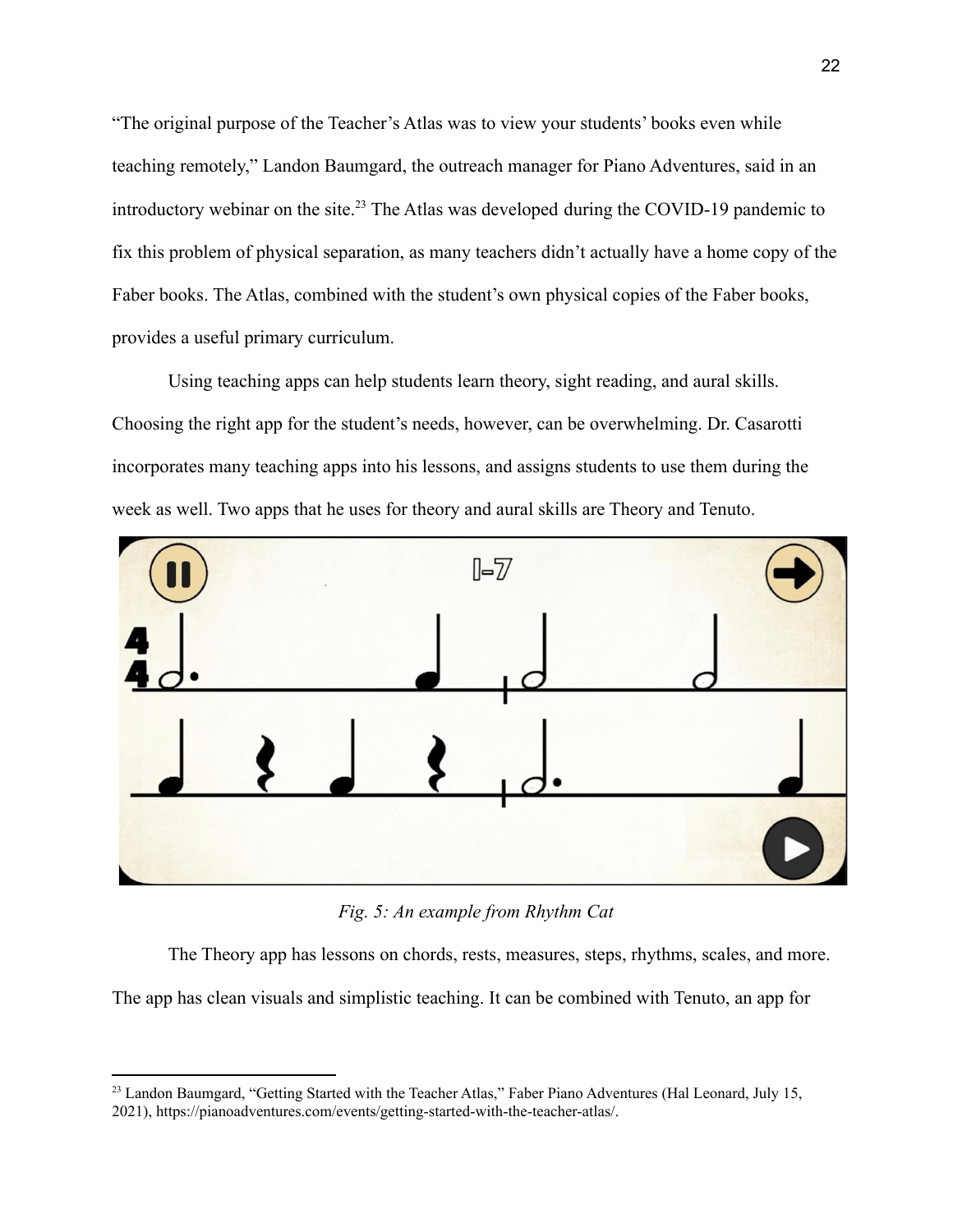exercises. These exercises are customizable. Tenuto contains ear training exercises, where students hear notes and have to play each note back.

Multiple high-quality apps exist to help students practice rhythm. Rhythm Swing is an app for practicing rhythm with a video game format. According to Dr. Casarotti, kids love this app, because students have to get the exercises right to advance in the game. The app doesn't have advanced rhythms but instead is meant for beginners. Rhythm Cat is another cumulative app that teaches beginners increasingly complex rhythms. Dr. Casarotti also mentioned that My Little Rhythm is another good option. All of these apps can and should be tested by the teacher before they assign their students to use them.



*Fig. 6: Rhythm Sight Reading Training*

Dr. Casarotti has several resources that he recommends especially for Intermediate and Advanced rhythm practice. The first of these is Rhythm Sight Reading Training, which costs \$3.99 on the Apple Store. According to the description, this app contains common and uncommon rhythms in many different time signatures, as well as the ability to practice swinging various rhythms. The reviews for the app are overwhelmingly positive.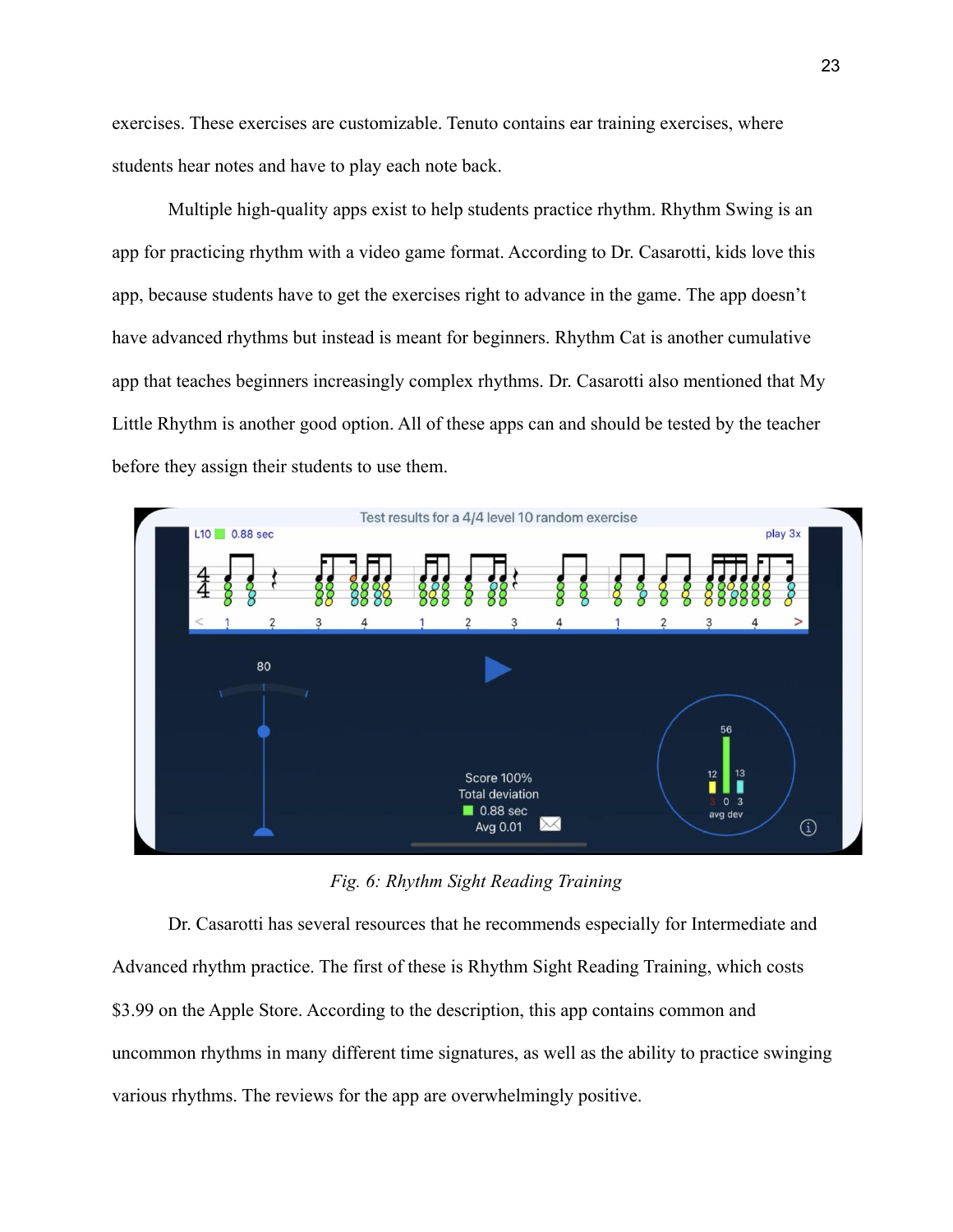An app for teaching that I have used in my own lessons is the Notes Teacher app, which is a very basic app that provides exercises where students can identify notes on a score. Like others, it is automatically graded, and students cannot proceed to the next level until they have mastered their current one. Even in traditional face-to-face lessons, I assigned students to work on the app during the week, and found it to be tremendously helpful to their note identification skills.

Other useful apps include Piano Marvel and Simply Piano by JoyTunes, which is reviewed extensively in Appendix A. Piano Marvel claims to teach piano four times faster than traditional methods. It offers assessment through a MIDI connection to a keyboard or digital piano.<sup>24</sup> Other features of Piano Marvel include yearly online competitions with prizes, printable music, and flashcards. Piano Marvel is created specifically to be used in conjunction with teachers. Tonara is a sheet music app that uses the phone's microphone to follow along with the performer, allowing them to perform without worry of page turns. It tracks practice and allows for connections between teachers and students.<sup>25</sup> Apps like Piano Marvel, Tonara, and SimplyPiano can be used as supplemental practice for the student should the parents be willing to pay a subscription.

The International Music Score Library Project / Petrucci Music Library (IMSLP) is another resource that all music educators should familiarize themselves with. IMSLP contains thousands of public domain scores and recordings.<sup>26</sup> For students that cannot afford an expensive edition of their Beethoven Sonata, IMSLP contains many different score options. IMSLP is also useful for screen sharing when teachers wish to mark up their student's music during the lesson.

<sup>&</sup>lt;sup>24</sup> Giselle Sproule, "Piano Marvel Review: Best Platform to Learn Classical Piano?," PianoDreamers.com, December 18, 2020, https://www.pianodreamers.com/piano-marvel-review/.

<sup>26</sup> "Main Page," IMSLP (MediaWiki, 2021), https://imslp.org/wiki/Main\_Page. <sup>25</sup> Valerie Ross, "Tonara Review: Six Weeks In," Music Con Brio Piano Lessons (Music Con Brio Piano Lessons, October 9, 2020), https://www.musicconbriopiano.com/piano-lesson-blog/tonara-review-six-weeks-in.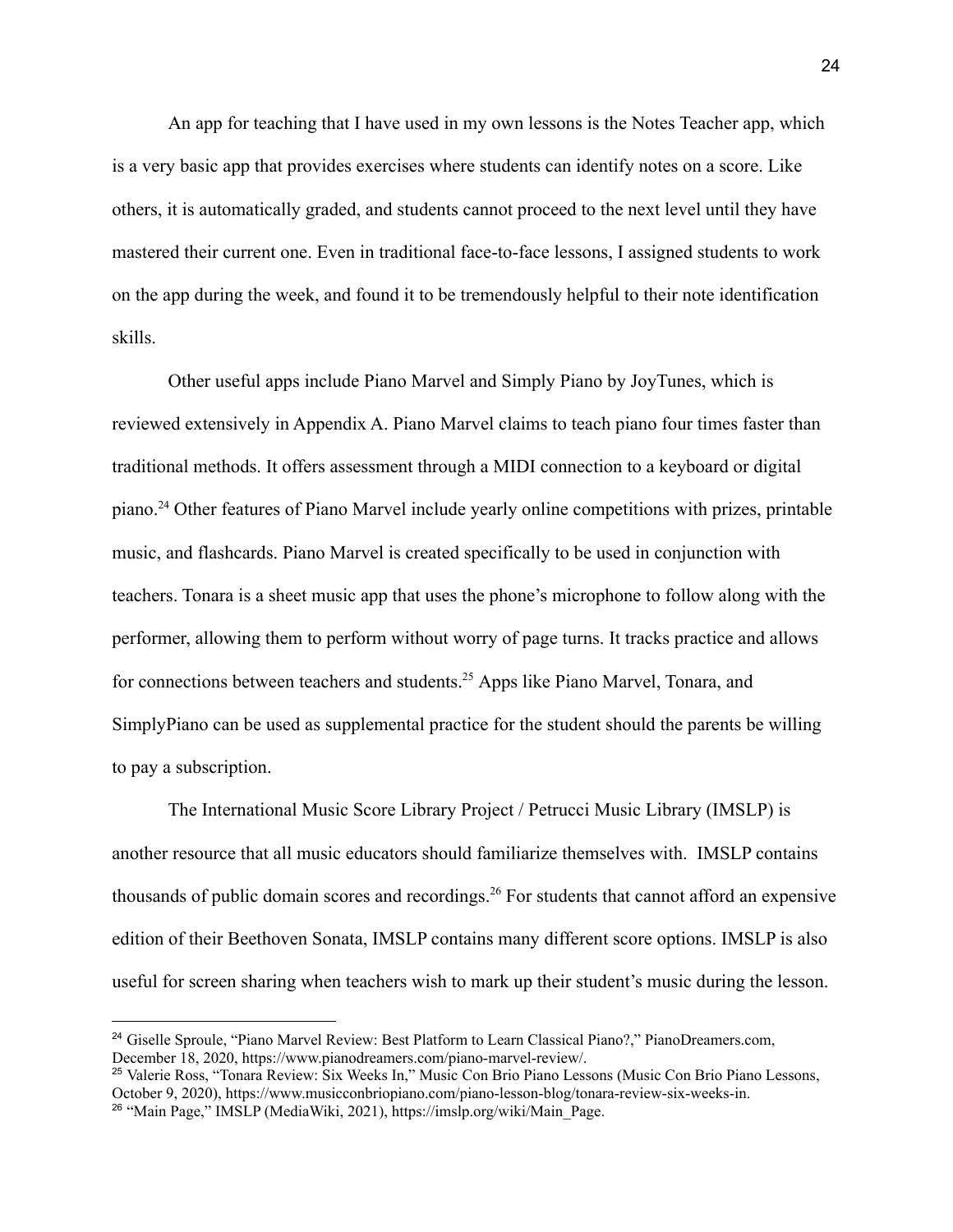The competitor to IMSLP is Scribd, a subscription-based bank of everything from audiobooks and magazines to sheet music. However, a subscription is required, making it the more expensive option.

Online resources are not the only elements a teacher should consider when choosing curricula and supplements. Print books can be scanned and projected, depending on copyright laws. To help inform the decision of what method books to use, I have included a lengthy chart detailing the benefits and downfalls of each of the major method book series in the appendix of this document.

#### Chapter 5: Administration

Many teachers don't take into account the amount of work that goes into paperwork and bookkeeping. Administration for a large studio could be a full-time job, and often performing arts schools employ someone to take care of the tedious work of scheduling, communication, and marketing so that teachers can focus more solely on their work. This section will cover social media marketing and ways to handle bookkeeping online.

Principles of Advertising and Marketing from Malcom Gladwell<sup>27</sup>

In the world of music, networking determines everything. This is as true for music educators looking to gain students as it is for the performer looking for gigs. This section explores the ways musicians can promote themselves, especially online and through social media. It also touches on ways to use these platforms to the advantage of the educator and dives into the specific advantages of each platform. The first half of this section goes over some abstract concepts. These concepts are necessary before getting into the specifics of how to create a Facebook ad or set up a website, because without understanding the underlying message, your efforts will be vague and won't connect with your target audience.

<sup>27</sup> Malcolm Gladwell, *The Tipping Point* (New York, New York: Little, Brown, and Company, 2000).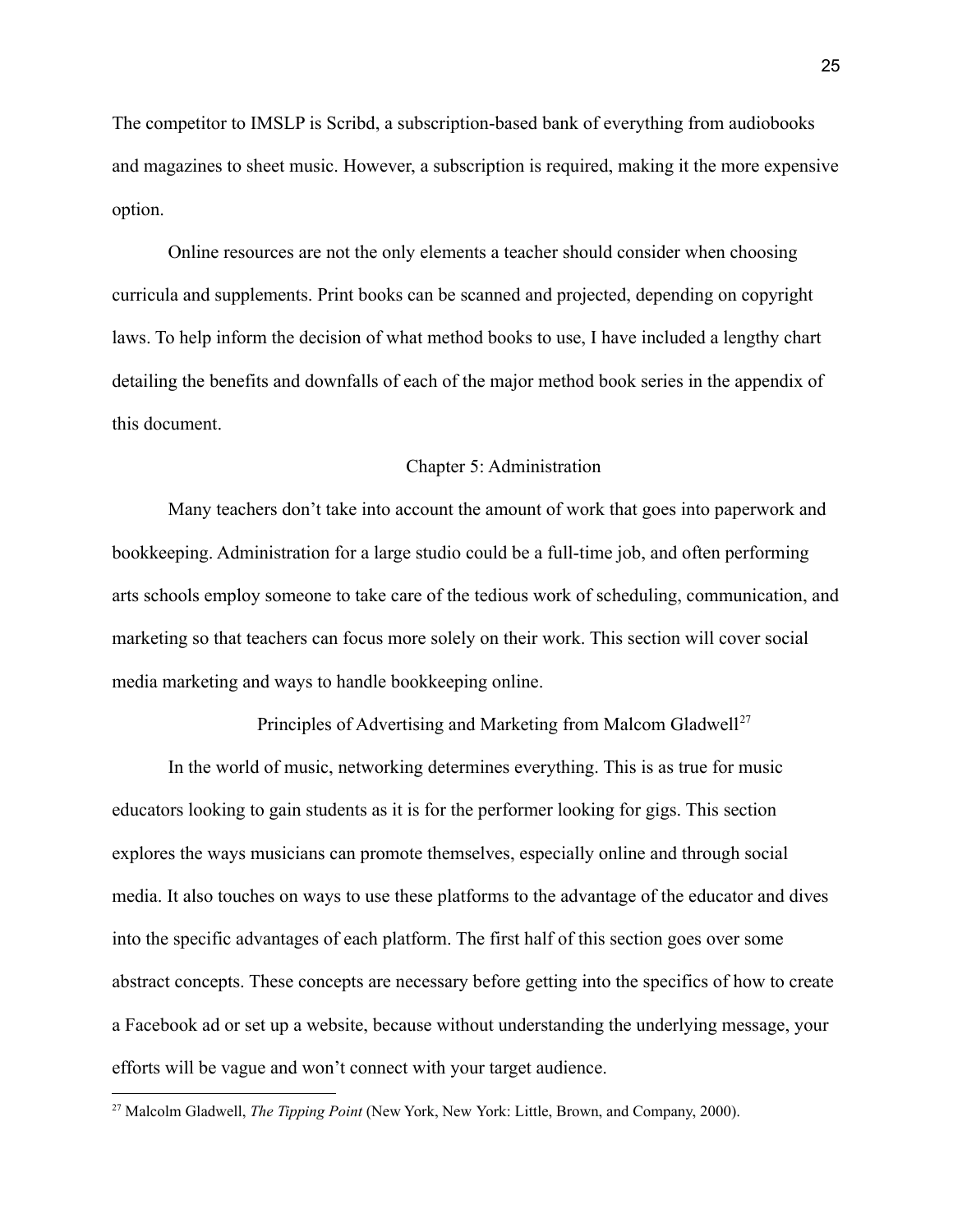# 1. Marketing Your Message

The first point of this section deals with developing your message. Malcom Gladwell's book The Tipping Point dives into the way in which messages spread quickly and seemingly randomly. He discusses the three kinds of people needed for the success of a message: connectors, mavens, and salesmen.<sup>28</sup> Connectors are people who know many people, or, as communication specialists would say, have many weak ties. Knowing and using these extraverted, ultra-connected people is a huge factor in marketing your studio. Therefore, the first point of marketing your studio is knowing the right people.

# 1a. Know the right people.

If you do a good job in teaching your students, hopefully you will already have the support of the most influential marketers: the parents. Parents are key in word-of-mouth communication. Much of this communication will be organic, as parents naturally love to brag about their children's hobbies. Word-of-mouth communication is one of the most important types of advertising, and more personal than any paid Facebook ad or tearable flyer on a bulletin board.<sup>29</sup> Social media is crucial for word-of-mouth marketing, as creating shareable Facebook and Instagram posts will give the opportunity for parents to repost your content, exposing all of their friends to your studio. Another way to find connectors is by joining a local teacher's association. This is a valuable asset for all aspects of music education, but it allows you to get connected with other educators in the area.

1b. Make your message sticky.

<sup>28</sup> Malcolm Gladwell, *The Tipping Point* (New York, New York: Little, Brown, and Company, 2000).

<sup>&</sup>lt;sup>29</sup> Jacques Bughin and Jonathan Doogan, "A New Way to Measure Word-of-Mouth Marketing," McKinsey & Company (McKinsey & Company, February 5, 2018),

https://www.mckinsey.com/business-functions/marketing-and-sales/our-insights/a-new-way-to-measure-word-of-mo uth-marketing.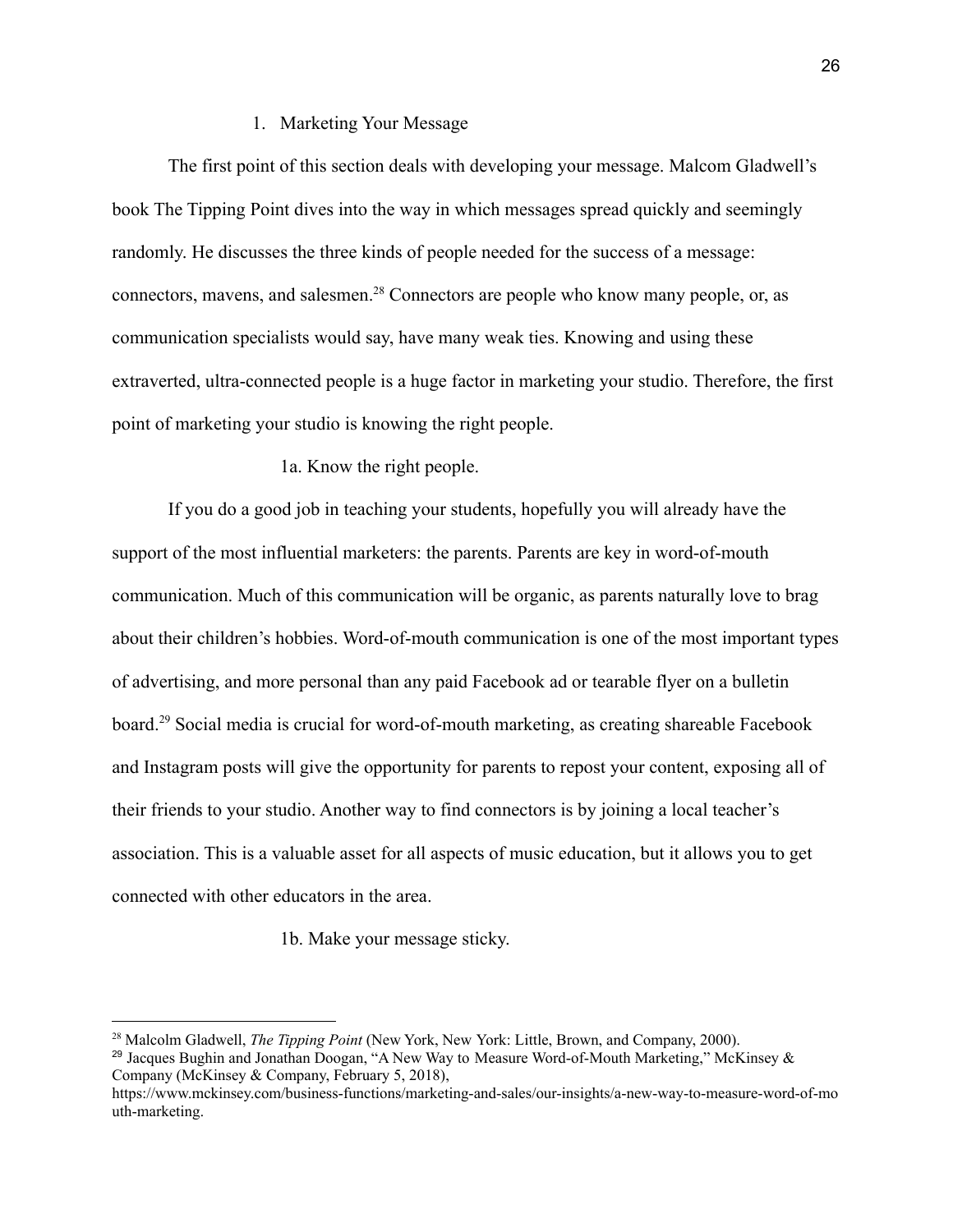Gladwell also talks about making messages sticky, which is further explored in the book "Made to Stick: Why Some Ideas Survive and Others Die" by Chip and Dan Heath.<sup>30</sup> In this case, your message is how amazing and revolutionary your online studio is. To make this message sticky, you can follow the SUCCESs steps in Made to Stick: make your message a Simple, Unexpected, Concrete, Credentialed, Emotional Story. For the sake of this paper, we will focus only on the first three. Creating a simple message can be done through creating a very specific brand idea. Is your studio all about one-on-one teaching? Is it focused on the flexibility that online teaching provides? Make this brand idea the focus of all marketing and communication.

To demonstrate this point of finding the core message, the Heath brothers give the example of Southwest Airlines. Southwest is known as the budget airline, and every decision that they make uses this lens. "Herb Kelleher [the longest-serving CEO of Southwest] once told someone, 'I can teach you the secret to running this airline in thirty seconds. This is it: We are THE low-fare airline. Once you understand that fact, you can make any decision about this company's future as well as I can."<sup>31</sup> With this in mind, when a flight attendant suggests adding an entree on the flight from Housten to Las Vegas, the company can recognize that this choice isn't in line with being "the low-fare airline."

This story from the airline industry is applicable to music education. Reducing your message to its core idea is vital, therefore, and having a clear brand idea will make other decisions easier. An example in the spirit of the Heath brothers' story can demonstrate this point: if the promise of your brand is being a budget-friendly option for learning piano, you may decide it is not in your studio's best interest to purchase expensive new studio monitors.

<sup>30</sup> Chip Heath and Dan Heath, *Made to Stick: Why Some Ideas Survive and Others Die* (New York, New York: Random House, 2010), 253.

 $31$  Ibid.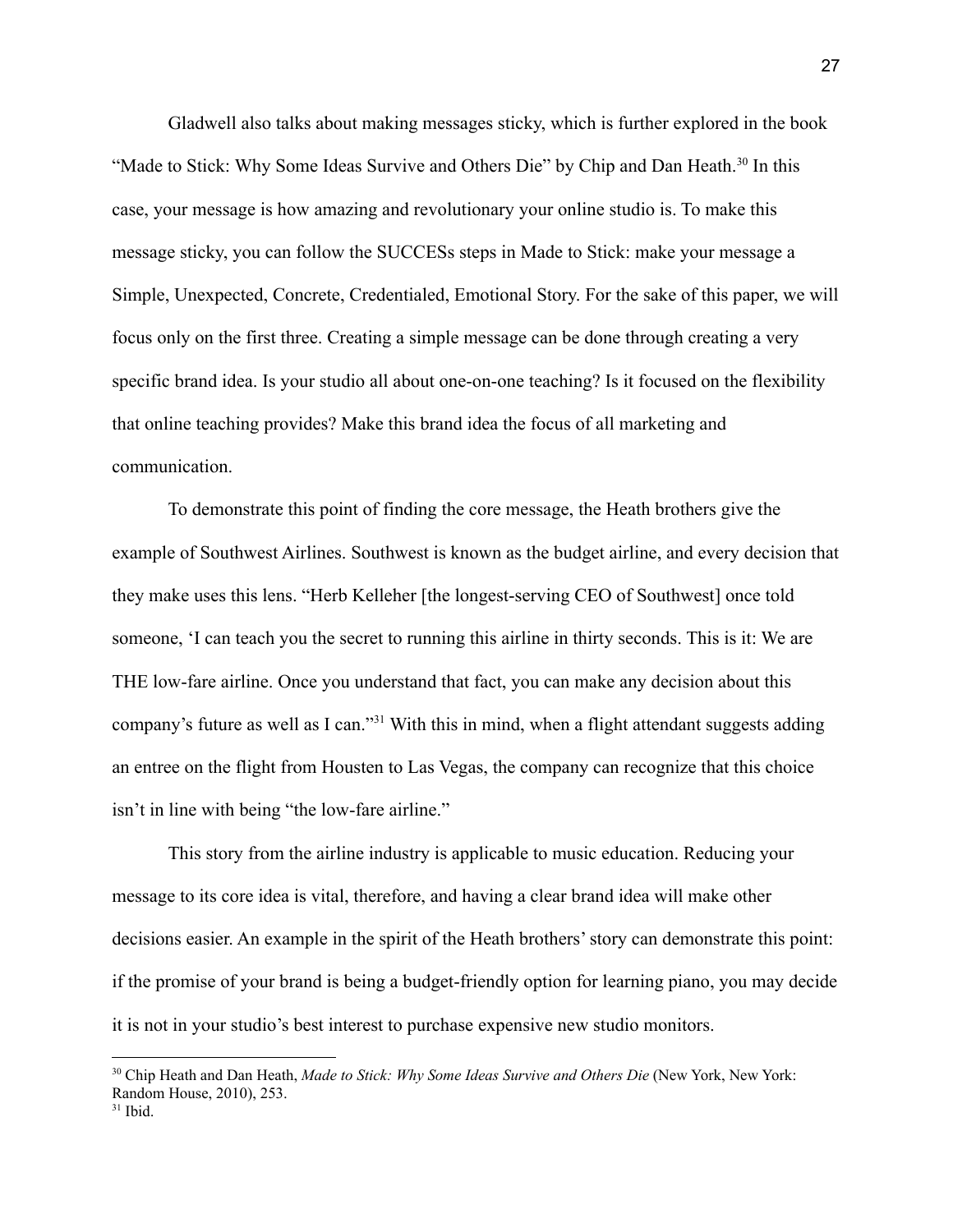### 2. Creating an online presence

Using the free networking tools of social media is one of the best ways to increase the visibility of your studio. Websites, YouTube accounts, and Facebook accounts are important for establishing a private studio's presence online. Creatively using newer platforms like TikTok can also spark interest in a teacher's services. The first step for every teacher, however, is to have a website.

# 2a. A Website

Websites are the most valuable online asset to a private studio. It may be the first impression a potential client has of your work. Websites can be as easy as creating a prefabricated Wix site, or as complex as can be imagined. A number of services allow for users to build their own site, including Wix, uKit, Squarespace, and Weebly. Weebly offers a free starter website kit, with upgrade options that include a custom domain name. Information that should be on the site include a welcome page that introduces the teacher's focus and studio, a bio page that informs clients of the teacher's background and qualification, and a contact form that allows clients to get in touch and request lessons. Other helpful items to include on a website are YouTube videos of student recitals, teacher recitals, or lessons. Including client testimonials can sway potential client opinion in the teacher's favor.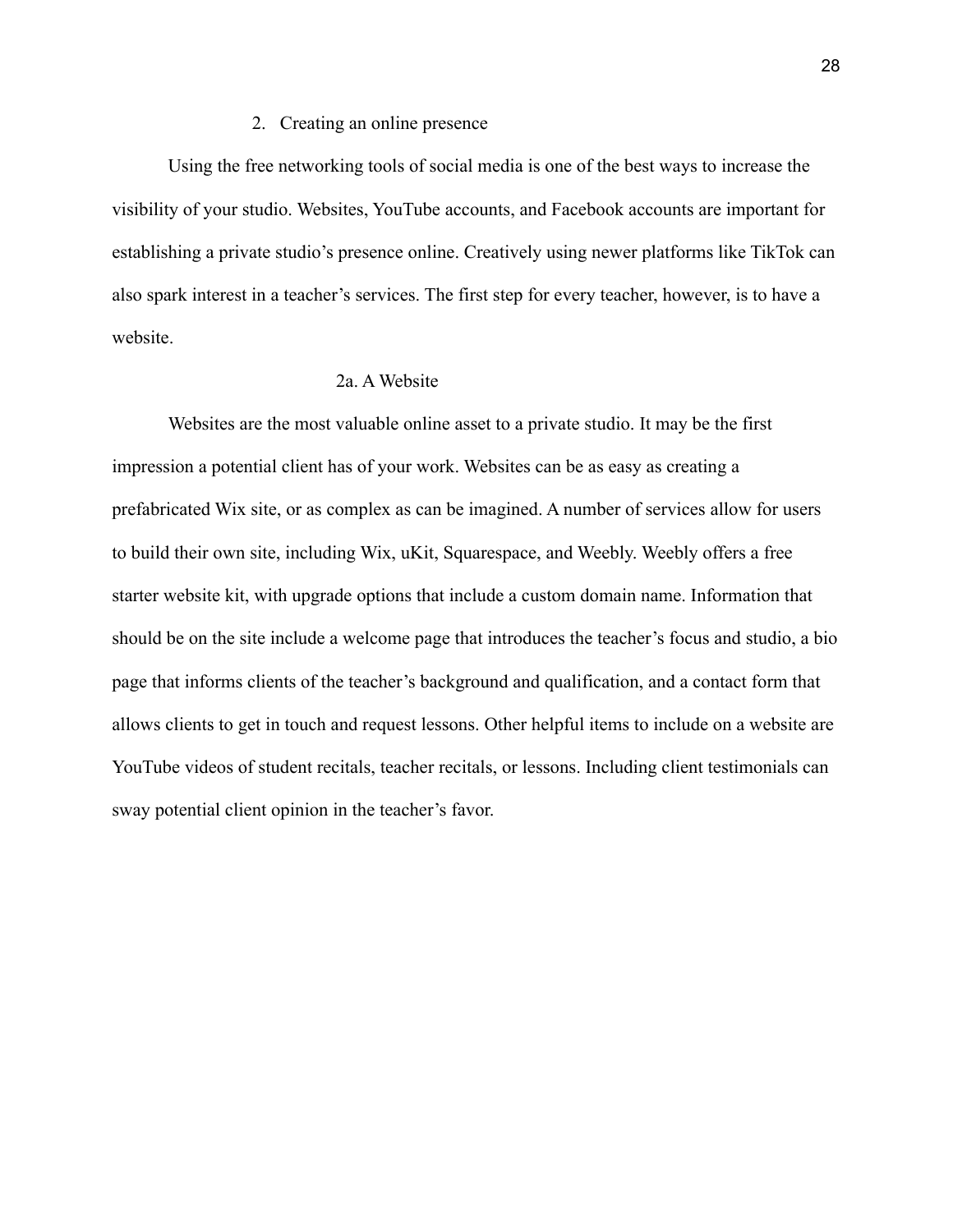

*Fig. 7: An example of a home page<sup>32</sup>*

Keeping the website updated is also necessary. Adjusting calendars and dates can make a huge difference in how customers perceive your professionality, according to Mellisa Weinert on the Teaching Piano Online podcast.<sup>33</sup> In creating your website, it is helpful to remember the SUCCESs steps. Keep it simple. Don't fill the page with superfluous information. Creating an attractive, easy-to-use website drastically improves your credibility as a teacher.

2b. Enrollment and Payment Processes

Implementing an automated scheduling and payment process will save teachers hours of

their time spent creating invoices and Google Calendar Invites. One platform that facilitates this

<sup>&</sup>lt;sup>32</sup> Melanie Kealey, "Website Design Inspiration: Best Piano Teacher Websites," Bandzoogle Blog (Bandzoogle, July 23, 2020), https://bandzoogle.com/blog/website-design-inspiration-best-piano-teacher-websites.

<sup>&</sup>lt;sup>33</sup>Carly Walton, "E51: Website Essentials for Recruiting Quality Students with Mellisa Weinert," Spotify (Teach Music Online, August 16, 2021),

https://open.spotify.com/episode/5tvGguaATv1iMxbqLAhcrN?si=0bttksmGQx6IvQCkjb2wcQ.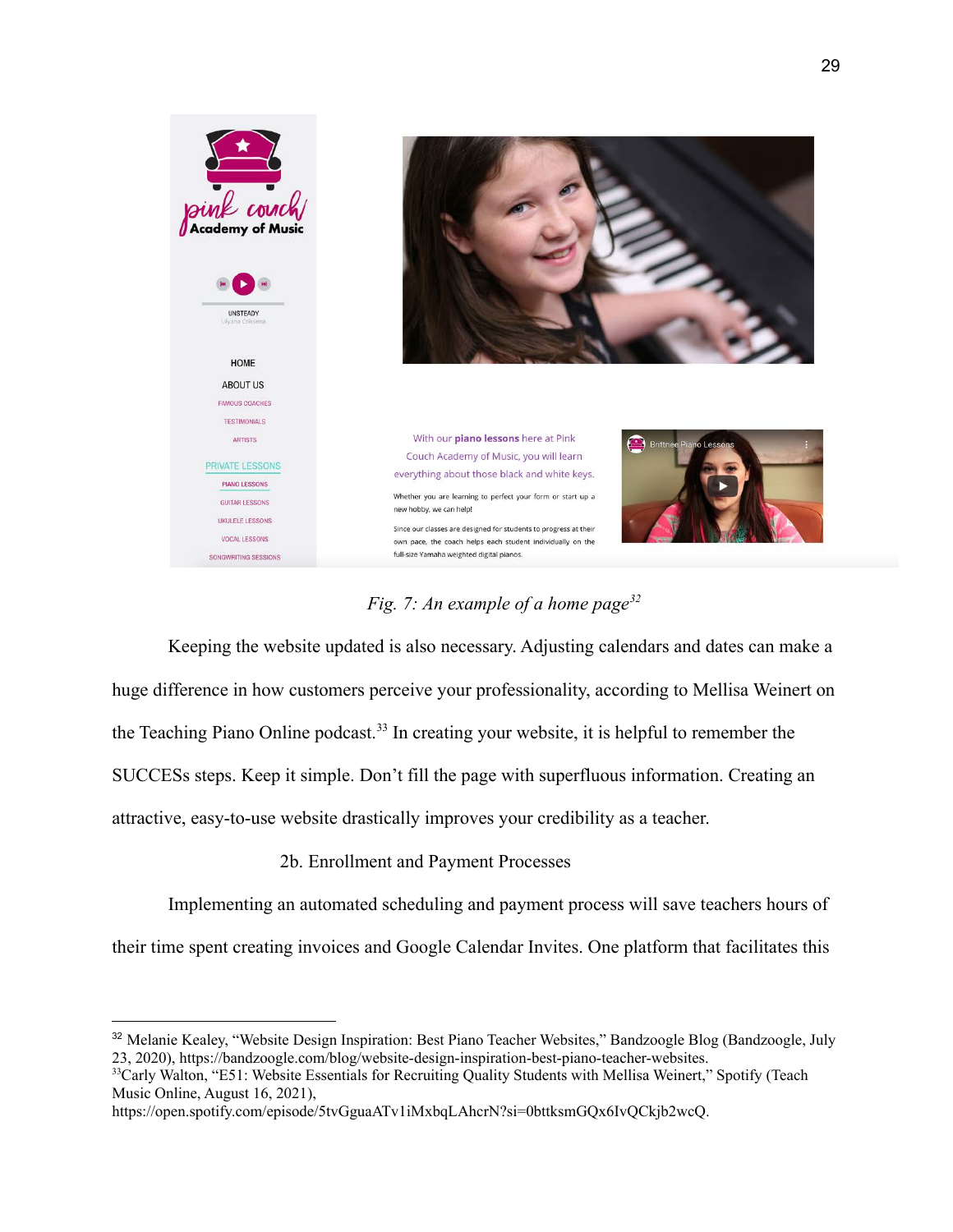is Fons, an online scheduling and billing system created by music teachers. According to Fons,

the program strives to reduce the time spent in bookkeeping so teachers can focus on their



*Fig. 8: Appointment confirmation through Fons*

teaching. Fons does this through "eliminating invoicing, streamlining scheduling, and automatic payments."<sup>34</sup> Through Fons, clients can easily create appointments, with automated reminders for the students.

My Music Staff is another online billing, scheduling, and branding software. It differs from Fons in its website builder and SEO management, providing teachers with easy, built-in ways to dive into marketing. My Music Staff allows students to log in through the teacher's

<sup>34</sup> Eric Branner, "Fons Demo- an in-Depth Look at Features ," YouTube, July 28, 2020, https://www.youtube.com/watch?v=msNlkpKDbgI.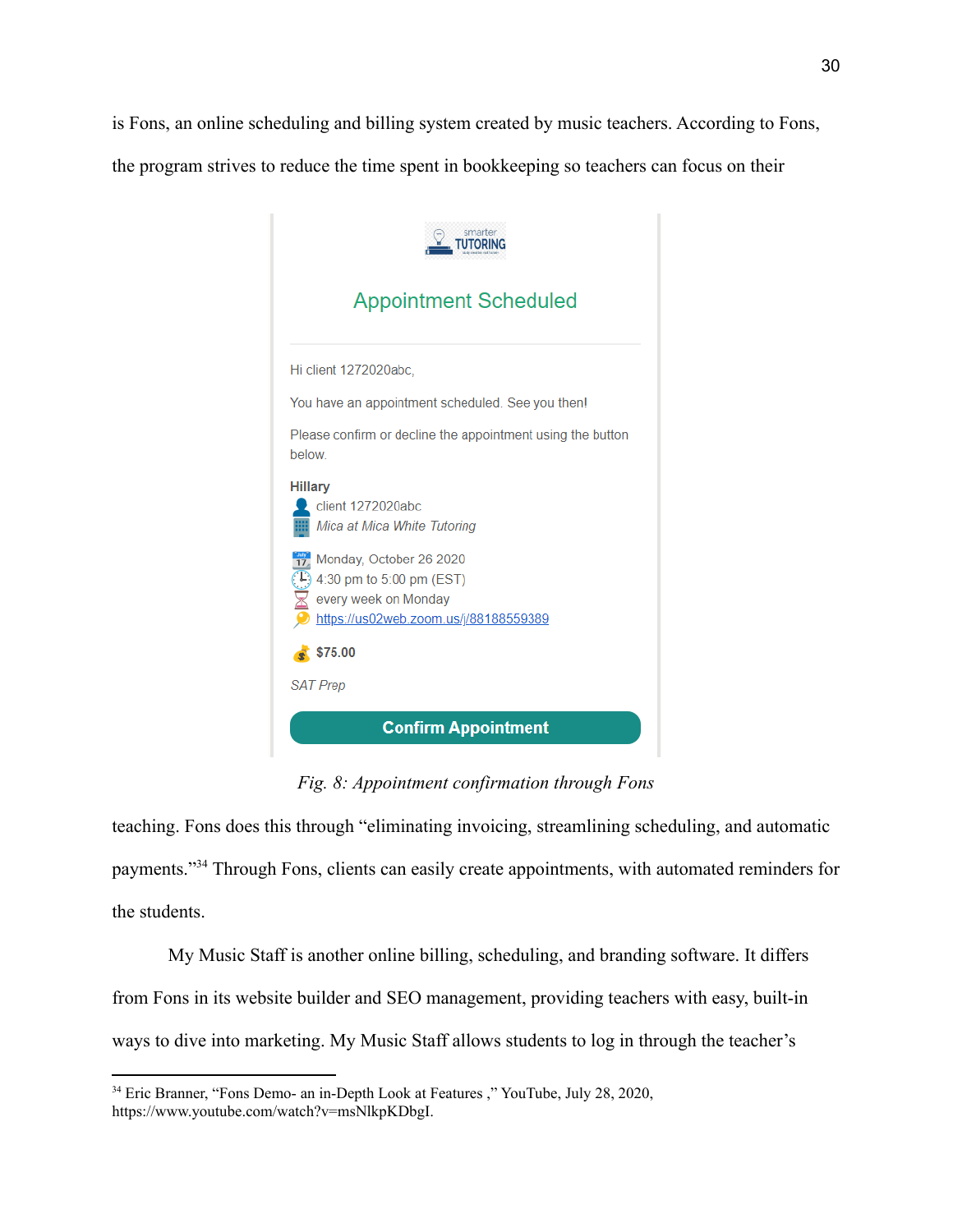website, and also can be used with payment processors like Paypal. My Music Staff will send automated reminders to students.<sup>35</sup>

Platforms like Wave Accounting are other viable options for bookkeeping. Wave Accounting is a free resource, but limited strictly to the finance realm. The other more encompassing programs like Fons and My Music Staff may be a better option for teachers that want everything in one place.

#### 2c. Social Media

Social media is increasingly taking over lives as the primary means of connecting with friends, acquaintances, and strangers. For businesses, a social media presence is more and more crucial to being discovered by potential clients. For a small private studio, a social media presence may be more crucial to exposure than it would be to a large corporation, as it can be a helpful tool to gain students and communicate with current students and parents.

The most obvious social media platform that a teacher should consider is Facebook, given its pervasive presence. Created in 2004 for connecting university students, the platform has grown to almost three billion monthly users.<sup>36</sup> By creating a free account, teachers can post links to their website, videos of their students, and create groups for their studio. Joining community Facebook groups to connect with young parents is a particularly helpful strategy when using Facebook for marketing.<sup>37</sup>

<sup>35</sup> "The #1 Music Teacher Software - Music Studio Management Software." My Music Staff, November 11, 2020. https://www.mymusicstaff.com/.

<sup>36</sup> https://www.statista.com/statistics/264810/number-of-monthly-active-facebook-users-worldwide/

<sup>37</sup> https://www.teachpianotoday.com/2019/04/17/a-piano-teachers-guide-to-filling-your-piano-studio-with-facebook/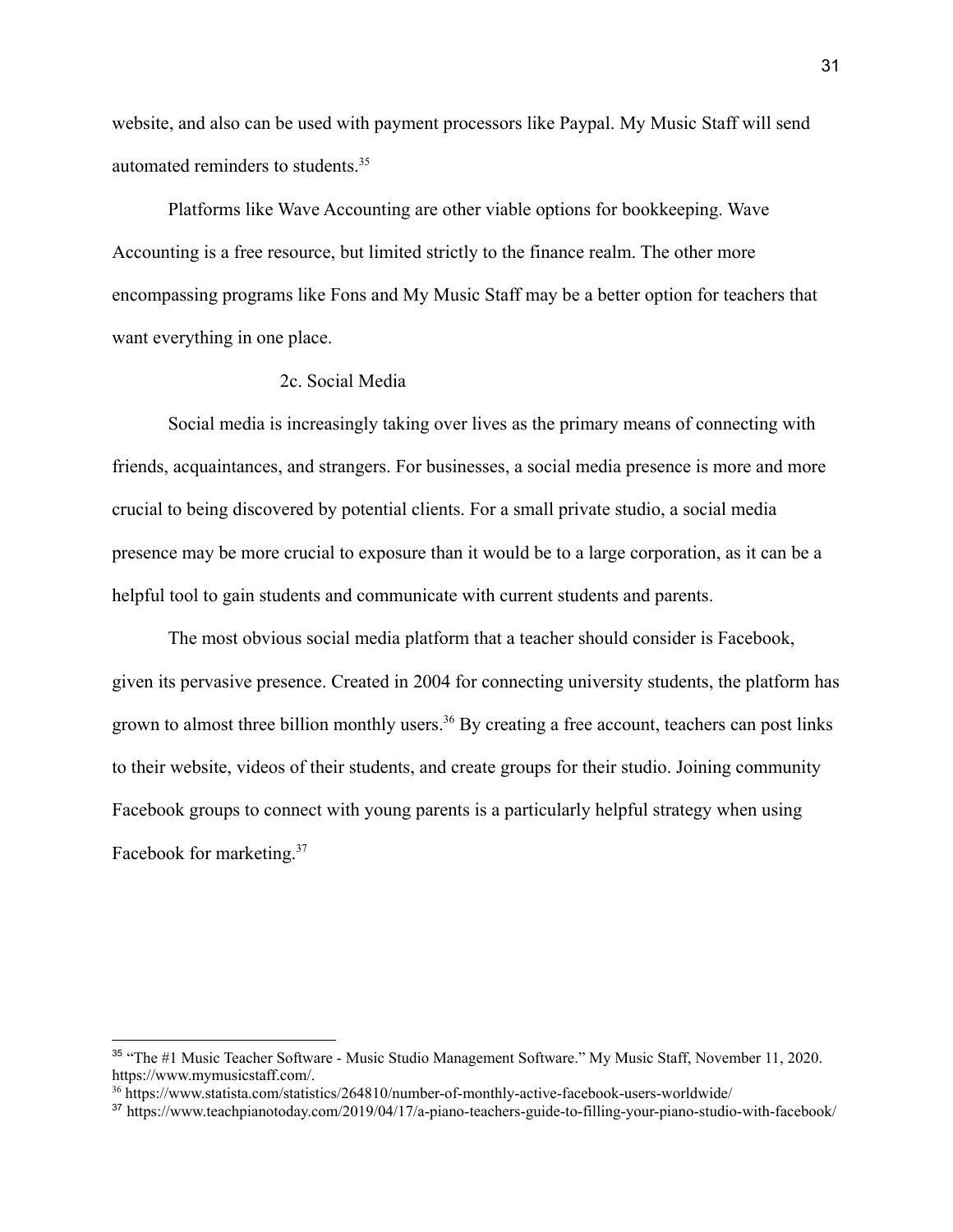

Ben is my newest (and youngest) student... He just completed his first book.

However, he didn't just complete the book... He passed 80 pages of music in JUST 4 WEEKS! This is a new record, beating the previous record by several weeks

Wow! Amazing for a five year old!!!!



*Fig. 9: An example Facebook post by Daniel Patterson.<sup>38</sup>*

Posting pictures of students with books, playing duets, or in recitals, with parents' expressed permission, can be a good way to foster engagement on your Facebook profile, according to Daniel Patterson.<sup>39</sup> Patterson says that because people are self-focused, the secret to getting a good presence on Facebook is by catering to their needs, e.g., posting cute pictures of their children learning piano.

<sup>&</sup>lt;sup>38</sup> Daniel Patterson, "The Piano Teacher's Ultimate Facebook Guide," 18.

<sup>&</sup>lt;sup>39</sup>Daniel Patterson, "The Piano Teacher's Ultimate Facebook Guide," Grow Your Music Studio, 2016, https://www.growyourmusicstudio.com/guide/fb-guide-growyourmusicstudio.pdf.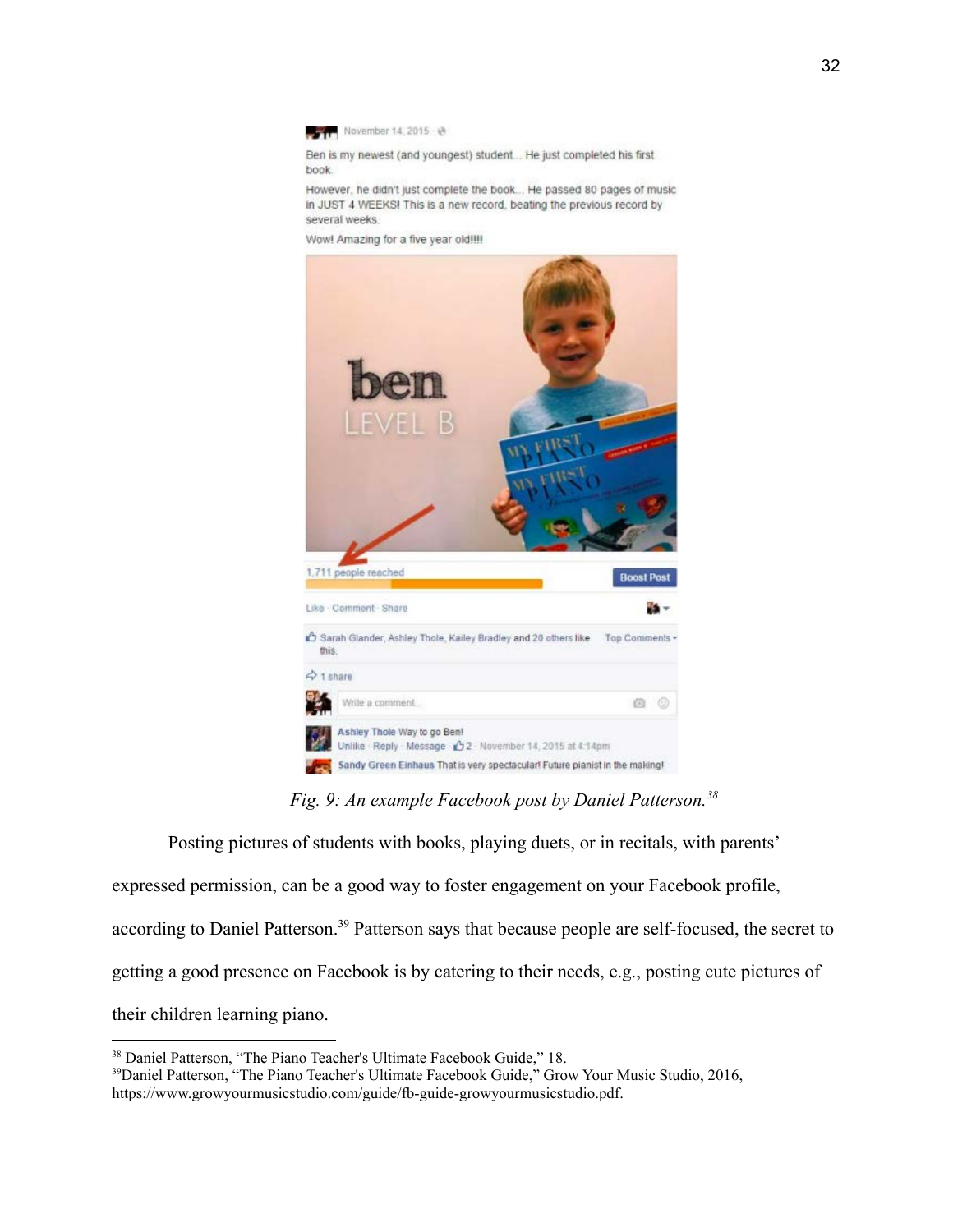Dr. Hardin notes that in the early stage of Covid-19 lockdowns, piano teachers in his community joined Facebook groups specifically about technology in online teaching for guidance. One practical step that piano teacher Mellissa Weinert uses to grow her studio is



*Fig. 10: Screenshot from a popular TikTok video by Matthew Johnson, founder of Elite Singer, reacting to a performance of "Living on a Prayer" by Bon Jovi. .*

through marketing to homeschooling groups across the country: gaining homeschoolers gives access to more flexible hours, rather than teaching only during after-school hours.

Since Facebook has such a ubiquitous presence, its usage is the main focus of this section; however, many other platforms can be used for promoting private lessons. Using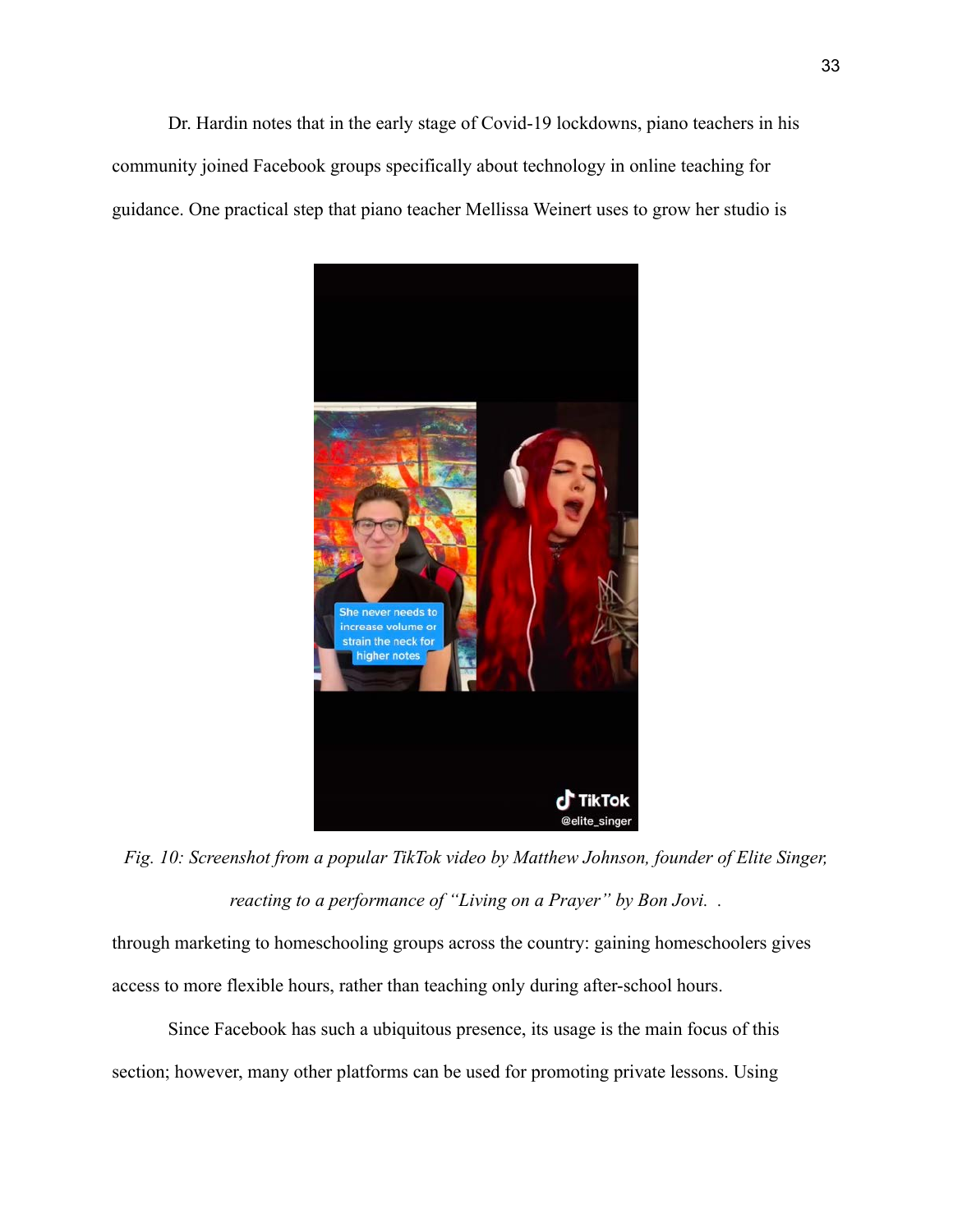Instagram, the photo-based platform owned by Facebook, is a good way to reach a younger audience, as is Snapchat and TikTok. TikTok and YouTube especially are good platforms for teachers who create a lot of video content, and lucky musicians have found their content going viral on these platforms. Matthew Johnson, founder of the Elite Singer on TikTok, says "I learned that the app is so great at boosting content for content's sake, not based on the followers you have…within a week I got five thousand followers. Starting from scratch, you can build a huge following, which is so beneficial for businesses."<sup>40</sup> Regardless of the platform teachers choose to use for their social media presence, creating quality content will help clients be attracted to your studio.

Administration and marketing are crucial to the visibility and growth of a teacher's studio. Sticky ideas can be promoted through social media, with the chance of even becoming a viral sensation. Websites are crucial to any studio, regardless of social media presence, and using automated systems for billing and scheduling frees up time to take on more students. Facebook, YouTube, Instagram, and TikTok are all ways that teachers can be discovered by potential clients, especially with 81% of U.S. adults saying that they use YouTube and 69% saying that they use Facebook, according to a 2021 Pew Research Center survey. <sup>41</sup> Understanding how to use these platforms to your advantage is one step towards becoming a successful piano teacher.

### Conclusion: Why Online Education is Here to Stay

Development of technology is constantly churning forward. 2020 brought a new world of technological developments, like the refinement of video conferencing platforms and the emergence of the immensely popular TikTok. Because the race to new development doesn't stop,

<sup>40</sup> Carly Walton, "Use TikTok to Fill Your Empty Studio Spots!," Teach Music Online (Teach Music Online, October 4, 2021), https://www.teachmusic.online/blog/use-tiktok-to-fill-empty-studio.

<sup>&</sup>lt;sup>41</sup> Brooke Auxier and Monica Anderson, "Social Media Use in 2021," Pew Research Center: Internet, Science & Tech (Pew Research Center, April 9, 2021),

https://www.pewresearch.org/internet/2021/04/07/social-media-use-in-2021/.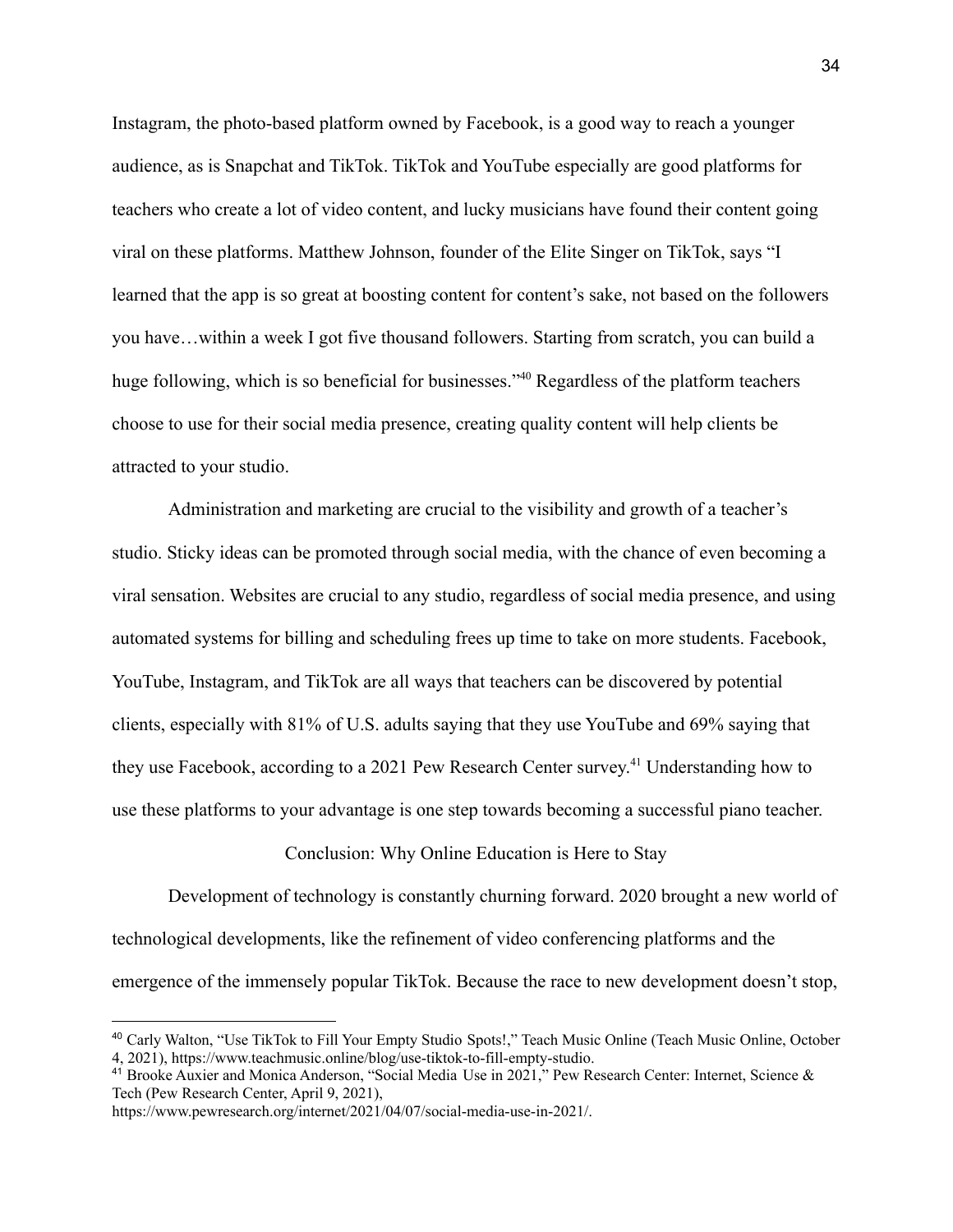it is hard to predict how the online landscape will change in the next ten years. Even now, the recent announcement of Facebook's Metaverse could lead to an entirely new way of interacting in a virtual space, $42$  and as a result cause many of the concepts in this document to become outdated in a few short years.

There is no question, however, that the online education field will continue in its development. Pioneers of online piano teaching like Dr. Casarotti and Carly Walton are useful figures to follow to stay up-to-date on developments in the field. The future of online teaching seems bright, but there are foreseeable issues in full-time online education. Mr. Briggs speculates that an arising problem for online educators is the possibility of burnout and overworking themselves. "I think it allows flexibility for students," he said in a September 2021 interview,

"But I think administrations are going to have to seriously reconsider how we format teaching contracts…There has to be serious thought as to how teachers load is considered. Teaching is going to become like a stockbroker's job, that happens 24 hours a day, and there has to be some serious looks as to how to support the educator to make sure they don't overwork themselves. This changeover happens from being a three months and three months thing, to a twelve month out of the year thing. I don't know how much of that is happening."

Online teaching is becoming a more popular way to reach students, but it is not for everyone. Weighing the pros and cons of online teaching is important for deciding whether or not it is the right fit. Choosing the right video conferencing platform and starting with the right equipment will help create a better student experience. Using Malcom Gladwell's principles of

<sup>&</sup>lt;sup>42</sup> "Metaverse-How Will It Disrupt Our Daily Lives ?," Medium, November 30, 2021, https://medium.com/metaverse-and-how-it-is-going-to-change-the-world/metaverse-how-will-it-disrupt-our-daily-li ves-395ff4201370.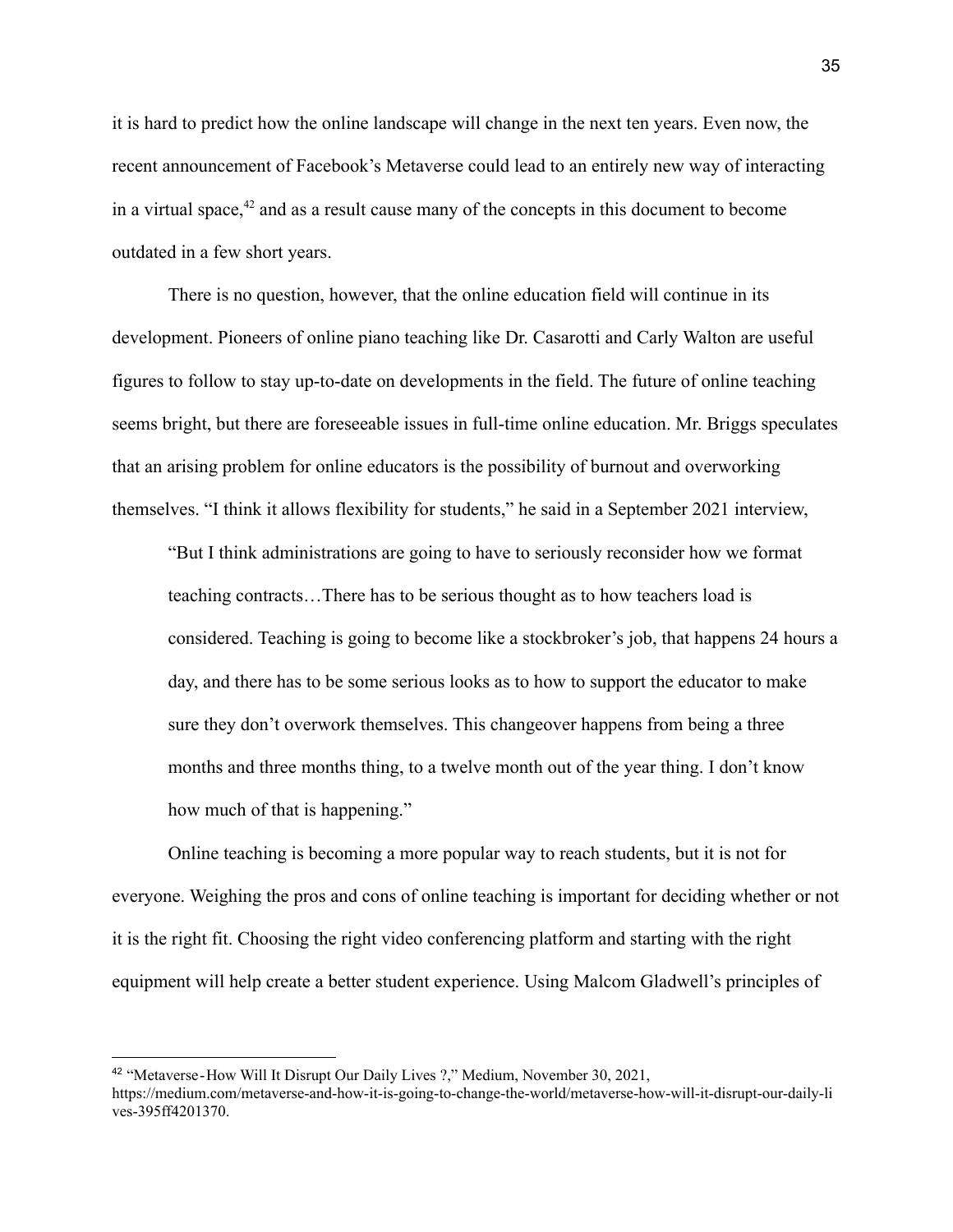marketing and the Heath brothers' stickiness ideas for social media marketing will help grow your studio. Finding a mix of technology and traditional lessons will help the teacher grow in their abilities and income, and will help the student stay connected in an increasingly digitized world.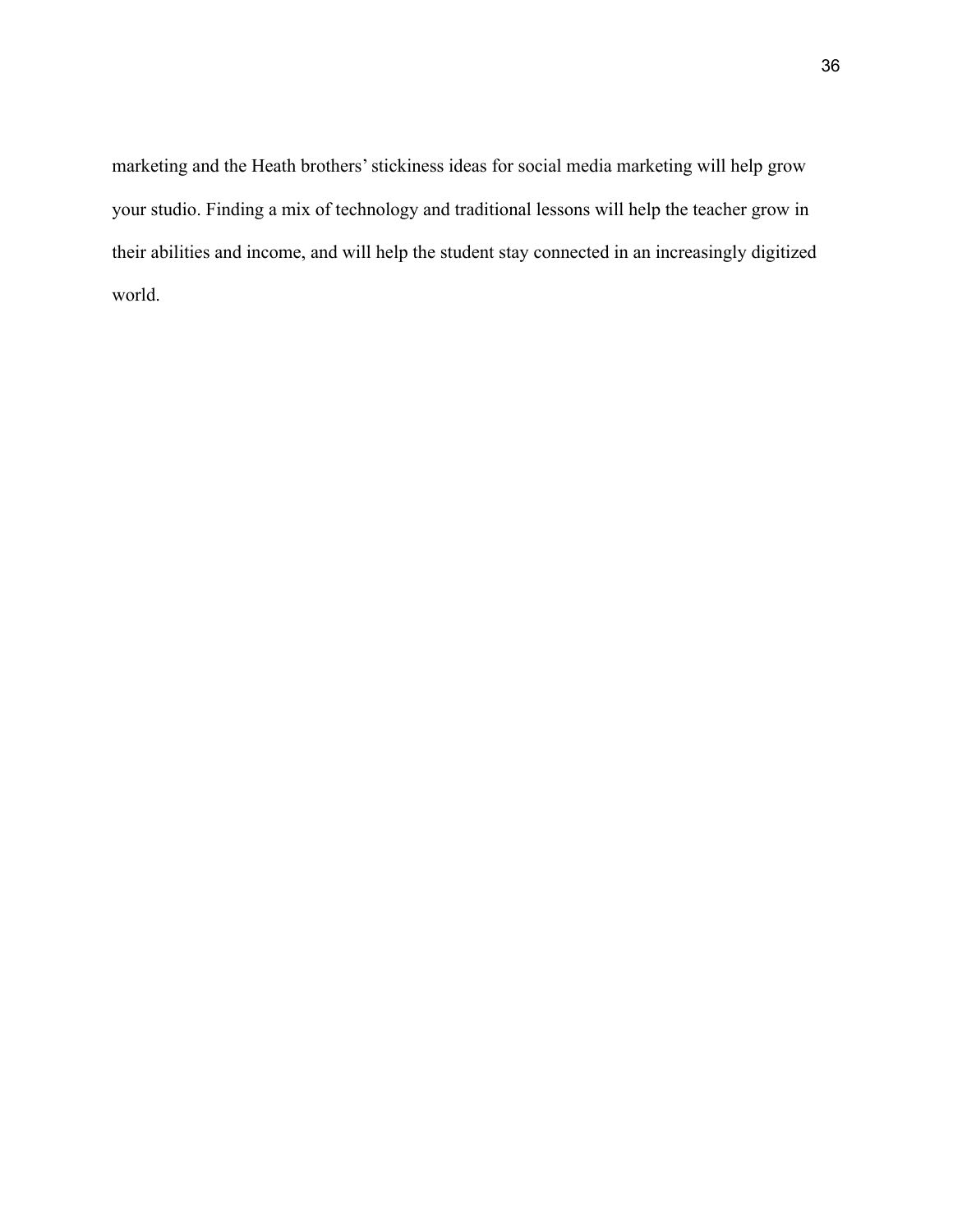#### Appendix A:

# SimplyPiano: An App Review

While discussing the pros and cons of teaching online versus in-person, some may bring up the question of smartphone applications that replicate the structure of a formal music lesson. Developers of these apps will argue that the physical teacher is no longer necessary - that recorded lessons and AI-graded exercises can replace the teacher with less cost. One of these apps is SimplyPiano by JoyTunes, and to argue that these apps are more useful when added as a supplement to the flesh and blood teacher, not a replacement, I have included my in-depth analysis of the usability of the app.

SimplyPiano is the top choice for self-learning piano apps on the Apple Store, and it's easy to see why: an attractive and easy-to-navigate interface, bite-sized lessons that contain very popular songs, and all for free for the first few weeks. I downloaded the app and completed a few levels of introductory lessons to see what the shortcomings were and how it could be used by piano teachers. Ultimately the app works well enough, but only as a supplement for real-time teaching.

The app contains several starter questions when setting up an account. The first is "Do you have any experience?" For the purposes of reviewing the app, I chose the "absolute beginner" option. The app then asks "What are your top piano goals?" and gives a variety of options such as learning piano as a new hobby, reading sheet music, and playing chords.

From there, the app takes a student to the first level, and the first set of lessons within the level. There is a short instructional video showing the student how to find middle C. The video says simply to "find the group of two white keys in the middle of your piano. Go one note over.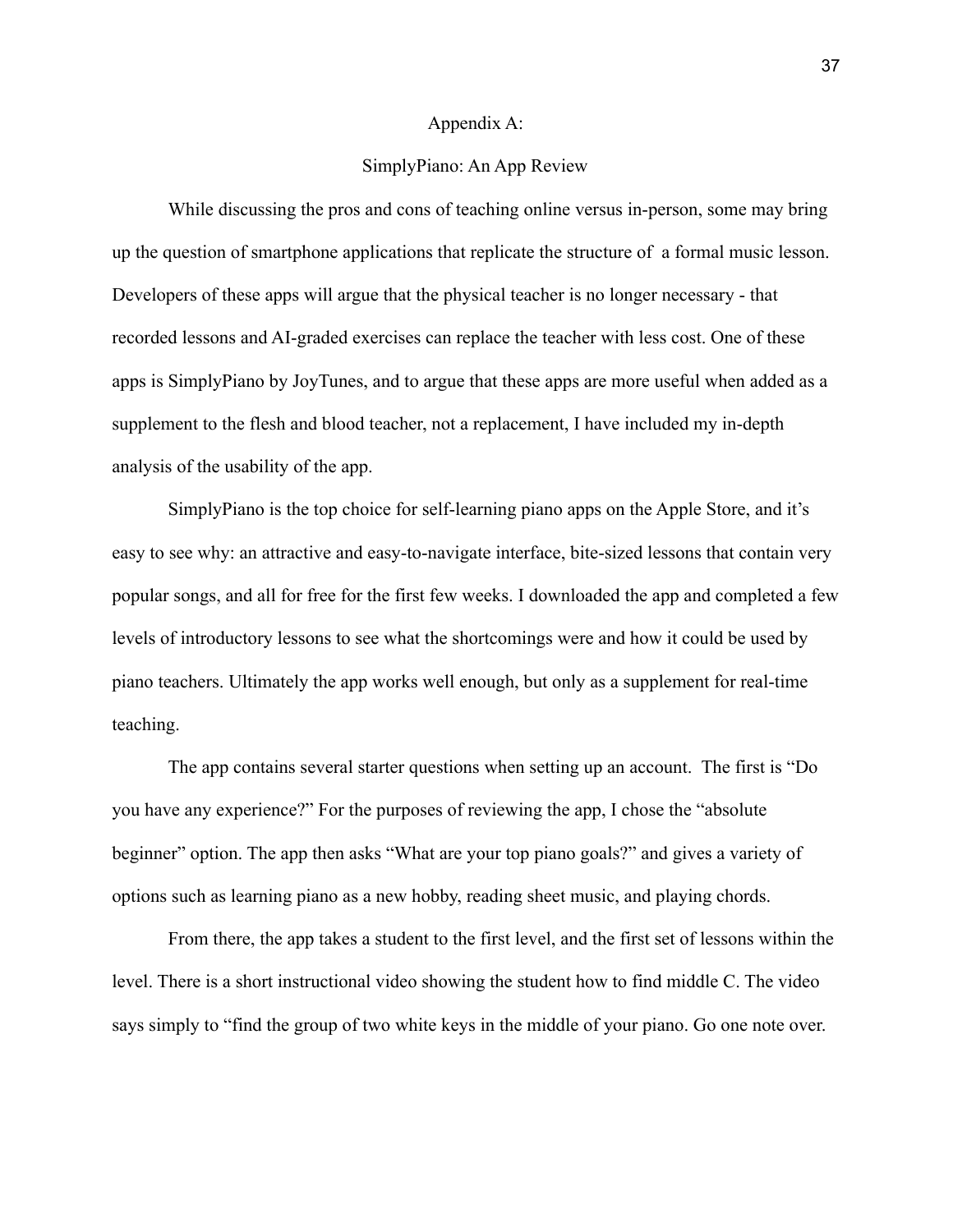This is middle C." This is not enough instruction for how to find middle C for most students, especially younger students.

The video is followed by a series of exercises that use the microphone in a student's phone to pick up the notes on the piano, much like a tuner. However, the app is indiscriminate when it comes to piano sounds or voices; should a family member be talking in the background, the app may register it as wrong notes.

The exercises on this video had students play middle C three times, and then the neighboring D three times. The app will not allow moving to the next note until the previous one is played correctly, which makes it impossible to cheat. Ten more exercises of this nature follow. The notes are displayed on the treble clef, and there is a keyboard on the screen highlighting the correct notes for reference. The notes are quarter notes, but the app never explains quarter notes or measures, or even defines the treble clef and staff. This is a first major downside of SimplyPiano: in the formative lessons, they provide no rhythmic or reading instruction.

The end of each set of exercises is a small piece that automatically starts with a few bars of accompaniment. Exercise 8/10 played an accompaniment track to "Blue Danube Waltz" while highlighting C and D to play during the song. The staff tracks along as the accompaniment plays, moving at an extremely fast pace for a first lesson. I found it difficult to keep up with what was going on. The accompaniment was at about 132 to a quarter note, which is not feasible for a student trying to read on the staff for the first time. It is also of value to note that the staff displayed quarter note rests and whole note rests, again without explaining them.

The second lesson introduces finger numbers. The instructional video tells students to use their thumb on middle C. The third lesson moves to playing E with finger 3. One of the exercises for this lesson is less than helpful, as the accompaniment doesn't match up with the notation. The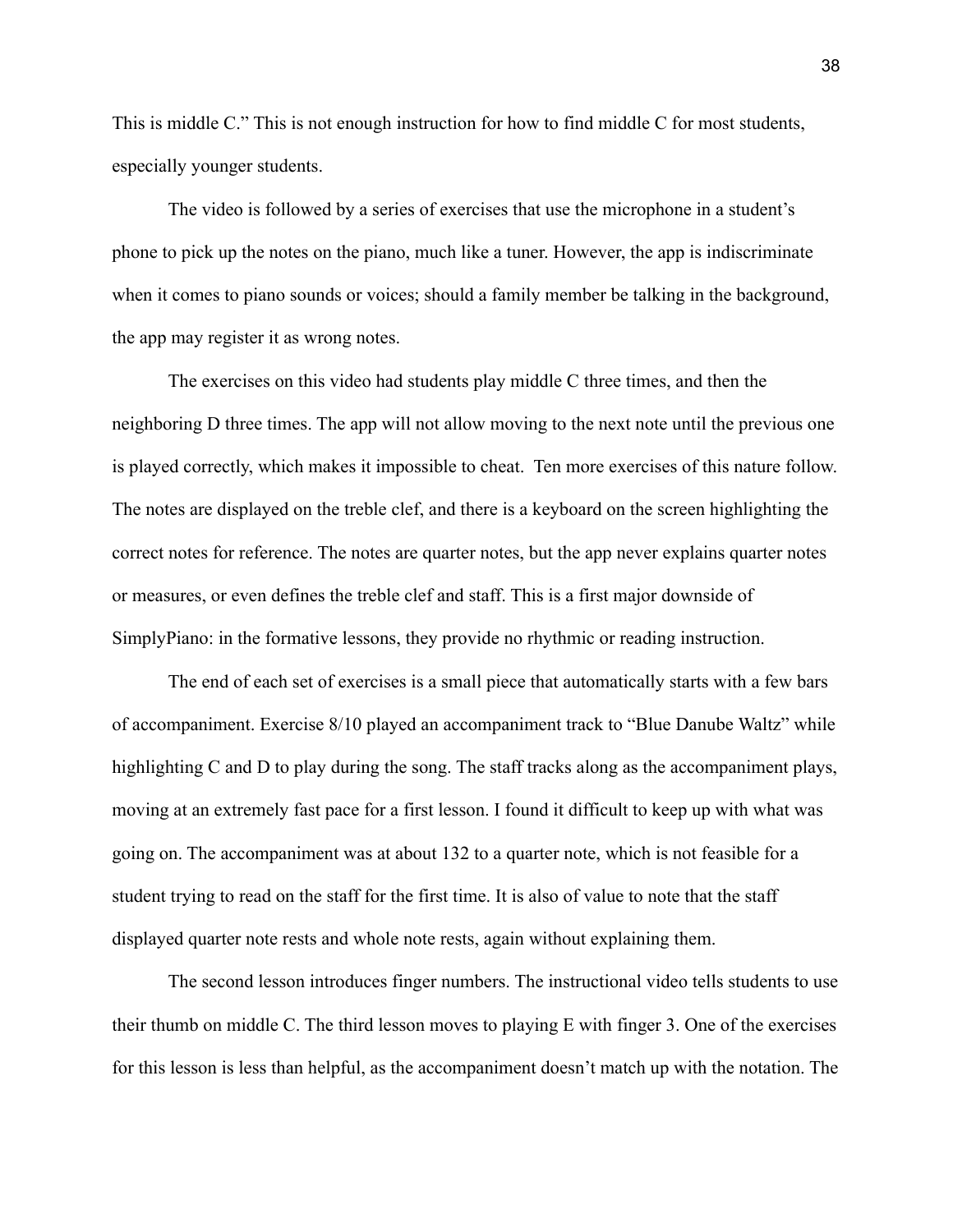solo section starts on the downbeat of the measure while the accompaniment is clearly a beat ahead.

The next section addresses proper posture. "It's important to sit tall and let your hands hang loosely from your shoulders," the video begins, showing a man sitting at his piano straightening his back. "Set the height of your bench so that your elbows are slightly higher than the keyboard. Make sure that your fingers are round. This will help your technique later on." This is a red flag as students may develop unhealthy habits due to the lack of technical instruction on relaxed wrists and curved fingers, especially since many students start out with a major downward dip in their wrists and with stiff, unbending fingers.

These few lessons are the general format for the rest of the course; 10-second lessons followed by ten exercises that practice the skill explained in the video. The fast-paced nature of the course does not allow for a nuanced explanation of a difficult topic, such as posture and hand position. A completely different format would be necessary for this app to work well for serious learning: one that provides more time with video instruction or some type of hybrid, interactive learning option. As there is no technical instruction, the only thing accomplished with SimplyPiano is developing the ability to identify notes on the keyboard and staff. As a teacher, I would discourage students from buying the premium version and instead use the \$119.99 to get a few real-life lessons.

Overall, the app is attractive and easy to use. It is functional and not glitchy like other free and subscription-based resources can be. It creates a fast-past learning environment that uses popular songs to help students engage more effectively, while also introducing them to classical music. The lessons allow for a reasonable amount of learning when a student otherwise might not have the opportunity to learn. The app could be used by teachers as extra practice for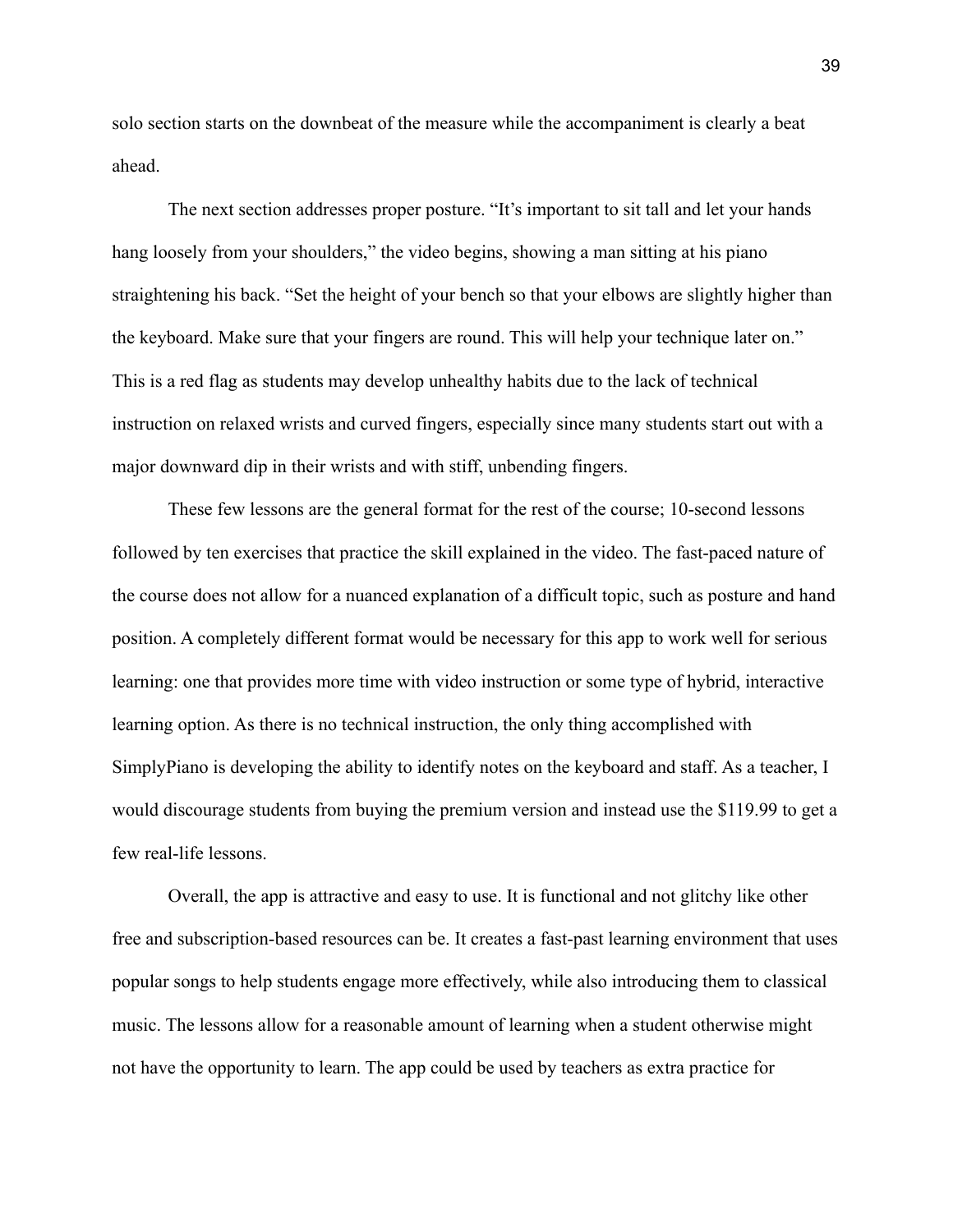sight-reading and note-identification. As long as the teacher spends adequate time in the lessons discussing topics such as rhythm and technique in the lesson, the app provides a helpful aid that may motivate students to practice when they otherwise may not.

Apps such as SimplyPiano are helpful tools that will enhance the student's experience while allowing the private instructor to stay in business. They shouldn't be used as a substitute for live teaching. As noted with SimplyPiano, instruction on technique is limited. A beginner student can develop many bad habits from no instruction on technique. Future apps may find ways to implement all aspects of music education, but for now, it is safe to say that even the person with the least amount of understanding of music will intuitively know that private instructors are more valuable than learning via smartphone app.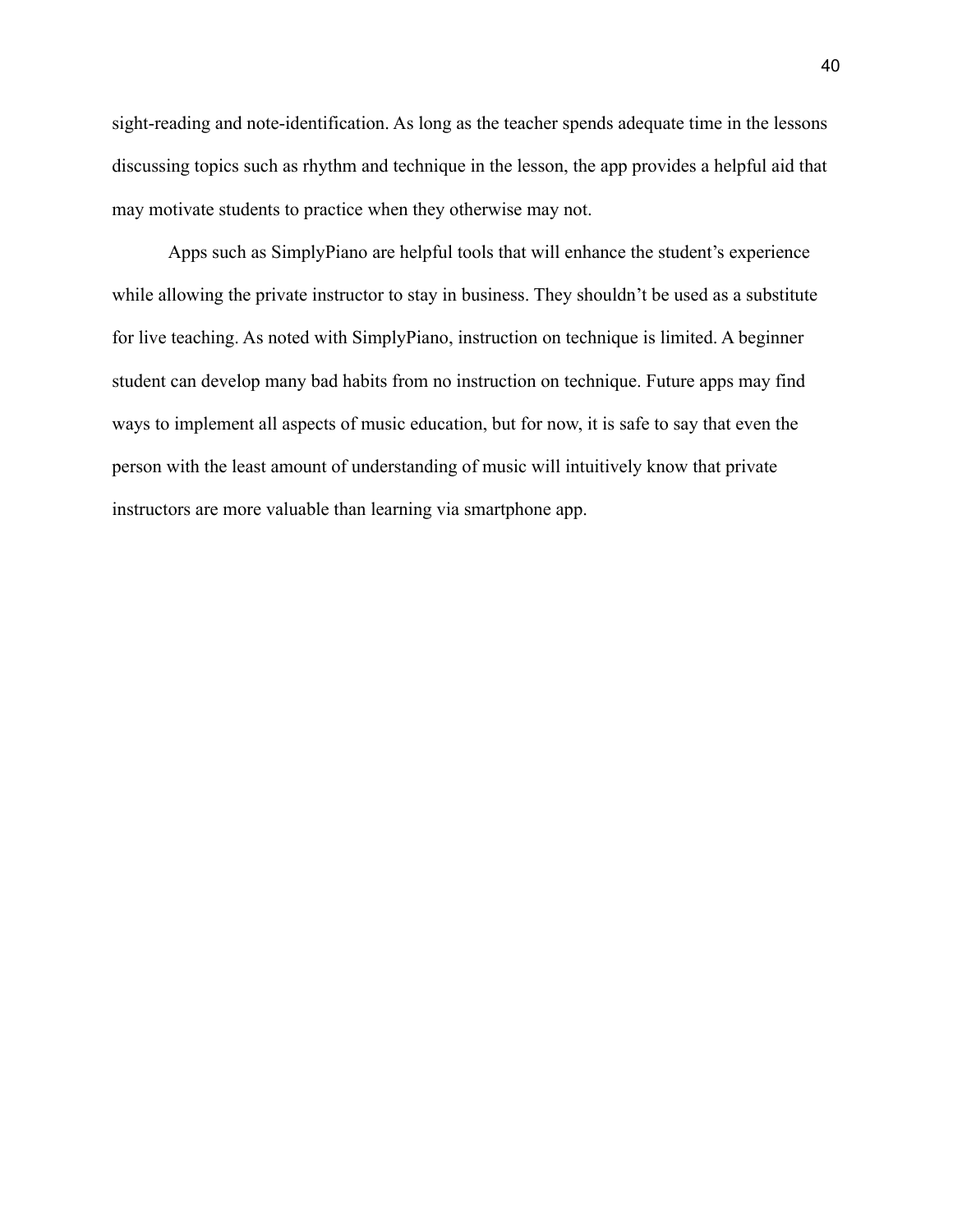# Appendix B:

# An Evaluative Chart for Beginner Piano Method Books

|                                                                                                                   | Faber Primer Level                                                                                                                                                                                                                 | Piano Safari First Level                                                                                                                                                                                      | Alfred Level 1A                                                                                                                                                                                                                        |
|-------------------------------------------------------------------------------------------------------------------|------------------------------------------------------------------------------------------------------------------------------------------------------------------------------------------------------------------------------------|---------------------------------------------------------------------------------------------------------------------------------------------------------------------------------------------------------------|----------------------------------------------------------------------------------------------------------------------------------------------------------------------------------------------------------------------------------------|
| <b>Basic Layout</b>                                                                                               |                                                                                                                                                                                                                                    |                                                                                                                                                                                                               |                                                                                                                                                                                                                                        |
| Is the book sectioned<br>into easily-achievable<br>lessons?                                                       | Each page or two is a<br>new concept.<br>Compiling the lesson<br>book, technique and<br>artistry book, theory<br>book, and others based<br>on the teacher guide<br>provides plenty of<br>achievable material for<br>each lesson.   | How much the student<br>will accomplish in each<br>lesson is up to the<br>teacher. The book isn't<br>really separated into<br>lessons, but the online<br>teacher's guide<br>provides a sample<br>lesson plan. | As with Faber, every<br>few pages introduce a<br>new concept.<br>Compiling the lesson<br>book, recital book,<br>theory book, and others<br>based on the teacher<br>guide provides plenty<br>of achievable material<br>for each lesson. |
| Are there multiple<br>books addressing<br>specific aspects of<br>learning music, such as<br>technique and theory? | Yes, the Primer level<br>contains three<br>necessary books, the<br>Lesson Book, Theory<br>Book, Technique and<br>Artistry Book, as well<br>as supplemental<br>material such as the<br>Performance Book,<br>Sightreading Book, etc. | The First Level<br>contains a Repertoire<br>Book with audio tracks<br>so the student can listen<br>to the pieces, Sight<br>Reading and Rhythm<br>Cards, and a Theory<br>Book.                                 | There are many books<br>for each level of the<br>Alfred series, but the<br>necessary ones are the<br>Lesson Book, Theory<br>Book, and Recital<br>Book.                                                                                 |
| Is this book meant to be<br>paired with professional<br>instruction, or is it for<br>self-learning?               | The Primer level is<br>meant to be taught by a<br>teacher.                                                                                                                                                                         | This is meant for a<br>teacher especially since<br>it is mostly learning by<br>rote and<br>improvisational<br>exercises.                                                                                      | Level 1A is meant to be<br>taught by a teacher.                                                                                                                                                                                        |
| What is the age range<br>for each level?                                                                          | The Primer Level is<br>meant for children 7-11<br>years old.                                                                                                                                                                       | The age range isn't<br>specified by the<br>authors, but it seems<br>meant for elementary<br>school-age children.                                                                                              | The age range isn't<br>specified by the<br>authors, but it seems<br>meant for elementary<br>school-age children.                                                                                                                       |
| How long should it take<br>for the student to<br>complete the level?                                              | The time taken for the<br>completion of the<br>Primer level depends<br>on the student and their<br>motivation.                                                                                                                     | Most students take a<br>full year, or at least an<br>academic year, to<br>complete the First<br>Level.                                                                                                        | It depends on the age<br>and maturity of the<br>student, but it may take<br>anywhere from three<br>months to a year to<br>complete the level.                                                                                          |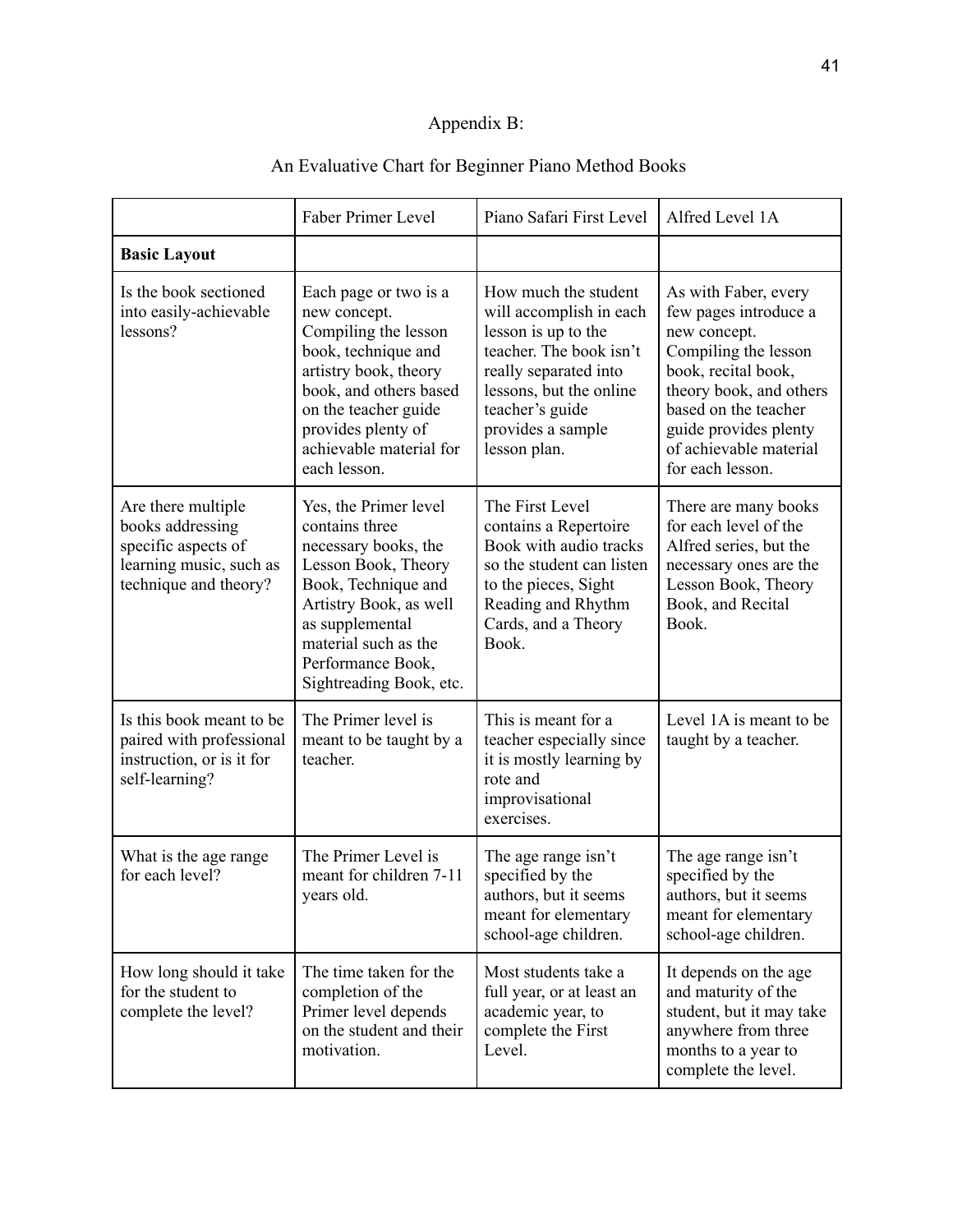| <b>Teacher Instruction</b>                                                                                                    |                                                                                                                                                          |                                                                                                                                                                                                 |                                                                                                                                                                       |
|-------------------------------------------------------------------------------------------------------------------------------|----------------------------------------------------------------------------------------------------------------------------------------------------------|-------------------------------------------------------------------------------------------------------------------------------------------------------------------------------------------------|-----------------------------------------------------------------------------------------------------------------------------------------------------------------------|
| Does it contain<br>instructions to the<br>teacher or a separate<br>teacher's book?                                            | There are notes for the<br>teacher in all of the<br>books, and a separate<br>guide for the teacher.                                                      | There are a few pages<br>of notes for the teacher<br>at the beginning of the<br>book, as well as teacher<br>resources on the Piano<br>Safari website.                                           | There is a companion<br>teacher guide to the<br>lesson book that<br>contains detailed<br>instructions of each<br>page.                                                |
| Are the instructions<br>clear and concise?                                                                                    | The instructions,<br>especially with the<br>teacher's guide, are<br>very clear.                                                                          | Yes, but the instructions<br>are too brief. It may be<br>difficult to use the<br>books without the extra<br>teacher resources.                                                                  | The instructions are<br>clear and well-written.<br>Each page contains<br>points the teacher<br>should highlight for the<br>students.                                  |
| Are there pages that the<br>teacher can assign the<br>student as homework?                                                    | The theory book<br>contains pages for the<br>student to complete<br>during the week.                                                                     | Yes, there are<br>worksheets in the<br>theory book, but they<br>might take more<br>explaining to the<br>student than the Faber<br>books.                                                        | The theory book and<br>supplemental books<br>contain pages the<br>student can complete<br>throughout the week.                                                        |
| Are there additional<br>resources, such as<br>instructional videos<br>linked to each page,<br>that the teacher can<br>access? | Yes, with the<br>subscription to the<br>Piano Adventures<br>Teacher Altas, the<br>teacher can access an<br>example video of how<br>to teach each lesson. | There are downloadable<br>teacher guides and<br>extra resources on the<br>Piano Safari website.                                                                                                 | There are many online<br>Alfred books and<br>software options<br>available, but each are<br>considerably more<br>expensive than Faber's<br>online options.            |
| <b>Musical Development</b>                                                                                                    |                                                                                                                                                          |                                                                                                                                                                                                 |                                                                                                                                                                       |
| What is the method for<br>teaching the student to<br>read music?                                                              | Pre-staff notation with<br>note names, focusing<br>especially on C-G in<br>both hands and F-C in<br>the left hand.                                       | The book introduces<br>the landmark notes of<br>treble C and bass G on<br>the staff about halfway<br>through the book. From<br>there, the book focuses<br>on teaching the student<br>intervals. | Alfred introduces black<br>keys, and then quickly<br>introduces all of the<br>white keys. Most of the<br>songs place both hands<br>in the five-finger C-G<br>pattern. |
| How long does the<br>book spend in pre-staff<br>notation?                                                                     | The Primer Level<br>spends about half of the<br>Lesson Book on<br>pre-staff notation.                                                                    | The First Level spends<br>the first two units on<br>pre-staff notation,<br>though some of the<br>songs for the student to<br>learn by rote are written<br>in regular notation.                  | Level 1A spends about<br>half of the Lesson Book<br>on pre-staff notation.                                                                                            |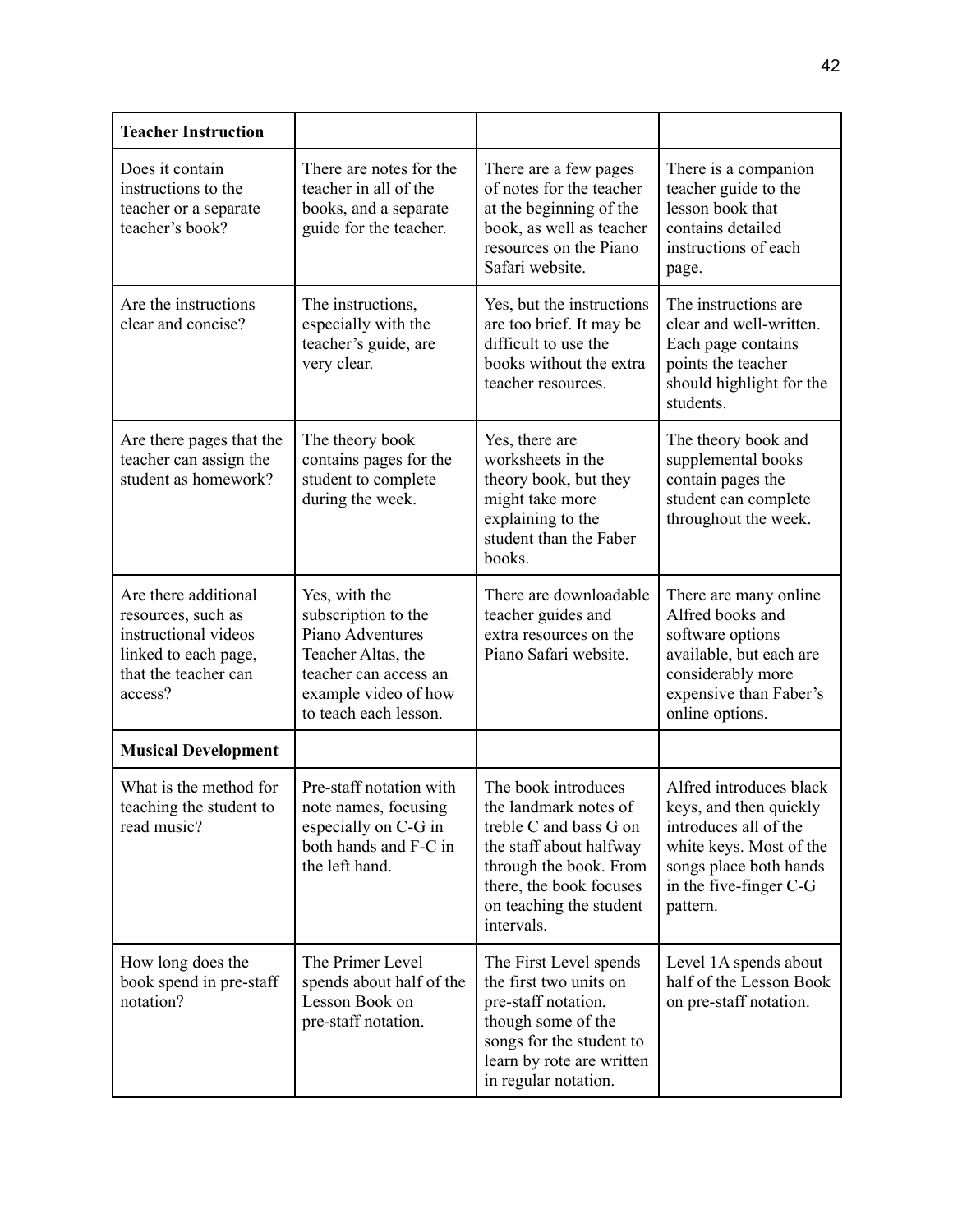| How much of the book<br>is expected to be<br>learned by rote?                   | It depends on the<br>learning style of the<br>student, but most of the<br>Primer Level is not for<br>learning by rote.                                                                              | Most of the book is<br>meant for the teacher to<br>teach the student by<br>rote.                                                                                                                       | Most of Level 1A is not<br>meant for learning by<br>rote, but there is a<br>supplemental ear<br>training book.                         |
|---------------------------------------------------------------------------------|-----------------------------------------------------------------------------------------------------------------------------------------------------------------------------------------------------|--------------------------------------------------------------------------------------------------------------------------------------------------------------------------------------------------------|----------------------------------------------------------------------------------------------------------------------------------------|
| Does the book teach the<br>student how to<br>practice?                          | There are practice notes<br>before some of the<br>pieces, but the books<br>could include more<br>detail on how to<br>practice the material.                                                         | No.                                                                                                                                                                                                    | No, but there are some<br>instructions for the<br>student when learning a<br>new piece.                                                |
| <b>Technical</b><br>Development                                                 |                                                                                                                                                                                                     |                                                                                                                                                                                                        |                                                                                                                                        |
| Does the book contain<br>instruction on hand<br>position and posture?           | Yes, Unit 1 provides<br>graphic and written<br>instruction on posture<br>and hand position.                                                                                                         | Yes, the repertoire book<br>provides two pages of<br>technique.                                                                                                                                        | Level 1A Lesson Book<br>provides a page on how<br>to sit at the piano, but it<br>isn't as detailed as the<br>Faber series.             |
| Does the book explain<br>finger numbers?                                        | The beginning of the<br>Lesson Book spends a<br>good amount of time on<br>finger numbers and<br>related exercises.                                                                                  | Yes, the book features<br>finger numbers, but not<br>in as much detail as<br>Faber.                                                                                                                    | The Lesson Book<br>features one page on<br>finger numbers.                                                                             |
| Does the book promote<br>strong, curved fingers<br>with technical<br>exercises? | Yes, several exercises<br>("The Pecking<br>Rooster") deal with<br>keeping the fingers<br>curved.                                                                                                    | There aren't any<br>exercises that<br>specifically deal with<br>keeping curved fingers.                                                                                                                | There aren't any<br>exercises that<br>specifically deal with<br>keeping curved fingers.                                                |
| How much of the<br>keyboard does the book<br>use?                               | The book mainly<br>focuses from bass C to<br>treble C, but some<br>songs go all the way up<br>and down the keyboard.                                                                                | There is a very wide<br>range for the pieces.                                                                                                                                                          | The books mainly stay<br>within bass C to treble<br>C.                                                                                 |
| Repertoire                                                                      |                                                                                                                                                                                                     |                                                                                                                                                                                                        |                                                                                                                                        |
| Is the music engaging<br>and exciting for the<br>student?                       | This depends on the<br>temperament and<br>interests of the students,<br>but the bright colors<br>and entertaining<br>illustrations will<br>probably captivate the<br>attention of most<br>students. | The illustrations of<br>animals and the<br>animal-based songs are<br>fun for younger<br>students. Learning<br>more difficult-sounding<br>pieces by rote will help<br>keep the interest of<br>students. | The music is exciting.<br>for the students, and the<br>illustrations are<br>captivating and<br>interesting for students<br>of any age. |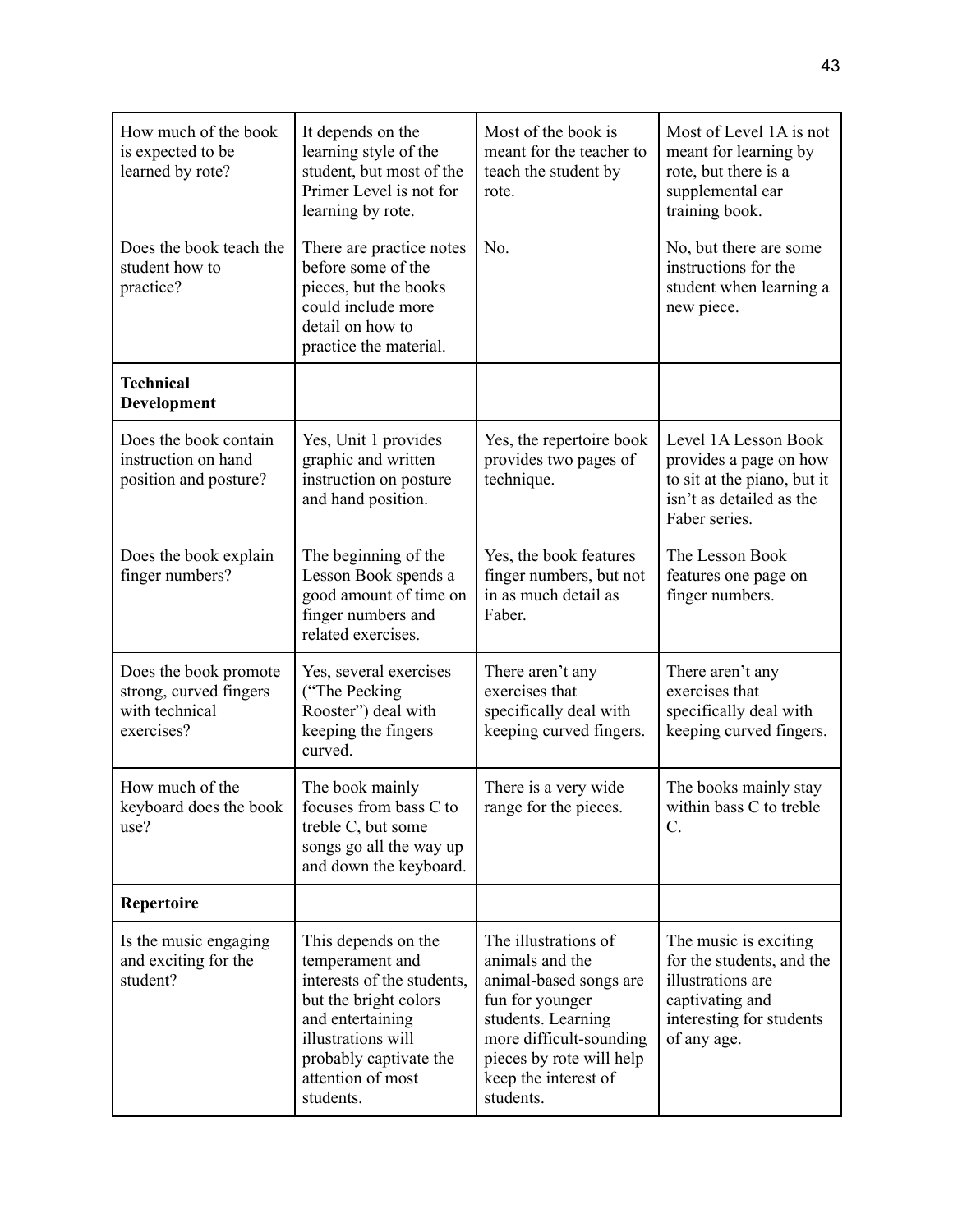| Is the music easy for<br>the student to read and<br>understand on their<br>own time?          | Assuming the student is<br>already a strong reader,<br>the instructions on most<br>pages are easy to<br>understand.                                                                                                                                                                  | No, most of the music<br>is meant to be learned<br>by rote, so the music<br>would be very difficult<br>for the student to<br>understand on their<br>own time.                                                                                                    | Assuming the student is<br>already a strong reader,<br>the instructions on most<br>pages are easy to<br>understand.                                                                                                                      |
|-----------------------------------------------------------------------------------------------|--------------------------------------------------------------------------------------------------------------------------------------------------------------------------------------------------------------------------------------------------------------------------------------|------------------------------------------------------------------------------------------------------------------------------------------------------------------------------------------------------------------------------------------------------------------|------------------------------------------------------------------------------------------------------------------------------------------------------------------------------------------------------------------------------------------|
| Does the repertoire<br>have lyrics, and if so,<br>are the lyrics interesting<br>for children? | The lyrics are geared<br>towards children and<br>are fun ways to think<br>about the concepts<br>being introduced. (For<br>example, "I Hear an<br>Echo", Lesson Book<br>page 20, deals with<br>dynamic markings in a<br>memorable way)                                                | Some of the pieces<br>have lyrics. The lyrics<br>are mostly about<br>animals, and have<br>almost a nursery rhyme<br>quality to them, making<br>them easy to remember.                                                                                            | There are lyrics to most<br>of the songs, but most<br>of the lyrics are clunky<br>and not as memorable<br>as the lyrics for Piano<br>Safari.                                                                                             |
| Is the repertoire<br>relevant and updated to<br>the student or out of<br>date?                | The repertoire in the<br>PreTime Piano Popular<br>book and PreTime<br>Piano Hymn book<br>could especially use an<br>update, as students<br>increasingly have not<br>seen some of the older<br>movies referenced (for<br>example, many children<br>have not seen the<br>Wizard of Oz) | There aren't any<br>popular pieces, so this<br>doesn't really apply.                                                                                                                                                                                             | There aren't any<br>popular pieces, so this<br>doesn't really apply.                                                                                                                                                                     |
| Are the pieces meant to<br>be played for one week,<br>or to spend longer?                     | It depends on the<br>student's motivation,<br>but ideally a week or so<br>would be enough to<br>grasp the concept of the<br>piece.                                                                                                                                                   | Most of the longer<br>pieces are meant to be<br>spent at least a few<br>weeks on. It depends on<br>the motivation of the<br>student.                                                                                                                             | It depends on the<br>student's motivation,<br>but ideally a week or so<br>would be enough to<br>grasp the concept of the<br>piece.                                                                                                       |
| If there are multiple<br>books, how many<br>pieces are to be learned<br>at once?              | A few pieces at a time<br>is probably ideal for<br>most students: a current<br>and new piece from the<br>Lesson Book, a Theory<br>Page, a page from the<br>Performance Book, and<br>a fun piece is probably<br>more than enough work<br>for a student.                               | According to the lesson<br>plan provided, the<br>student might learn two<br>new pieces by rote, as<br>well as work on some<br>rhythm and<br>improvisational<br>exercises in the lesson.<br>Remembering the two<br>pieces by rote may or<br>may not be enough for | The pieces in the recital<br>book and pages in the<br>theory book coordinate<br>with pages in the lesson<br>book, which are to be<br>learned simultaneously.<br>Ideally, the student<br>would be working on<br>several pieces at a time. |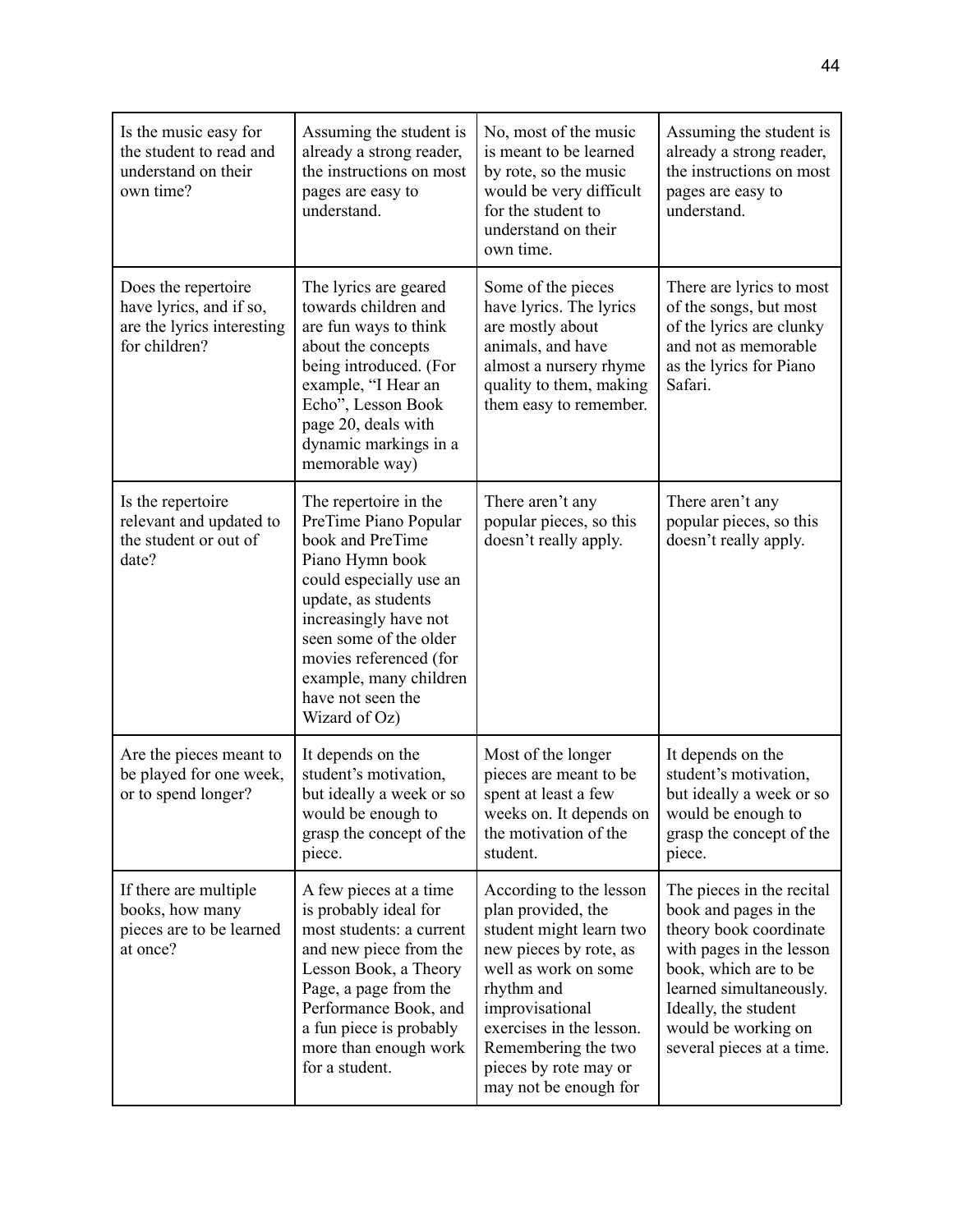|                                                                                                    |                                                                                                                                                                | the week.                                                                                                                                                    |                                                                                                                                                                                                        |
|----------------------------------------------------------------------------------------------------|----------------------------------------------------------------------------------------------------------------------------------------------------------------|--------------------------------------------------------------------------------------------------------------------------------------------------------------|--------------------------------------------------------------------------------------------------------------------------------------------------------------------------------------------------------|
| <b>Theory</b>                                                                                      |                                                                                                                                                                |                                                                                                                                                              |                                                                                                                                                                                                        |
| How is theory woven<br>into the lesson?                                                            | There is a separate<br>theory book, but many<br>of the concepts are also<br>included in the lesson<br>book.                                                    | The concepts in the<br>theory book and<br>repertoire book go<br>together, such as<br>teaching the student to<br>recognize intervals.                         | The theory book<br>coordinates with the<br>lesson book, so the<br>concepts worked on in<br>the lesson will be<br>reinforced when the<br>student completes the<br>theory assignment<br>during the week. |
| Are there worksheets<br>for the student to<br>complete on their own<br>time?                       | Yes, the teacher can<br>assign a page or two for<br>the student to complete<br>on their own time.                                                              | There aren't worksheets<br>for the student to<br>complete apart from the<br>teacher in the books.                                                            | Yes, there are<br>coordinating theory<br>pages to the pieces the<br>student learns.                                                                                                                    |
| Are the instructions for<br>this worksheet easy for<br>the student to<br>understand?               | The theory worksheets<br>are clearly worded.                                                                                                                   | The teacher should<br>explain the instructions<br>for the theory<br>homework clearly.                                                                        | If the pages are<br>assigned after the<br>teacher goes over the<br>coordinating lesson<br>book pages, then the<br>assignment should be<br>easy for the student to<br>understand.                       |
| <b>Accessibility and</b><br>additional resources<br>(Applicable especially<br>to younger students) |                                                                                                                                                                |                                                                                                                                                              |                                                                                                                                                                                                        |
| Are the books<br>accessible to the<br>intended age range?                                          | Yes, most students age<br>7-11 should be able to<br>understand the content.                                                                                    | It depends on the skill<br>of the teacher, but the<br>topics introduced to the<br>student should be very<br>accessible, especially<br>when learning by rote. | It depends on the<br>student, but most<br>should be able to grasp<br>the concepts introduced<br>in Level 1A.                                                                                           |
| Do the books foster a<br>love for learning<br>through a fun layout?                                | The books encourage<br>interactivity and critical<br>thinking with the<br>material and music,<br>especially in the fun<br>practice steps before<br>each piece. | Yes, the books<br>encourage playing and<br>memorizing more<br>difficult pieces than the<br>student would<br>otherwise play through<br>learning by rote.      | Yes, the books foster a<br>fun experience with<br>learning music,<br>provided it is taught<br>correctly.                                                                                               |
| Are the books colorful<br>and appealing to<br>younger students?                                    | Yes, the books contain<br>many bright colors and<br>fun illustrations and                                                                                      | The books aren't<br>colorful, but they do<br>have fun illustrations.                                                                                         | The books are very<br>colorful and contain fun<br>illustrations.                                                                                                                                       |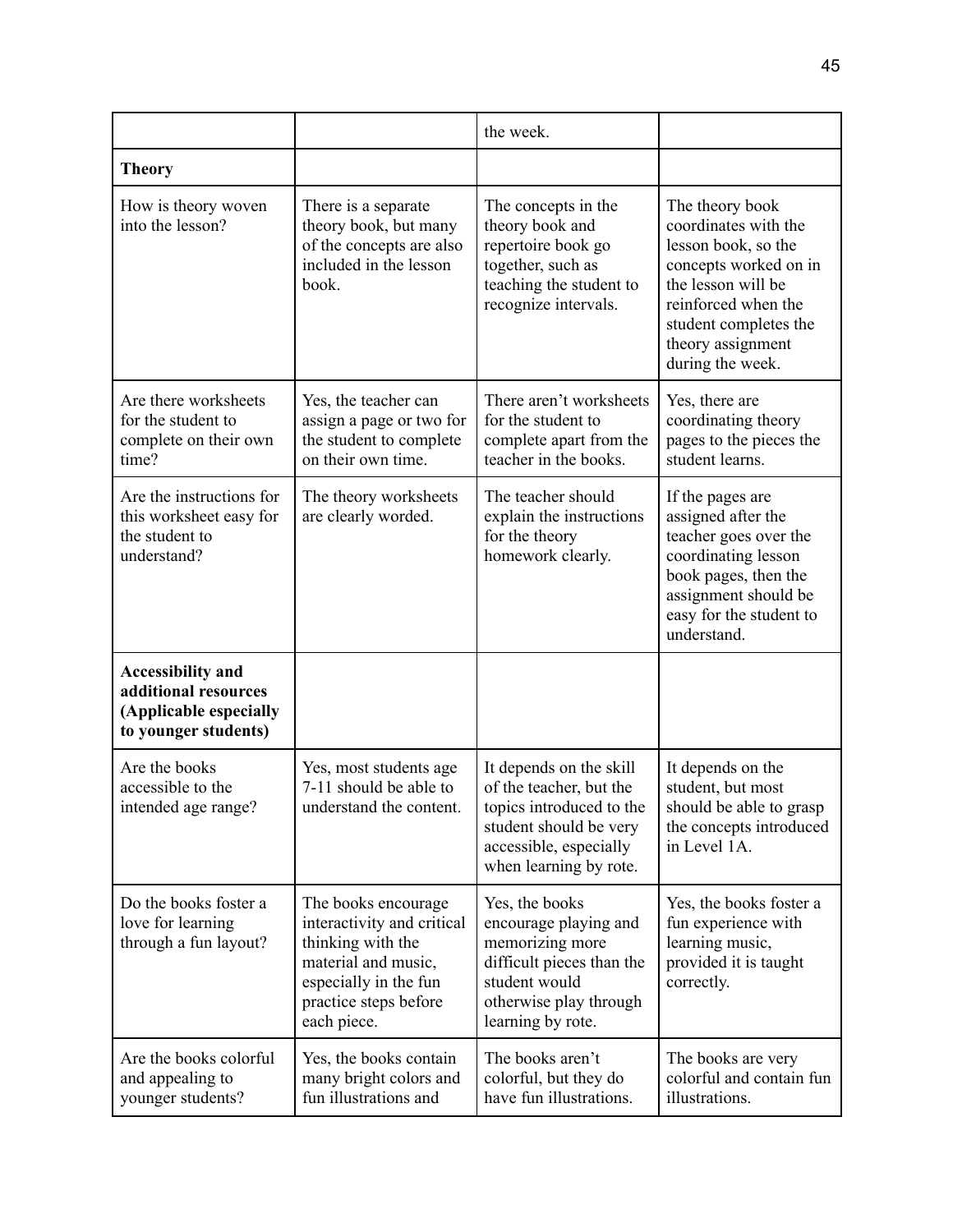|                                                                                                    | notes.                                                                                                                                                                                                                                     |                                                                                                                                                                                                                |                                                                                                                                   |
|----------------------------------------------------------------------------------------------------|--------------------------------------------------------------------------------------------------------------------------------------------------------------------------------------------------------------------------------------------|----------------------------------------------------------------------------------------------------------------------------------------------------------------------------------------------------------------|-----------------------------------------------------------------------------------------------------------------------------------|
| If the books are meant<br>for children younger<br>than reading age, how<br>is it meant to be used? | Not applicable, as the<br>targeted age range<br>should already be<br>reading.                                                                                                                                                              | Since the learning is<br>mostly done by rote,<br>the student doesn't need<br>to be able to read;<br>however, some of the<br>content might not be<br>easily grasped by<br>students younger than<br>reading age. | Not applicable, as the<br>targeted age range<br>should already be<br>reading.                                                     |
| Is the book accessible<br>for disabled or<br>special-needs children?                               | This curriculum may or<br>may not be an<br>appropriate fit,<br>depending on the needs<br>of the child.                                                                                                                                     | This curriculum may or<br>may not be an<br>appropriate fit,<br>depending on the needs<br>of the child.                                                                                                         | This curriculum may or<br>may not be an<br>appropriate fit,<br>depending on the needs<br>of the child.                            |
| Can the book be<br>accessed online?                                                                | The Faber Piano<br><b>Adventures Teacher</b><br>Atlas is available to<br>teachers online.                                                                                                                                                  | The book isn't available<br>online, but resources<br>such as supplemental<br>pieces and the<br>accompaniment tracks<br>are.                                                                                    | The books aren't<br>available online as<br>official Alfred<br>resources, but the<br>website does have some<br>supplemental books. |
| If yes, how accessible<br>and updated is the<br>website?                                           | The website is very<br>easy to navigate.                                                                                                                                                                                                   | The website is very<br>easy to navigate.                                                                                                                                                                       | The website is<br>clean-looking but its<br>interface is difficult to<br>navigate.                                                 |
| Can the music be<br>printed, or is it meant to<br>be viewed online?                                | The music is meant to<br>be viewed, not printed.<br>This is a downside to<br>teachers who wish to<br>write on their music<br>who don't own a tablet.                                                                                       | Not applicable                                                                                                                                                                                                 | Not applicable                                                                                                                    |
| What kind of<br>technology is needed to<br>best view the online<br>resources?                      | The Piano Adventures<br>Digital Library is best<br>viewed either on a<br>computer screen, as in a<br>virtual lesson, or on an<br>iPad placed on the<br>music stand. The<br>mobile site is more<br>difficult to use, but it<br>can be done. | The extra sheet music is<br>probably best printed<br>out, but the teacher may<br>be able to use a<br>computer screen or<br>iPad for virtual music.                                                             | The extra software and<br>online pdfs are<br>probably best viewed<br>online, on a computer<br>screen or iPad.                     |
| Is there an app for the<br>library? Does this app<br>contain games and                             | There is a Faber Piano<br><b>Adventures Player</b><br>mobile phone app that                                                                                                                                                                | There isn't an app for<br>this method.                                                                                                                                                                         | There isn't an app for<br>this method.                                                                                            |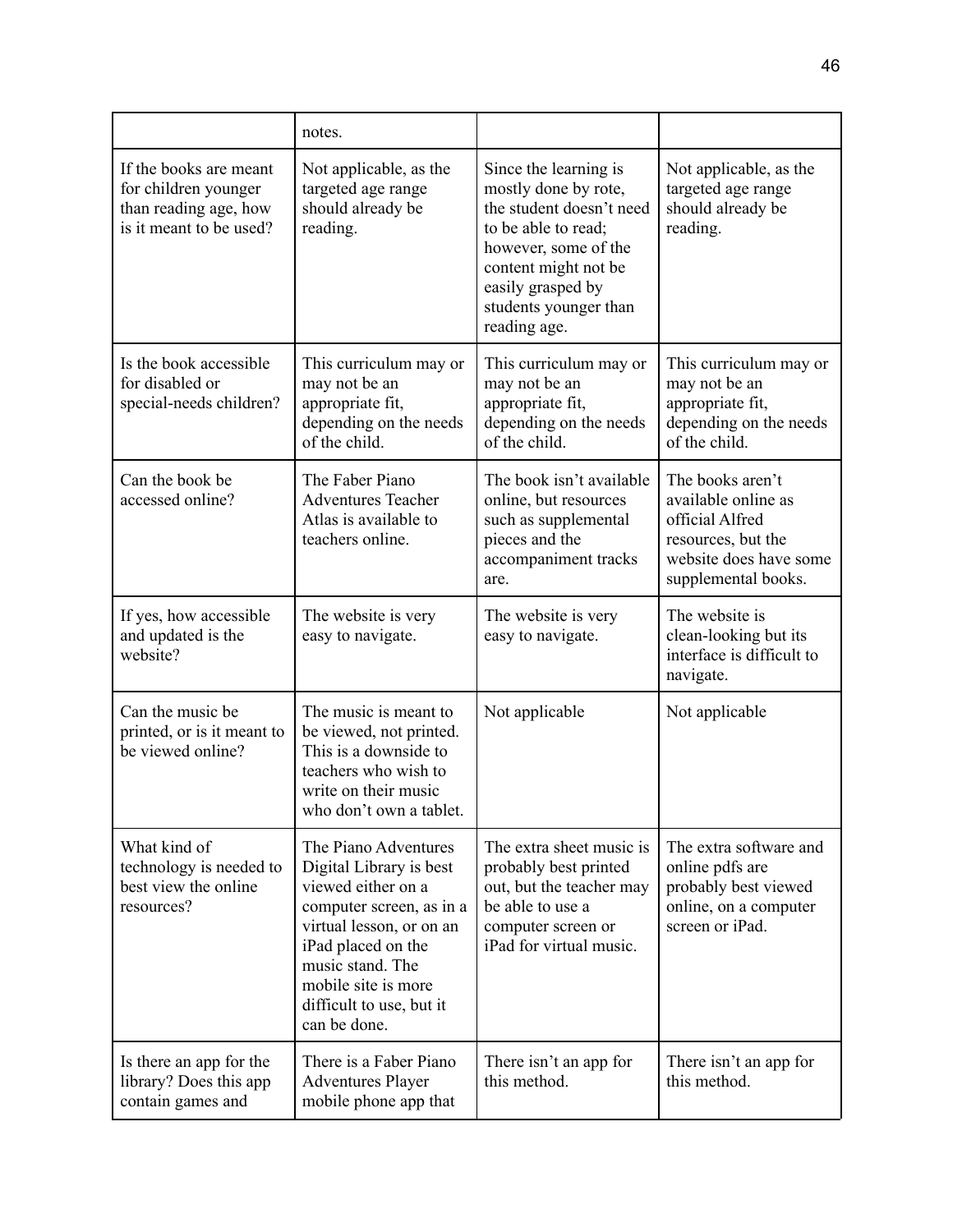| resources that interact<br>with the lesson books?                                                                                                              | provides MIDI<br>accompaniment and the<br>score to some of the<br>songs out of the books<br>for free. It allows the<br>student to speed up or<br>slow down the<br>accompaniment<br>according to their<br>needs.<br>There is also a<br>Sightreading Coach for<br><b>Faber Piano Adventures</b><br>that requires a separate<br>account from the<br>Digital Library.                                                   |                                                                                                                                                                 |                                                                                            |
|----------------------------------------------------------------------------------------------------------------------------------------------------------------|---------------------------------------------------------------------------------------------------------------------------------------------------------------------------------------------------------------------------------------------------------------------------------------------------------------------------------------------------------------------------------------------------------------------|-----------------------------------------------------------------------------------------------------------------------------------------------------------------|--------------------------------------------------------------------------------------------|
| Do the online resources<br>contain accompaniment<br>tracks, and are these<br>accompaniment tracks<br>easy for the student to<br>play and follow along<br>with? | Yes, the tracks are easy<br>to follow along with<br>and provide a fun<br>substitute to the teacher<br>duets included in the<br>book. However, only<br>some of the songs in<br>the Primer Level have<br>accompaniment. Most<br>notably, all of the extra<br>materials don't have<br>any sort of<br>accompaniment, which<br>may be disappointing<br>for the student wanting<br>accompaniment to their<br>Disney song. | Yes, the online<br>resources contain tracks<br>accessible by code in<br>the book. Listening to<br>the tracks is especially<br>important in this<br>methodology. | No, there are no online<br>accompaniment tracks.                                           |
| Are additional<br>repertoire books<br>available for purchase,<br>such as arrangements of<br>pop songs, Disney<br>songs, or other fun<br>resources?             | Yes, Faber has a<br>plethora of helpful<br>resources and<br>supplemental material.                                                                                                                                                                                                                                                                                                                                  | There aren't as many<br>extra resources as in<br>Faber, and most of<br>them are not songs the<br>student would<br>recognize.                                    | There are many<br>additional books for<br>each level, but most<br>aren't available online. |
| Are there online videos<br>or DVDs that go with<br>the books?                                                                                                  | There are online<br>teaching videos for the<br>teacher's reference.                                                                                                                                                                                                                                                                                                                                                 | There are online videos<br>for each of the songs in<br>the book.                                                                                                | No.                                                                                        |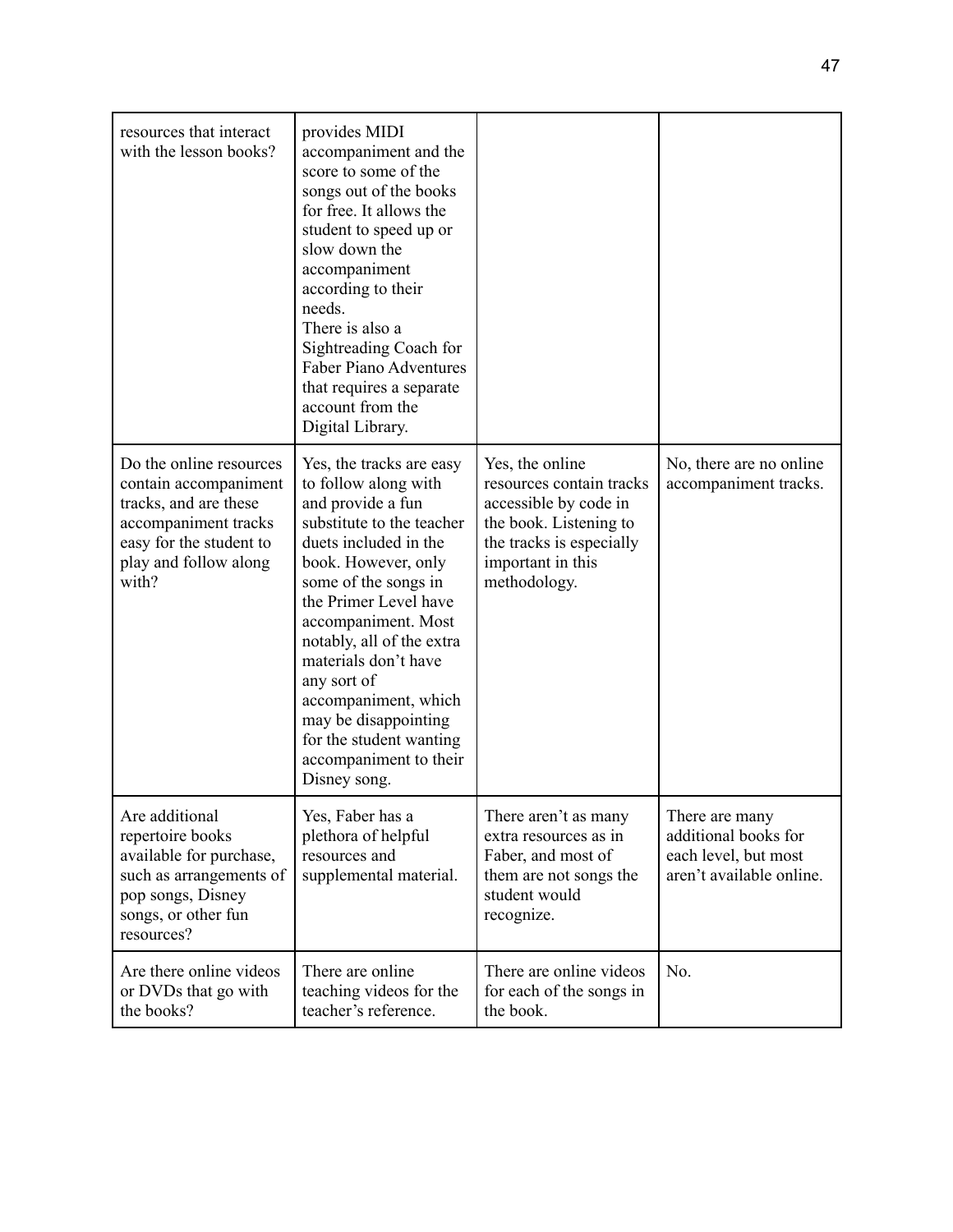|                                                                                                                   | John Thompson's<br>Easiest Piano Course,<br>Part 1                                                                                                    | <b>Leonard Student Piano</b><br>Library, Book 1                                                                                                                                                                                                                         |  |
|-------------------------------------------------------------------------------------------------------------------|-------------------------------------------------------------------------------------------------------------------------------------------------------|-------------------------------------------------------------------------------------------------------------------------------------------------------------------------------------------------------------------------------------------------------------------------|--|
| <b>Basic Layout</b>                                                                                               |                                                                                                                                                       |                                                                                                                                                                                                                                                                         |  |
| Is the book sectioned<br>into easily-achievable<br>lessons?                                                       | No, it's up to the<br>teacher to decide how<br>many pages to use per<br>lesson.                                                                       | Yes, there are new<br>concepts every few<br>pages. Compiling the<br>suggested pages in all<br>of the books will be<br>more than enough<br>material for each<br>lesson, as laid out into<br>modules in the<br>appendix of the<br>Teacher's book.                         |  |
| Are there multiple<br>books addressing<br>specific aspects of<br>learning music, such as<br>technique and theory? | There is only one book<br>per level that includes<br>theory worksheets.                                                                               | Yes, Book 1 has several<br>necessary components,<br>including the Piano<br>Lessons Book, the<br><b>Piano Practice Games</b><br>book, Piano Theory<br>Workbook, and Piano<br>Solos book. There is<br>also supplemental<br>material, such as the<br>Piano Technique book. |  |
| Is this book meant to be<br>paired with professional<br>instruction, or is it for<br>self-learning?               | The books are meant to<br>be taught by a teacher.                                                                                                     | Book 1 is meant to be<br>taught by a teacher.                                                                                                                                                                                                                           |  |
| What is the age range<br>for each level?                                                                          | It isn't specified, but<br>"Teaching Little<br>Fingers to Play" is for<br>young beginners and<br>the Easiest Piano<br>Course is for everyone<br>else. | Book 1 isn't specified,<br>but is probably meant<br>for<br>elementary-school-age<br>children.                                                                                                                                                                           |  |
| How long should it take<br>for the student to<br>complete the level?                                              | The time taken for the<br>completion of each<br>level depends on the<br>student and their<br>motivation.                                              | The time taken per<br>book isn't specified, but<br>depends on the student<br>and their motivation.                                                                                                                                                                      |  |
| <b>Teacher Instruction</b>                                                                                        |                                                                                                                                                       |                                                                                                                                                                                                                                                                         |  |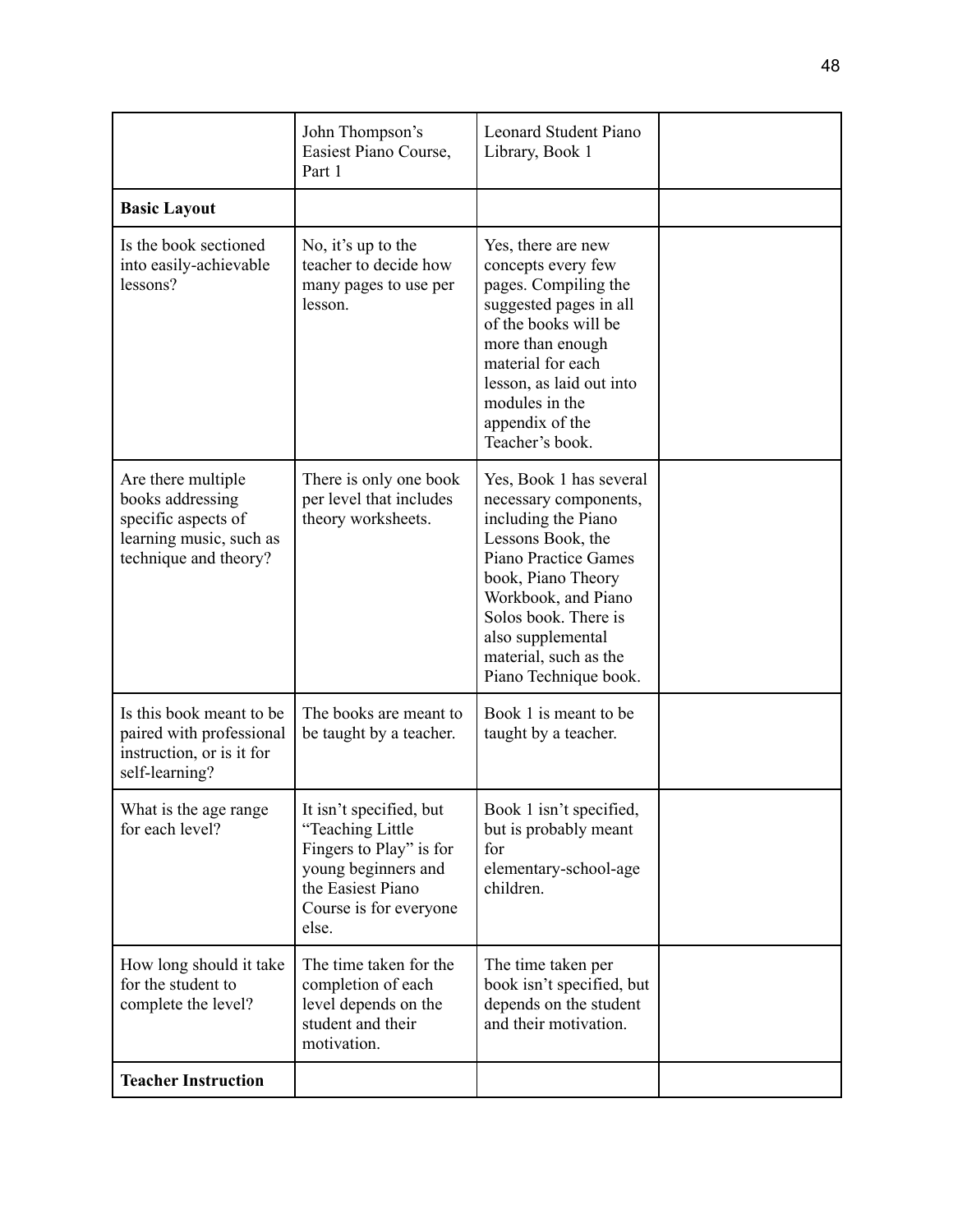| Does it contain<br>instructions to the<br>teacher or a separate<br>teacher's book?                                            | There isn't a separate<br>teacher's guide or really<br>any instruction in the<br>book for the teacher.            | There is a very helpful<br>separate teacher's<br>guide.                                                                                  |  |
|-------------------------------------------------------------------------------------------------------------------------------|-------------------------------------------------------------------------------------------------------------------|------------------------------------------------------------------------------------------------------------------------------------------|--|
| Are the instructions<br>clear and concise?                                                                                    | Not applicable                                                                                                    | The teacher's guide is<br>very detailed and<br>explains each page<br>clearly and concisely.                                              |  |
| Are there pages that the<br>teacher can assign the<br>student as homework?                                                    | There are a few<br>worksheets scattered<br>throughout the book.                                                   | Yes, there are<br>worksheets in the<br>theory book. They are<br>very similar to the<br>Faber theory<br>worksheets.                       |  |
| Are there additional<br>resources, such as<br>instructional videos<br>linked to each page,<br>that the teacher can<br>access? | No.                                                                                                               | There is additional<br>material, including<br>accompaniment tracks,<br>but it isn't linked to the<br>physical book.                      |  |
| <b>Musical Development</b>                                                                                                    |                                                                                                                   |                                                                                                                                          |  |
| What is the method for<br>teaching the student to<br>read music?                                                              | The book jumps<br>immediately into the<br>grand staff. There is no<br>pre-staff notation.                         | Pre-staff notation with<br>note names, and then<br>focusing on C-E in the<br>right hand and F-C in<br>the left hand.                     |  |
| How long does the<br>book spend in pre-staff<br>notation?                                                                     | None.                                                                                                             | Book 1 spends about<br>two-thirds of the book<br>on pre-staff notation.                                                                  |  |
| How much of the book<br>is expected to be<br>learned by rote?                                                                 | Much of Teaching<br>Little Fingers to play is<br>meant to be learned by<br>rote, but the other<br>levels are not. | Most of the book is not<br>meant for learning by<br>rote.                                                                                |  |
| Does the book teach the<br>student how to<br>practice?                                                                        | No.                                                                                                               | Yes, The Piano Practice<br>Games book provides<br>an entire book on<br>"imaginative ways to<br>learn and memorize<br>each piece faster". |  |
| <b>Technical</b><br>Development                                                                                               |                                                                                                                   |                                                                                                                                          |  |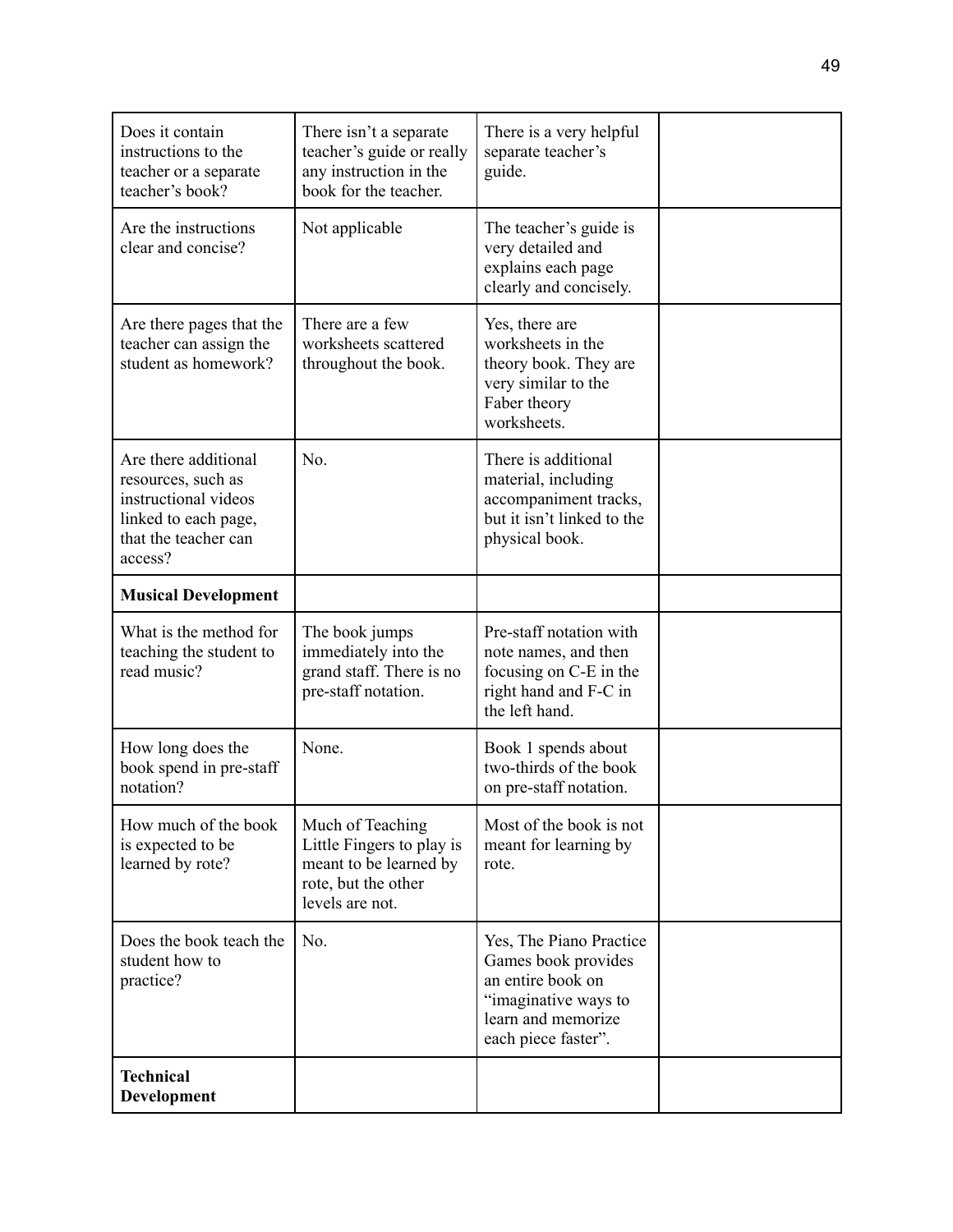| Does the book contain<br>instruction on hand<br>position and posture?                         | No, there is no<br>instruction on hand<br>position and posture.                                                                                                         | The first page of the<br><b>Lesson Book contains</b><br>instructions on hand<br>position and posture,<br>but is not as in-depth as<br>the Faber series. |  |
|-----------------------------------------------------------------------------------------------|-------------------------------------------------------------------------------------------------------------------------------------------------------------------------|---------------------------------------------------------------------------------------------------------------------------------------------------------|--|
| Does the book explain<br>finger numbers?                                                      | The finger numbers are.<br>briefly explained on<br>page 7.                                                                                                              | Yes, but the finger<br>numbers, especially for<br>the pre-staff notation,<br>are not as clearly<br>marked as in other<br>method books.                  |  |
| Does the book promote<br>strong, curved fingers<br>with technical<br>exercises?               | No, the book has very<br>little technical<br>instruction.                                                                                                               | No, the book has very<br>little technical<br>instruction.                                                                                               |  |
| How much of the<br>keyboard does the book<br>use?                                             | Five notes up and down<br>from middle C.                                                                                                                                | The book almost<br>exclusively uses bass F<br>to treble G.                                                                                              |  |
| Repertoire                                                                                    |                                                                                                                                                                         |                                                                                                                                                         |  |
| Is the music engaging<br>and exciting for the<br>student?                                     | The newest versions of<br>the John Thompson<br>books are more colorful<br>than others, and contain<br>interesting illustrations,<br>but it depends on the<br>student.   | The book feels dated,<br>and students might find<br>the illustrations a little<br>bit boring compared to<br>other method books.                         |  |
| Is the music easy for<br>the student to read and<br>understand on their<br>own time?          | No, the teacher must<br>explain all of the pages<br>before the student can<br>work on them.                                                                             | Some of the songs may<br>be easy for students to<br>learn by themselves.                                                                                |  |
| Does the repertoire<br>have lyrics, and if so,<br>are the lyrics interesting<br>for children? | For the most part, the<br>examples don't have<br>lyrics. Some of the<br>lyrics might even be<br>considered offensive<br>today, for example, "the<br>Old Cotton Picker". | The lyrics are very<br>simplistic, and often<br>don't relate to the<br>concept being learned.                                                           |  |
| Is the repertoire<br>relevant and updated to<br>the student or out of<br>date?                | The repertoire feels<br>dated and out of touch,<br>as mentioned before.                                                                                                 | The Hal Leonard<br><b>Student Piano</b><br>Library-specific books<br>feel dated, but plenty of<br>unaffiliated, popular                                 |  |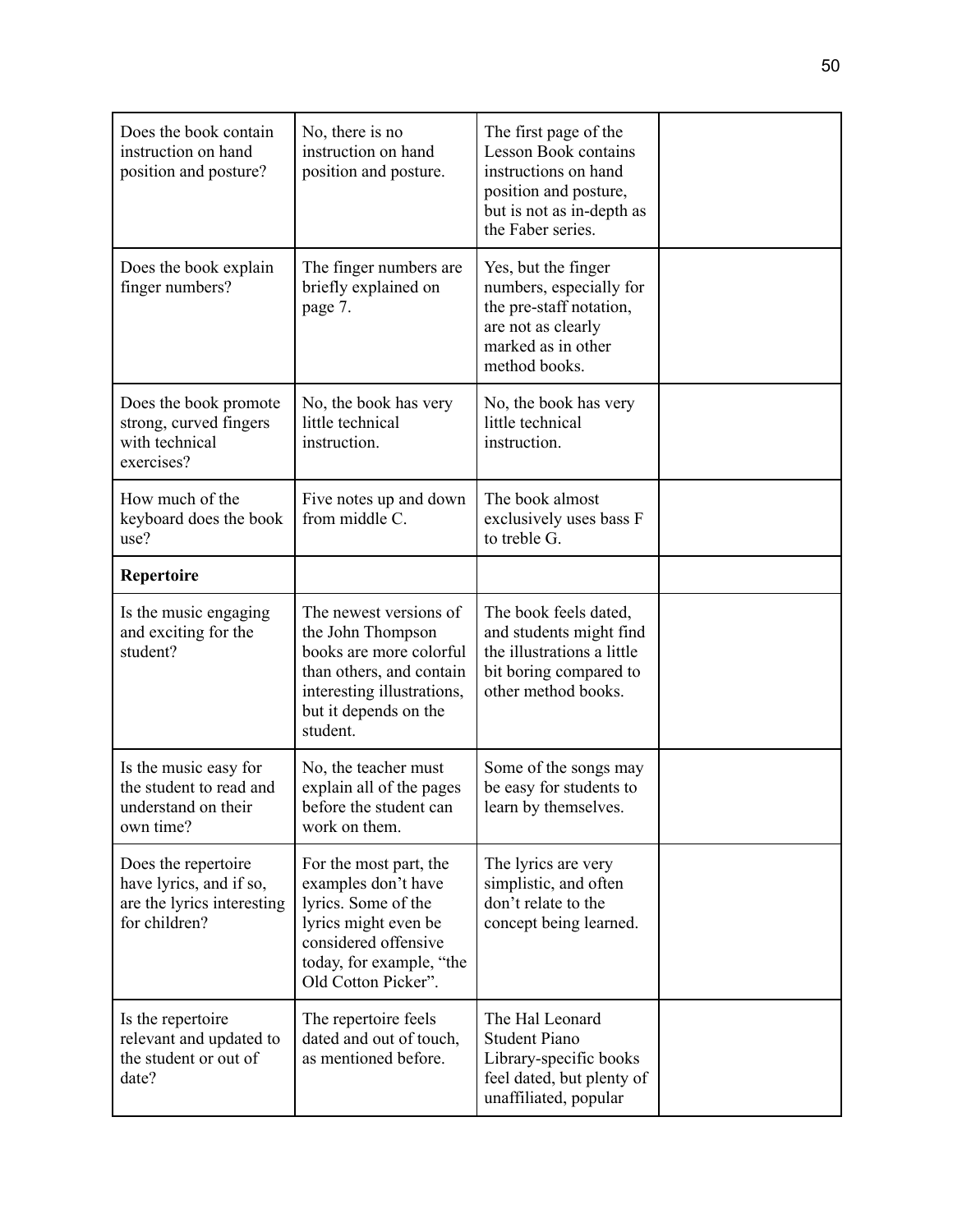|                                                                                                    |                                                                                                                                            | easy piano resources                                                                                                                                                                                                                                                                    |  |
|----------------------------------------------------------------------------------------------------|--------------------------------------------------------------------------------------------------------------------------------------------|-----------------------------------------------------------------------------------------------------------------------------------------------------------------------------------------------------------------------------------------------------------------------------------------|--|
|                                                                                                    |                                                                                                                                            | are available on the Hal<br>Leonard website.                                                                                                                                                                                                                                            |  |
| Are the pieces meant to<br>be played for one week,<br>or to spend longer?                          | It depends on the<br>student's motivation<br>and age, but ideally a<br>week or so would be<br>enough to grasp the<br>concept of the piece. | It depends on the<br>student's motivation,<br>but ideally a week or so<br>would be enough to<br>grasp the concept of the<br>piece.                                                                                                                                                      |  |
| If there are multiple<br>books, how many<br>pieces are to be learned<br>at once?                   | Not applicable                                                                                                                             | Each module contains<br>between 3-8 pages of<br>the books for the<br>student to work on<br>during the week.<br>Younger students may<br>complete only one<br>module per week, while<br>older students may<br>complete two modules<br>a week, meaning<br>working on a range of<br>pieces. |  |
| <b>Theory</b>                                                                                      |                                                                                                                                            |                                                                                                                                                                                                                                                                                         |  |
| How is theory woven<br>into the lesson?                                                            | There isn't a separate<br>theory book, but some<br>concepts are introduced<br>throughout the book.                                         | The concepts in the<br>lesson book and theory<br>book go together, so the<br>teacher can spend a few<br>minutes working<br>through the theory book<br>with the student each<br>week.                                                                                                    |  |
| Are there worksheets<br>for the student to<br>complete on their own<br>time?                       | There are very few<br>worksheets for the<br>student to complete on<br>their own time.                                                      | Yes, there are<br>coordinating theory<br>pages to the pieces the<br>student learns.                                                                                                                                                                                                     |  |
| Are the instructions for<br>this worksheet easy for<br>the student to<br>understand?               | The theory worksheets<br>are clearly worded, but<br>the teacher might need<br>to explain it<br>beforehand.                                 | The theory worksheets<br>are clearly worded.                                                                                                                                                                                                                                            |  |
| <b>Accessibility and</b><br>additional resources<br>(Applicable especially<br>to younger students) |                                                                                                                                            |                                                                                                                                                                                                                                                                                         |  |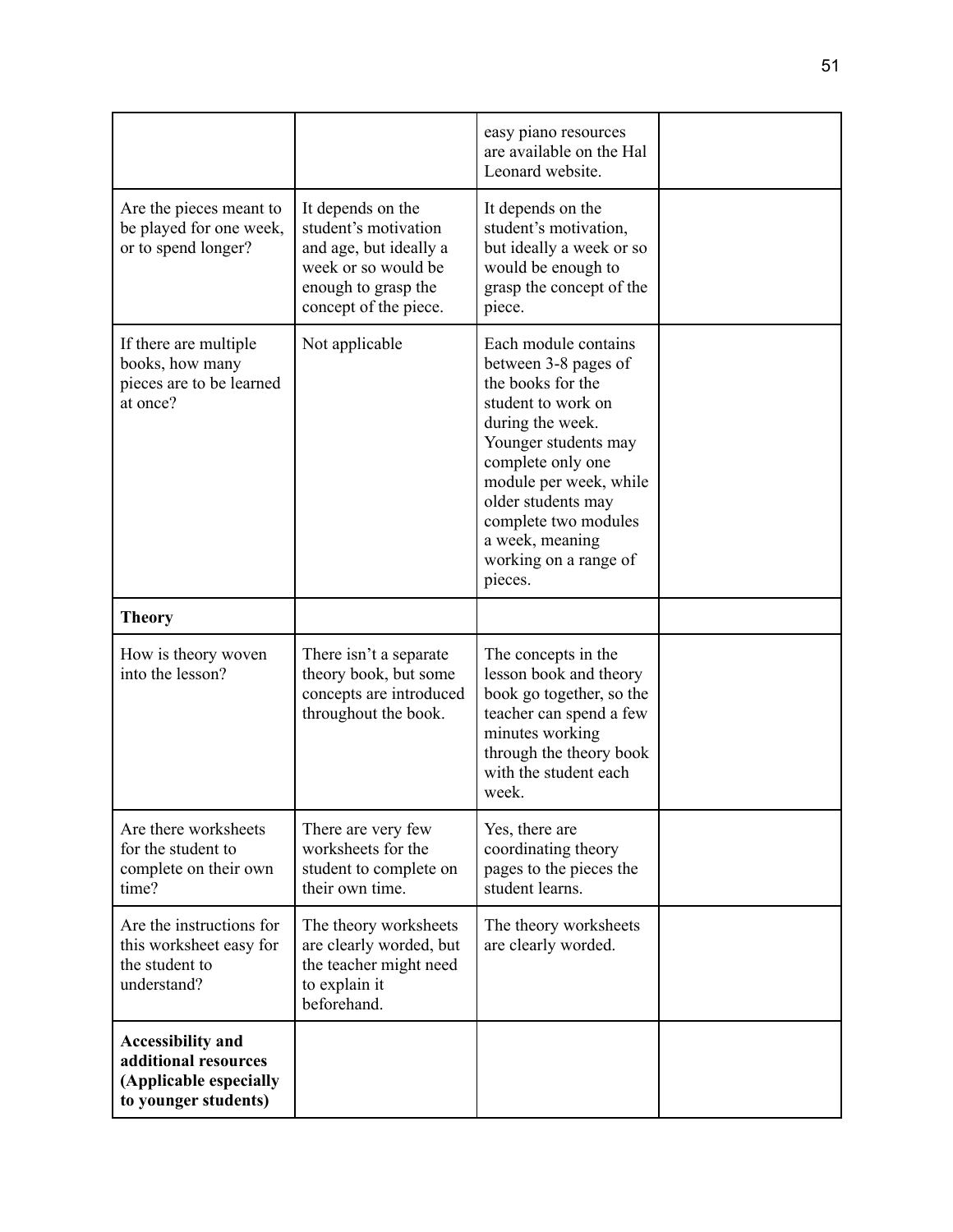| Are the books<br>accessible to the<br>intended age range?                                          | It depends. It might be<br>difficult for younger<br>elementary students to<br>understand.                                                                                                                                | Yes, most<br>older-elementary<br>students should be able<br>to understand the<br>content.                                                                                                                                              |  |
|----------------------------------------------------------------------------------------------------|--------------------------------------------------------------------------------------------------------------------------------------------------------------------------------------------------------------------------|----------------------------------------------------------------------------------------------------------------------------------------------------------------------------------------------------------------------------------------|--|
| Do the books foster a<br>love for learning<br>through a fun layout?                                | As with the Hal<br><b>Leonard Student Piano</b><br>Library books, the John<br>Thompson books feel<br>dated. It depends on the<br>personality and<br>interests of the student,<br>but this course is not<br>for everyone. | As mentioned before,<br>the books feel dated. It<br>may depend on the<br>personality and interest<br>of the student, but<br>many younger students<br>especially may not be<br>as attracted to the dated<br>format and sparse<br>pages. |  |
| Are the books colorful<br>and appealing to<br>younger students?                                    | The books are colorful,<br>but the sparse layout<br>makes them less<br>appealing than other<br>method books.                                                                                                             | They are colorful but<br>the illustrations are less<br>appealing than other<br>method books.                                                                                                                                           |  |
| If the books are meant<br>for children younger<br>than reading age, how<br>is it meant to be used? | Not applicable, as the<br>targeted age range<br>should already be<br>reading.                                                                                                                                            | Not applicable, as the<br>targeted age range<br>should already be<br>reading.                                                                                                                                                          |  |
| Is the book accessible<br>for disabled or<br>special-needs children?                               | This curriculum<br>probably will not be<br>accessible for disabled<br>or special-needs<br>children.                                                                                                                      | This curriculum may or<br>may not be an<br>appropriate fit,<br>depending on the needs<br>of the child.                                                                                                                                 |  |
| Can the book be<br>accessed online?                                                                | No.                                                                                                                                                                                                                      | The book isn't available<br>online, but with the<br>purchase of the book<br>the student also gets<br>access to the online<br>resources, including<br>accompaniment tracks.                                                             |  |
| If yes, how accessible<br>and updated is the<br>website?                                           | No applicable.                                                                                                                                                                                                           | The Hal Leonard<br>website is rather<br>difficult to navigate,<br>especially when trying<br>to find their Student<br>Piano Library<br>resources.                                                                                       |  |
| What kind of                                                                                       | Not applicable                                                                                                                                                                                                           | Not applicable                                                                                                                                                                                                                         |  |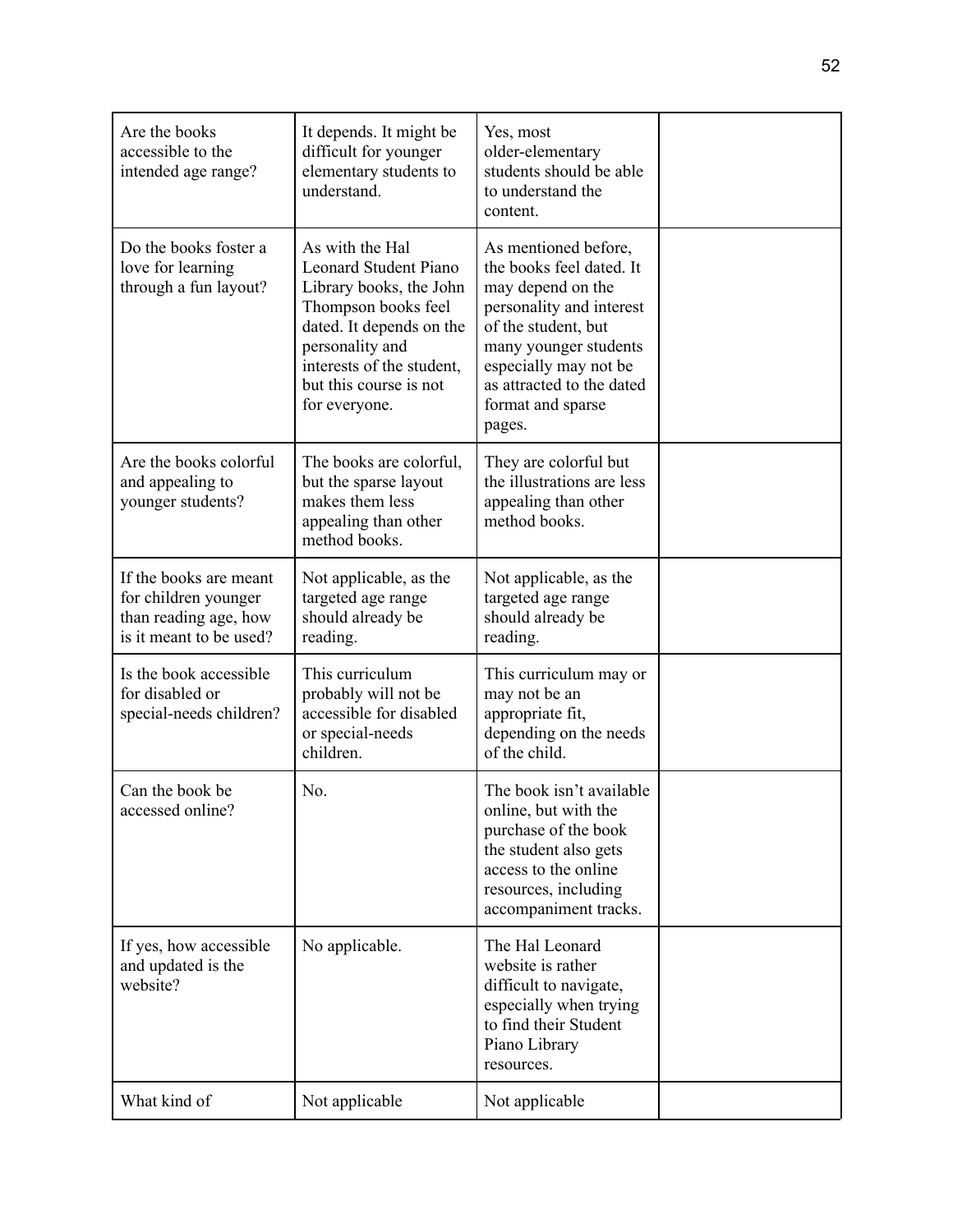| technology is needed to<br>best view the online<br>resources?                                                                                                  |                                                                                    |                                                                                                                                         |  |
|----------------------------------------------------------------------------------------------------------------------------------------------------------------|------------------------------------------------------------------------------------|-----------------------------------------------------------------------------------------------------------------------------------------|--|
| Is there an app for the<br>library? Does this app<br>contain games and<br>resources that interact<br>with the lesson books?                                    | There isn't an app for<br>this method.                                             | There isn't an app for<br>this method.                                                                                                  |  |
| Do the online resources<br>contain accompaniment<br>tracks, and are these<br>accompaniment tracks<br>easy for the student to<br>play and follow along<br>with? | Not applicable.                                                                    | There are online<br>accompaniment tracks<br>with the book. The<br>student or teacher only<br>has access once they<br>purchase the book. |  |
| Are additional<br>repertoire books<br>available for purchase,<br>such as arrangements of<br>pop songs, Disney<br>songs, or other fun<br>resources?             | No, there are no<br>additional repertoire<br>books in the John<br>Thompson method. | Yes, through Hal<br>Leonard there are many<br>extra resources, but<br>they are not specific to<br>the Student Piano<br>Library.         |  |
| Are there online videos<br>or DVDs that go with<br>the books?                                                                                                  | No, there aren't<br>additional videos or<br>DVDS.                                  | There are online videos<br>for each of the songs in<br>the book.                                                                        |  |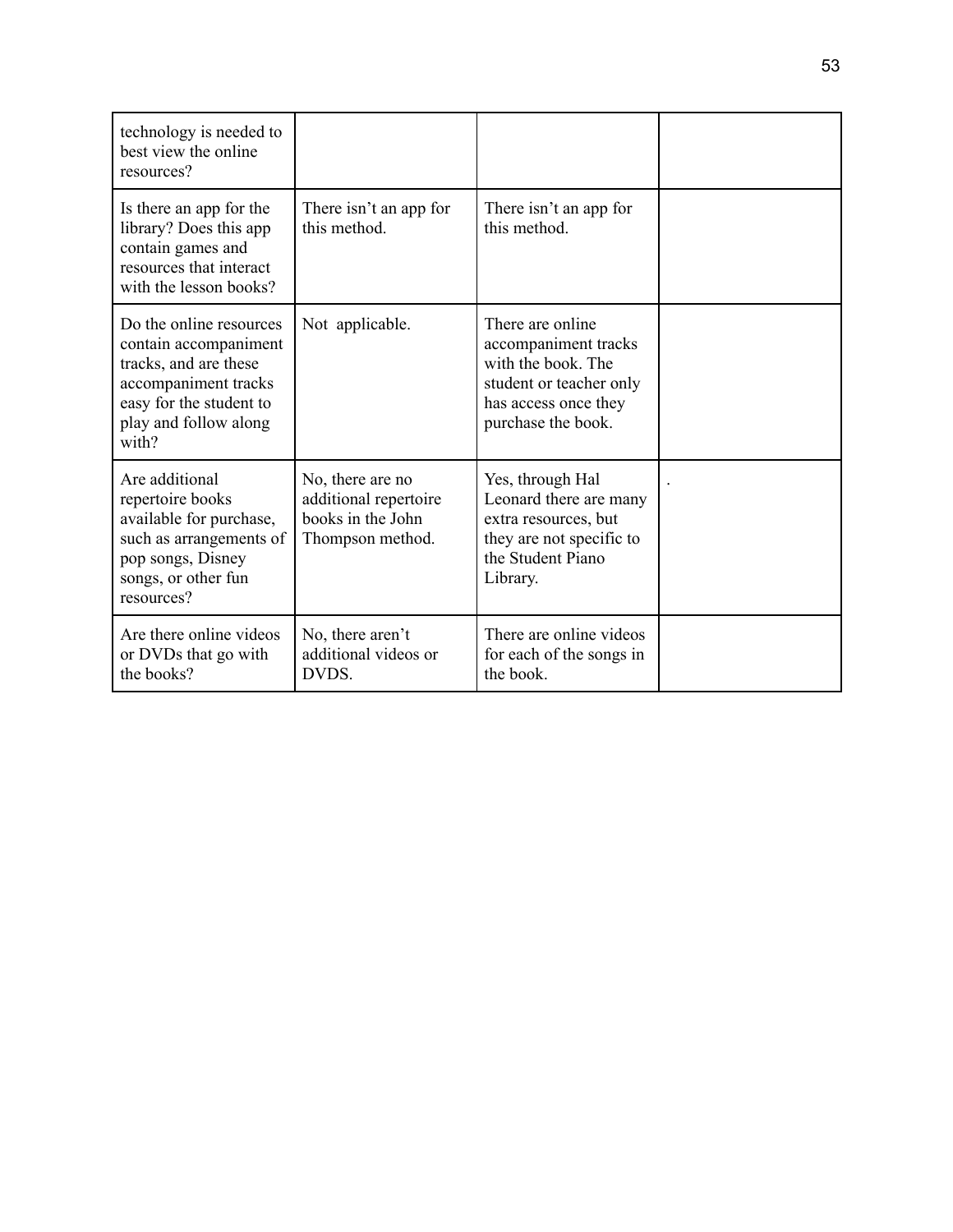#### Works Cited

"The #1 Music Teacher Software - Music Studio Management Software." My Music Staff, November 11, 2020. https://www.mymusicstaff.com/.

Ajero, Mario. "Mario Ajero." YouTube. YouTube, 2021. https://www.youtube.com/user/mariocast.

Auxier, Brooke, and Monica Anderson. "Social Media Use in 2021." Pew Research Center: Internet, Science & amp; Tech. Pew Research Center, April 9, 2021. https://www.pewresearch.org/internet/2021/04/07/social-media-use-in-2021/.

Baumgard, Landon. "Getting Started with the Teacher Atlas." Faber Piano Adventures. Hal Leonard, July 15, 2021.

https://pianoadventures.com/events/getting-started-with-the-teacher-atlas/.

- Bellelo, Rebecca. "Keeping a Studio Running Effectively." Piano Magazine 12, no. 2, 2020.
- Bolatov, Aidos K., Telman Z. Seisembekov, Altynay Zh. Askarova, Raushan K. Baikanova, Dariga S. Smailova, and Elisa Fabbro. "Online-Learning Due to COVID-19 Improved Mental Health among Medical Students." Medical Science Educator 31, no. 1 (2020): 183–92. https://doi.org/10.1007/s40670-020-01165-y.
- Branner, Eric. "Fons Demo- an in-Depth Look at Features ." YouTube, July 28, 2020. https://www.youtube.com/watch?v=msNlkpKDbgI.

Bughin, Jacques, and Jonathan Doogan. "A New Way to Measure Word-of-Mouth Marketing." McKinsey & amp; Company. McKinsey & amp; Company, February 5, 2018. https://www.mckinsey.com/business-functions/marketing-and-sales/our-insights/a-new-w ay-to-measure-word-of-mouth-marketing.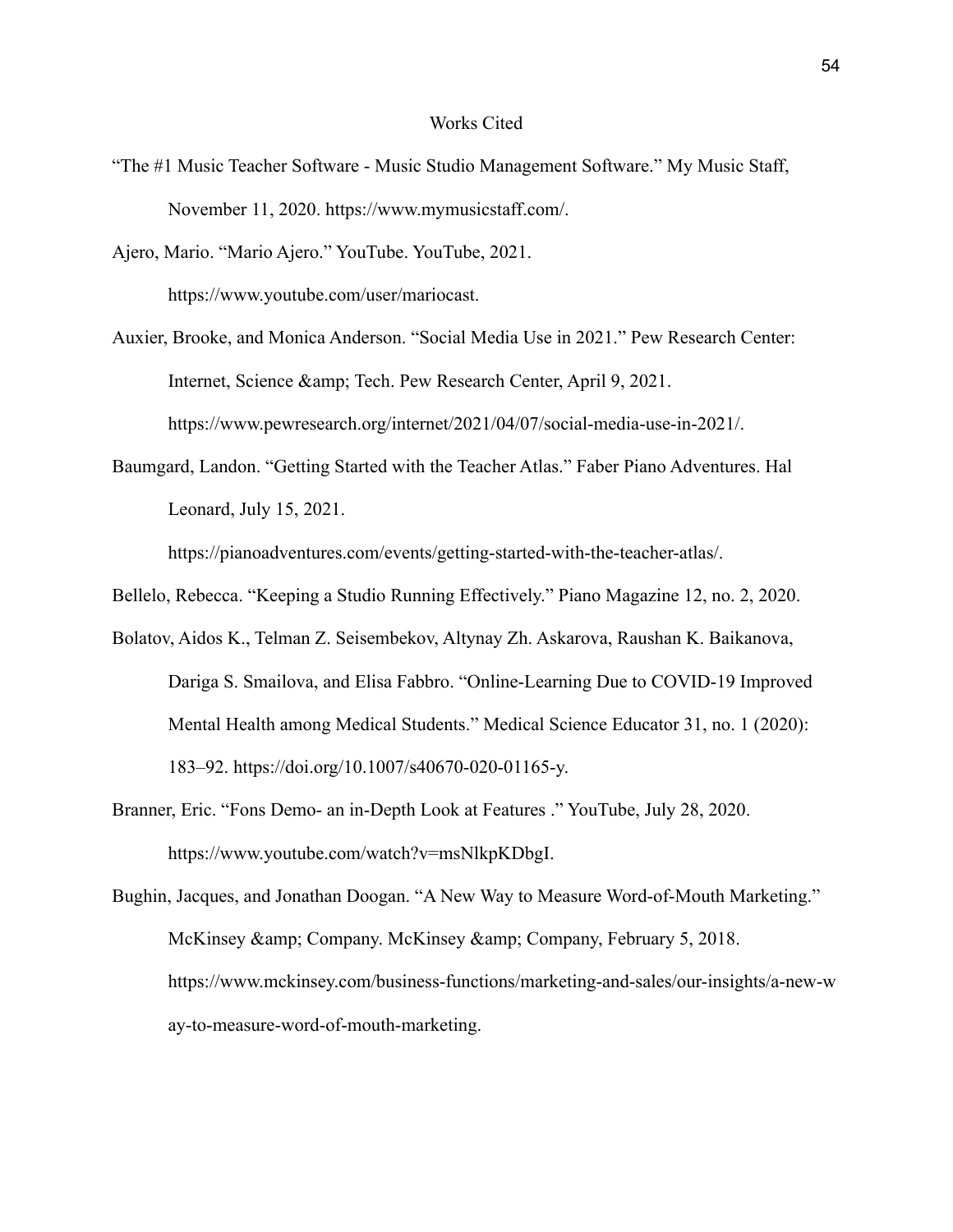"Choose a Plan That's Right for You." ManyCam. Visicom Media Inc., 2021.

https://manycam.com/buy/#individuals.

Cleanfeed, 2021. https://cleanfeed.net/.

- de Looper, Christian, and Ben Blanchet. "Google Meet vs. Zoom: Here's How the Popular Video Conferencing Tools Stack Up." Business Insider. Business Insider, July 8, 2021. https://www.businessinsider.com/guides/tech/google-meet-vs-zoom.
- Dontre, Alexander J. "The Influence of Technology on Academic Distraction: A Review." Human Behavior and Emerging Technologies 3, no. 3 (2020): 379–90. https://doi.org/10.1002/hbe2.229.
- Dumlavwalla, Diana. "Characteristics of Expert Teachers Using the Video-Conferencing Platform." Piano Magazine 12, no. 2, 2020.
- Gladwell, Malcolm. The Tipping Point. New York, New York: Little, Brown, and Company, 2000.
- Heath, Chip, and Dan Heath. Made to Stick: Why Some Ideas Survive and Others Die. New York, New York: Random House, 2010.
- Ivanova, Lora. "FaceTime vs Skype: The Ultimate Video Calling App Battle." BROSIX, September 26, 2021. https://www.brosix.com/blog/facetime-vs-skype/.
- Kealey, Melanie. "Website Design Inspiration: Best Piano Teacher Websites." Bandzoogle Blog. Bandzoogle, July 23, 2020.

https://bandzoogle.com/blog/website-design-inspiration-best-piano-teacher-websites.

Khalili, Joel. "What Is Microsoft Teams? How It Works, Tips and Tricks, and Best Features." TechRadar. TechRadar pro, November 5, 2021.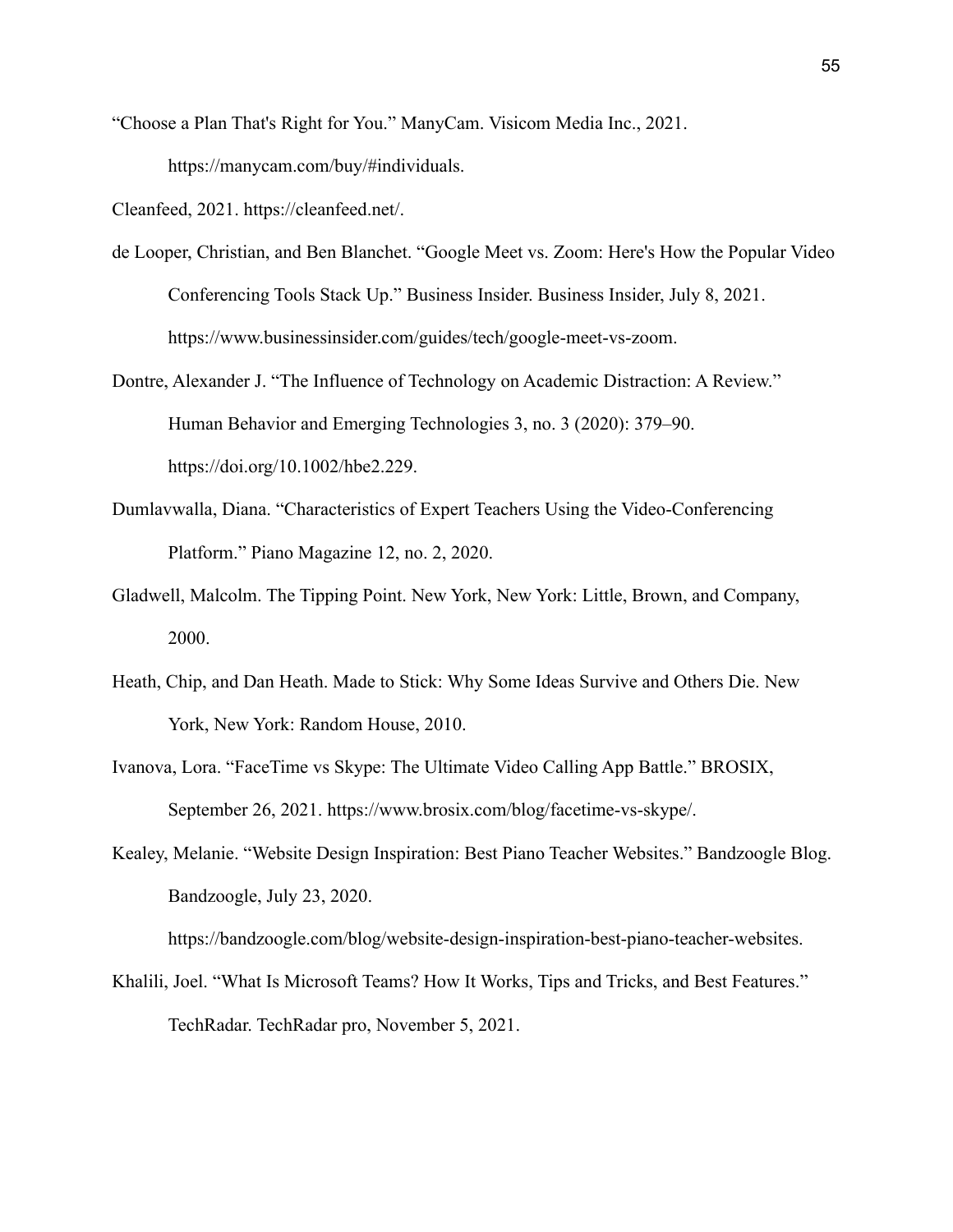https://www.techradar.com/news/what-is-microsoft-teams-how-it-works-tips-and-tricks-a nd-best-alternatives.

- Kraft, Matthew A., and Nicole S. Simon. "Teachers' Experiences Working from Home during the COVID-19 Pandemic." UPBEAT. Teach Upbeat, 2020. https://f.hubspotusercontent20.net/hubfs/2914128/Upbeat%20Memo\_Teaching\_From\_H\_ ome\_Survey\_June\_24\_2020.pdf.
- "Logitech C920s Pro Full HD Webcam with Privacy Shutter." with Privacy Shutter, 2021. https://www.logitech.com/en-us/products/webcams/c920s-pro-hd-webcam.960-001257.ht ml.

"Main Page." IMSLP. MediaWiki, 2021. https://imslp.org/wiki/Main\_Page.

- "Metaverse-How Will It Disrupt Our Daily Lives & nbsp;?" Medium, November 30, 2021. https://medium.com/metaverse-and-how-it-is-going-to-change-the-world/metaverse-howwill-it-disrupt-our-daily-lives-395ff4201370.
- Muñoz, Christina. "Mental Health Implications of Virtual Learning on Student Engagement." IDRA, August 30, 2021.

https://www.idra.org/resource-center/mental-health-implications-of-virtual-learning-on-st udent-engagement/.

- Patterson, Daniel. "The Piano Teacher's Ultimate Facebook Guide." Grow Your Music Studio, 2016. https://www.growyourmusicstudio.com/guide/fb-guide-growyourmusicstudio.pdf.
- "Piano Adventures Teacher Atlas." Faber Piano Adventures Digital Cloud. Hal Leonard, 2021. https://cloud.pianoadventures.com/products/teacher-atlas/.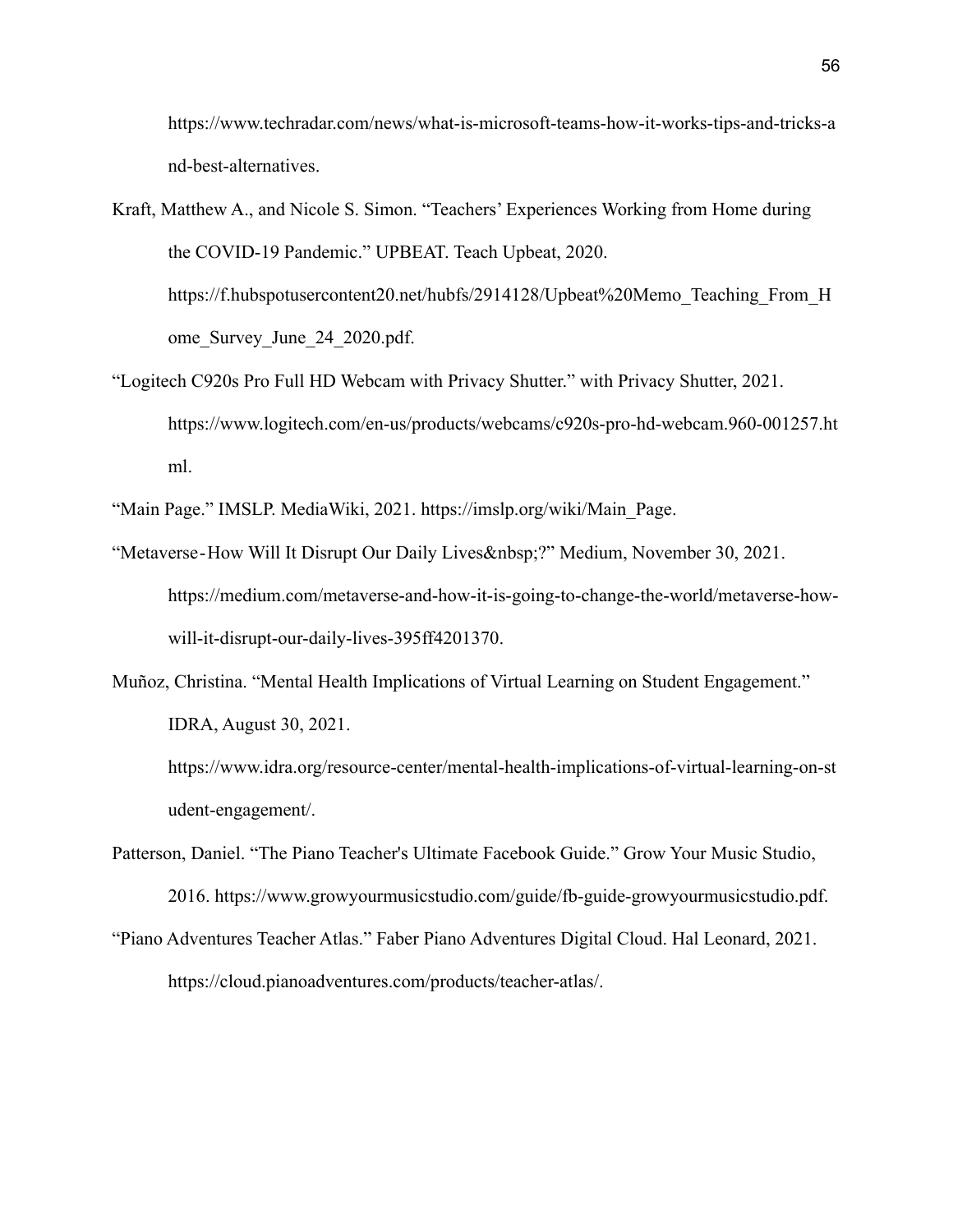"Facebook MAU Worldwide 2021." Statista, November 1, 2021.

https://www.statista.com/statistics/264810/number-of-monthly-active-facebook-users-wo rldwide/.

Ramachandran, Vignesh. "Four Causes for 'Zoom Fatigue' and Their Solutions." Stanford News. Stanford University , March 1, 2021.

https://news.stanford.edu/2021/02/23/four-causes-zoom-fatigue-solutions/.

Ross, Valerie. "Tonara Review: Six Weeks In." Music Con Brio Piano Lessons. Music Con Brio Piano Lessons, October 9, 2020.

https://www.musicconbriopiano.com/piano-lesson-blog/tonara-review-six-weeks-in.

Sproule, Giselle. "Piano Marvel Review: Best Platform to Learn Classical Piano?"

PianoDreamers.com, December 18, 2020.

https://www.pianodreamers.com/piano-marvel-review/.

Trevor. "How to Use Facebook Groups to Grow Your Piano Studio (Fast!)." Teach Piano Today, April 5, 2021.

https://www.teachpianotoday.com/2019/04/17/a-piano-teachers-guide-to-filling-your-pian o-studio-with-facebook/.

"Video Conferencing, Web Conferencing, Webinars, Screen Sharing." Zoom, December 8, 2021. https://explore.zoom.us/en/about/.

Walton, Carly. "E51: Website Essentials for Recruiting Quality Students with Mellisa Weinert." Spotify. Teach Music Online, August 16, 2021. https://open.spotify.com/episode/5tvGguaATv1iMxbqLAhcrN?si=0bttksmGQx6IvQCkjb 2wcQ.